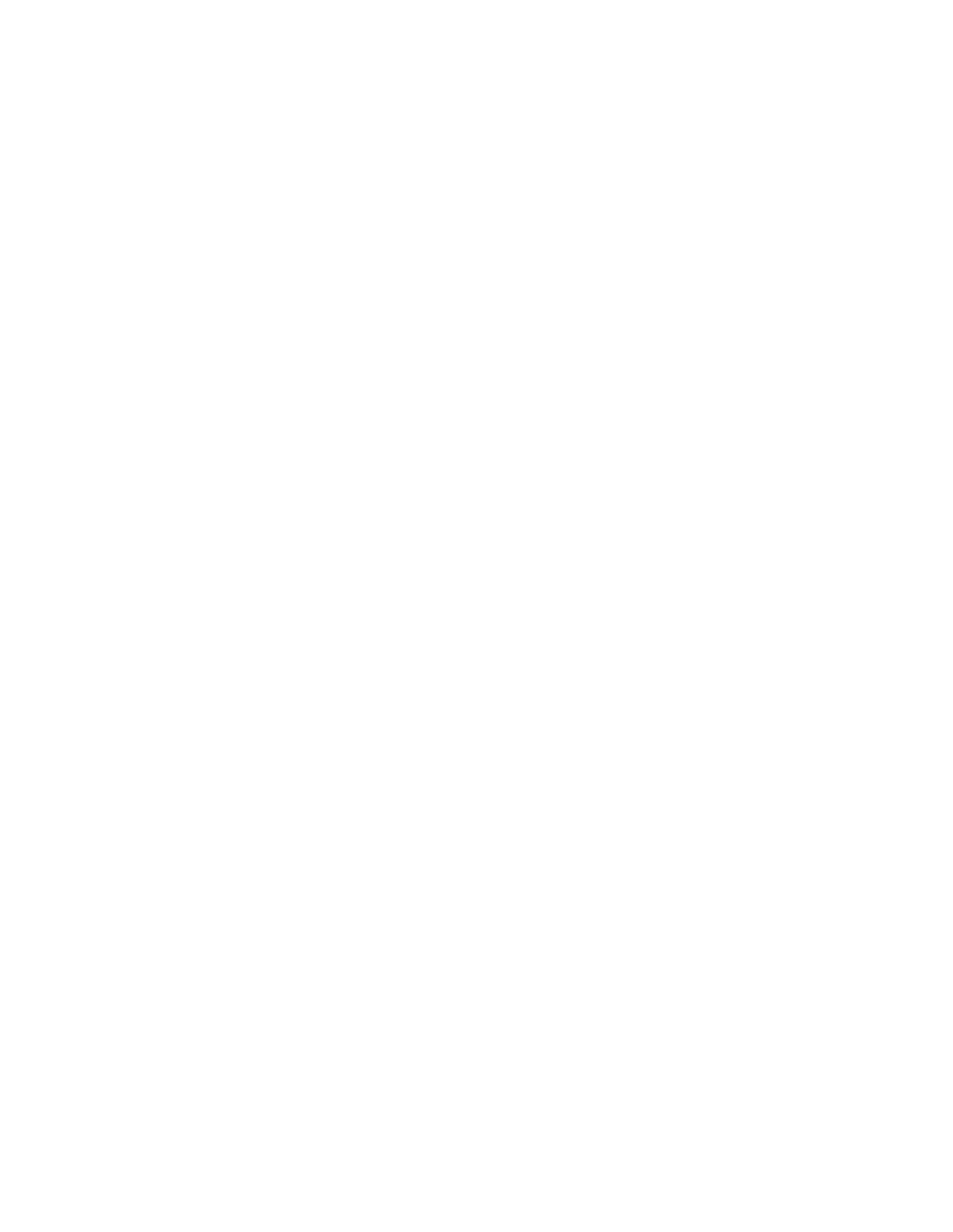# **Contents**

| $\mathbf{1}$                                        |                                                | Introduction                                                                     | $\mathbf{1}$   |  |  |  |  |
|-----------------------------------------------------|------------------------------------------------|----------------------------------------------------------------------------------|----------------|--|--|--|--|
|                                                     | 1.1                                            |                                                                                  | $\mathbf{1}$   |  |  |  |  |
|                                                     | 1.2                                            |                                                                                  | $\overline{2}$ |  |  |  |  |
|                                                     |                                                | 1.2.1                                                                            | 3              |  |  |  |  |
|                                                     |                                                | 1.2.2                                                                            | $\overline{6}$ |  |  |  |  |
|                                                     |                                                | 1.2.3                                                                            | 6              |  |  |  |  |
|                                                     | 1.3                                            |                                                                                  | $\overline{7}$ |  |  |  |  |
|                                                     | 1.4                                            | Correlation between Process Variation and BTI                                    | 8              |  |  |  |  |
|                                                     |                                                | 1.4.1                                                                            | 9              |  |  |  |  |
|                                                     |                                                | Reliability-Aware Design Methodology<br>1.4.2                                    | 10             |  |  |  |  |
|                                                     | 1.5                                            |                                                                                  | 11             |  |  |  |  |
|                                                     | 1.6                                            |                                                                                  | 12             |  |  |  |  |
|                                                     | 1.7                                            |                                                                                  | 12             |  |  |  |  |
| <b>Simulation Analysis of BTI</b><br>$\overline{2}$ |                                                |                                                                                  |                |  |  |  |  |
|                                                     | 2.1                                            |                                                                                  | 15             |  |  |  |  |
|                                                     | 2.2                                            |                                                                                  | 15             |  |  |  |  |
|                                                     |                                                | 2.2.1                                                                            | 16             |  |  |  |  |
|                                                     |                                                | 2.2.2                                                                            | 18             |  |  |  |  |
|                                                     | 2.3                                            | Simulation Analysis of BTI-Induced Degradation                                   | 23             |  |  |  |  |
|                                                     |                                                | BTI-Aware Simulation Methodology<br>2.3.1                                        | 23             |  |  |  |  |
|                                                     |                                                | Simulation Results of Delay Characteristics on FPGA and ASIC .<br>2.3.2          | 24             |  |  |  |  |
|                                                     |                                                | Simulation Result of Duty Factor Characteristics on Inverter $\ldots$ .<br>2.3.3 | 27             |  |  |  |  |
|                                                     | 2.4                                            | Simulation of FPGA Routing Structure                                             | 31             |  |  |  |  |
|                                                     |                                                | Simulation Circuit of Routing Structure<br>2.4.1                                 | 31             |  |  |  |  |
|                                                     |                                                | Simulation Analysis of NBTI-Induced Degradation on Routing<br>2.4.2              |                |  |  |  |  |
|                                                     |                                                |                                                                                  | 34             |  |  |  |  |
|                                                     | 2.5                                            |                                                                                  | 37             |  |  |  |  |
| 3                                                   | Measurement of Process Variation and BTI<br>39 |                                                                                  |                |  |  |  |  |
|                                                     | 3.1                                            |                                                                                  | 39             |  |  |  |  |
|                                                     | 3.2                                            | Measurement of Process Variation and BTI on FPGA                                 | 40             |  |  |  |  |
|                                                     |                                                | 3.2.1                                                                            | 40             |  |  |  |  |
|                                                     |                                                | 3.2.2                                                                            | 40             |  |  |  |  |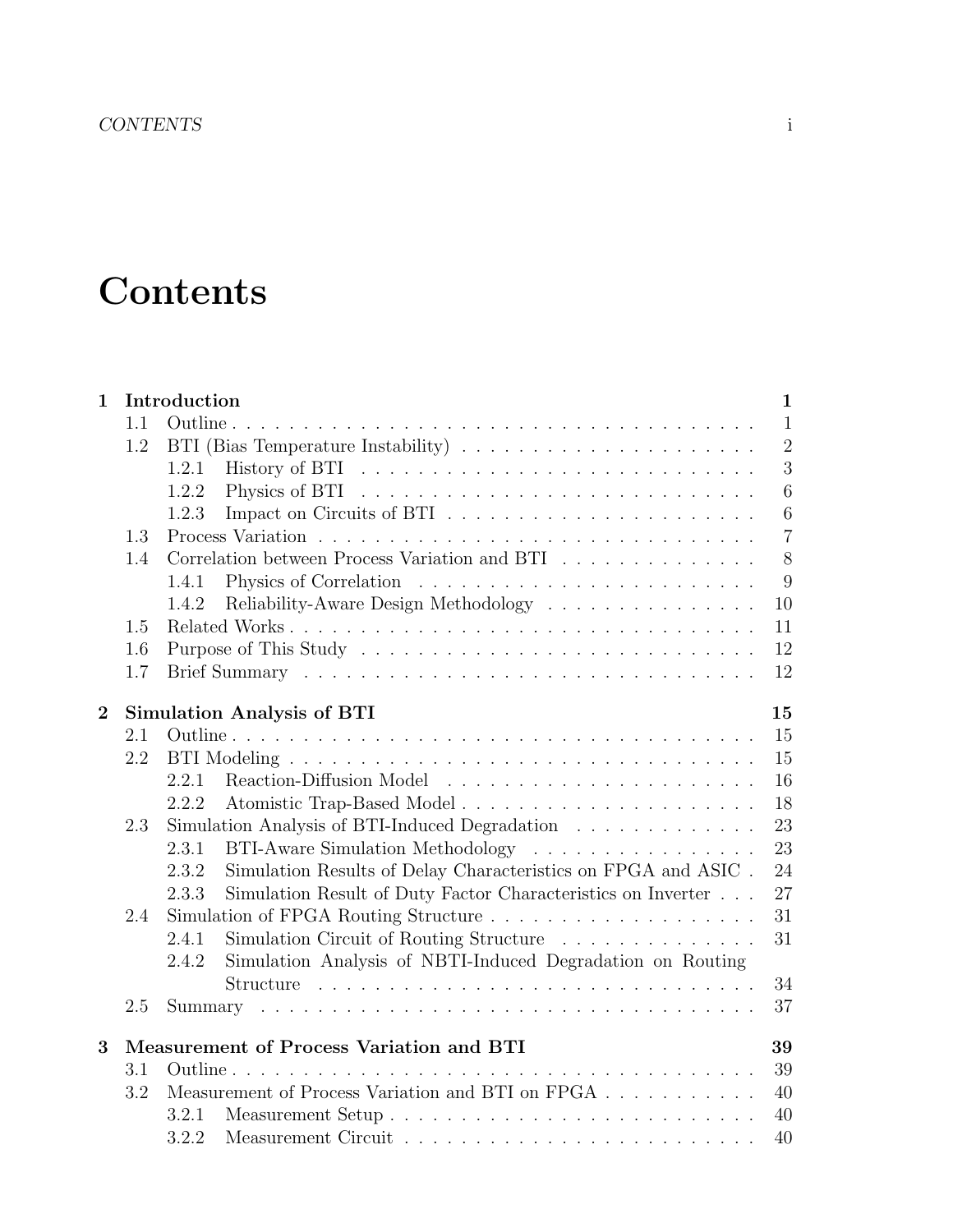|   | 4.2<br>4.3<br>4.4<br>4.5                                          | 4.4.2<br>4.4.3 | Correlation between Process Variation and BTI-Induced Degradation<br>Degradation Prediction with Proposed Design Methodology<br>4.4.1 Prediction of Frequency Degradation of Ring Oscillator<br>Degradation Analysis of Frequency of Ring Oscillator<br>Degradation Analysis of Setup/Hold Time of Flip Flop | 50<br>54<br>56<br>56<br>57<br>58<br>61 |  |  |  |
|---|-------------------------------------------------------------------|----------------|--------------------------------------------------------------------------------------------------------------------------------------------------------------------------------------------------------------------------------------------------------------------------------------------------------------|----------------------------------------|--|--|--|
|   |                                                                   |                |                                                                                                                                                                                                                                                                                                              |                                        |  |  |  |
|   |                                                                   |                |                                                                                                                                                                                                                                                                                                              |                                        |  |  |  |
|   |                                                                   |                |                                                                                                                                                                                                                                                                                                              |                                        |  |  |  |
|   |                                                                   |                |                                                                                                                                                                                                                                                                                                              |                                        |  |  |  |
|   |                                                                   |                |                                                                                                                                                                                                                                                                                                              |                                        |  |  |  |
|   |                                                                   |                |                                                                                                                                                                                                                                                                                                              |                                        |  |  |  |
|   |                                                                   |                |                                                                                                                                                                                                                                                                                                              |                                        |  |  |  |
|   | 4.1                                                               |                |                                                                                                                                                                                                                                                                                                              | 49                                     |  |  |  |
|   |                                                                   |                | tion and BTI-Induced Degradation                                                                                                                                                                                                                                                                             | 49                                     |  |  |  |
| 4 | Design Methodology Considering Correlation between Process Varia- |                |                                                                                                                                                                                                                                                                                                              |                                        |  |  |  |
|   | 3.4                                                               |                |                                                                                                                                                                                                                                                                                                              | 47                                     |  |  |  |
|   |                                                                   | 3.3.3          |                                                                                                                                                                                                                                                                                                              | 45                                     |  |  |  |
|   |                                                                   | 3.3.2          | Results of Process Variation on ASIC                                                                                                                                                                                                                                                                         | 45                                     |  |  |  |
|   |                                                                   | 3.3.1          |                                                                                                                                                                                                                                                                                                              | 45                                     |  |  |  |
|   | 3.3                                                               |                | Measurement of Process Variation and BTI on ASIC                                                                                                                                                                                                                                                             | 45                                     |  |  |  |
|   |                                                                   | 3.2.4          |                                                                                                                                                                                                                                                                                                              | 44                                     |  |  |  |
|   |                                                                   |                |                                                                                                                                                                                                                                                                                                              |                                        |  |  |  |
|   |                                                                   | 3.2.3          | Results of Process Variation on FPGA                                                                                                                                                                                                                                                                         |                                        |  |  |  |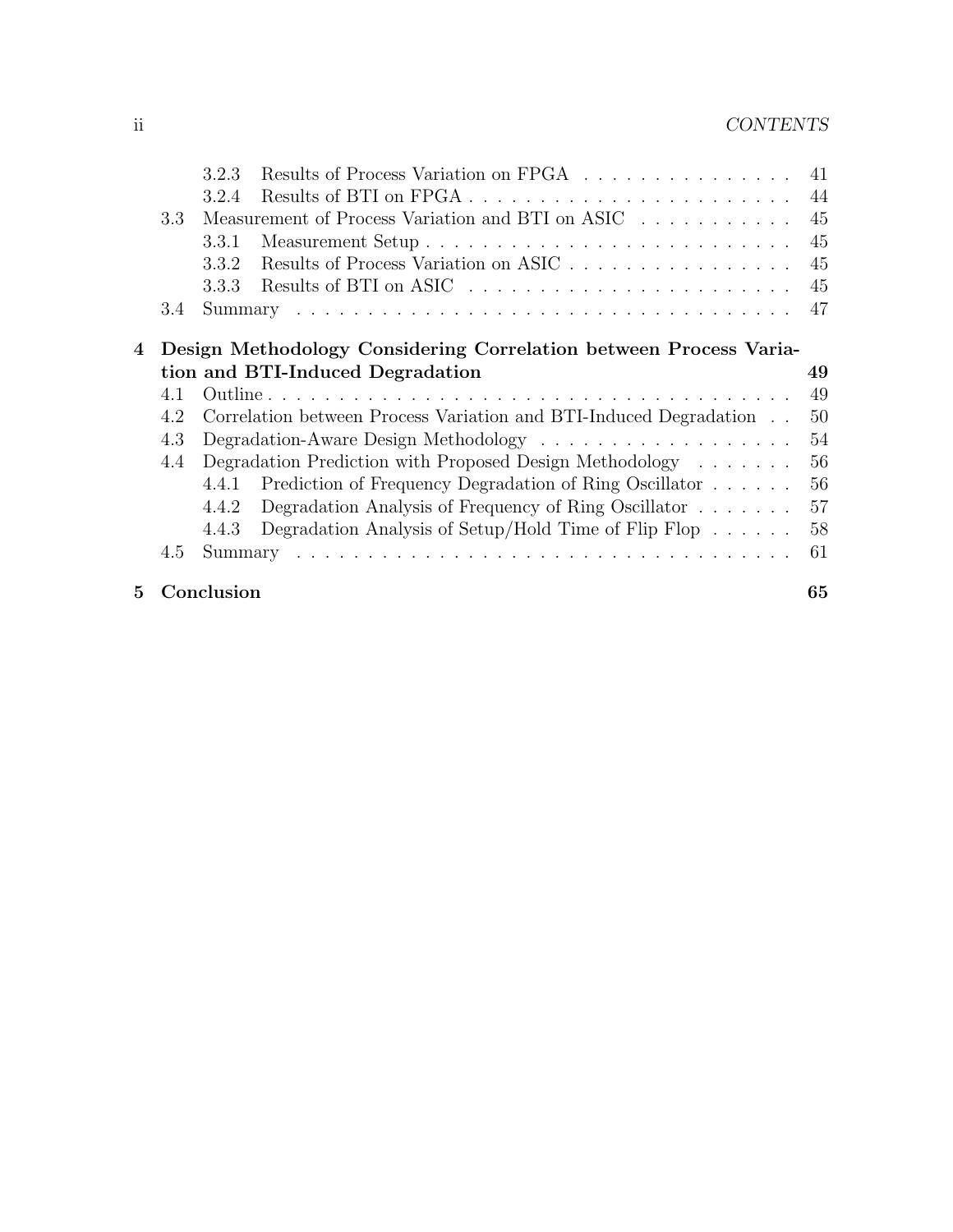# **Chapter 1 Introduction**

### **1.1 Outline**

We widely use LSIs (Large Scale Integrations) for many industrial products such as computers, mobile devices, automobiles, and medical instruments. LSIs are infrastructures for our current advanced information society. Hundreds of millions of transistors are integrated within a single chip through advances in the scaling. The progress of the scaling improves the economic development. LSIs play important roles in our society. LSIs must be reliable products[1, 2, 3, 4].

Reliability issues of MOSFETs (Metal Oxide Semiconductor Field Effect Transistors), such as BTI (Bias Temperature Instability) and process variations become dominant at the highly-scaled process[5]. BTI is one of the most significant aging-degradations on LSIs. Threshold voltages  $V_{\text{th}}$  of transistors are shifted by BTI for the long-term period of use. They result in circuit delays and unstable performances because their effects are not negligible and avoidable.

In this study, the design methodology considering the correlation between process variations and BTI-induced degradations is proposed. The design margins of LSIs are reduced without threatening their reliability. The frequencies of ROs (ring oscillators) on ASICs and FPGAs are measured to analyze the reliability issues. The frequencies are varied by the process variations according to locations on the test chips. They follow the Gaussian distribution. The groups of the highest, average and lowest frequencies are focused on. The aging-degradations of the three groups are measured on the accelerated test. The correlation between process variations and BTI-induced degradations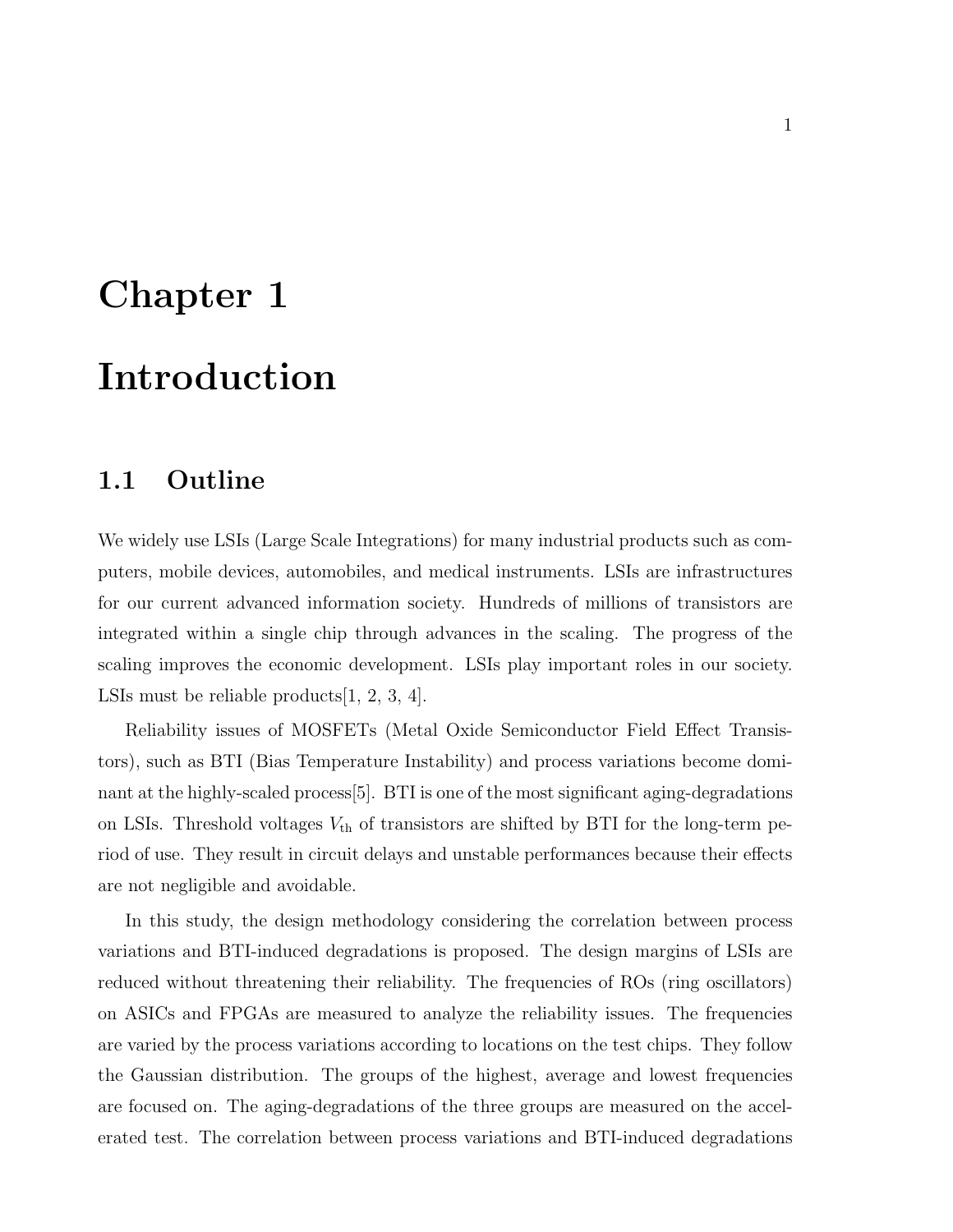are examined. The degradation at the highest frequency group is larger than one at the slowest frequency group. BTI has a large impact on the highest frequency group transistors. The appropriate design margins are defined according to this nature.

This chapter is organized as follows. Section 1.2 and section 1.3 show introductions of the BTI and the process variation, respectively. Section 1.4 shows the introduction of the correlation of the degradations. Section 1.5 shows related works of this study. Section 1.6 shows the purpose of this study. Section 1.7 shows the brief summary of this study.

# **1.2 BTI (Bias Temperature Instability)**

This section introduces the effect, history, physical origin, and the impact on circuits of BTI.

There are two types of BTI. One is called NBTI (Negative BTI) that appears in PMOS transistors $[6]$ . Because  $V_{\text{th}}$  of PMOS transistors increases with time when their gates are stressed by negative bias. NBTI is known as one of the dominant factors that determines life time of circuits after 65-nm process technology.

The other type of BTI is also called PBTI (Positive BTI) that appears in NMOS transistors[7]. PBTI emerges as a problem after 40-nm high-k metal gate process technology.

The BTI-induced degradation has a permanent part and a recoverable part. The recoverable part recovers within 1 ns-order when the stress is removed but the permanent part remains forever. BTI under continuous stress is called static BTI. BTI alternating between stress and no stress is called dynamic BTI. The dynamic BTI effect depends on the frequency and the duty cycle of the stress. Because the degradation heavily depends on the stress condition, it is difficult to measure the BTI-induced degradation for modeling.

BTI is a kind of random discrete-charge-induced variations[8]. It is time-dependent phenomenon. Behavior of a single charge in the channel is becoming a significant problem on highly-scaled LSIs. Characteristics of the MOSFETs (Metal Oxide Semiconductor Field Effect Transistors) are fluctuated by the charge behavior. It is called the RTN (Random Telegraph Noise)[9, 10, 11]. BTI is basically the same degradation as the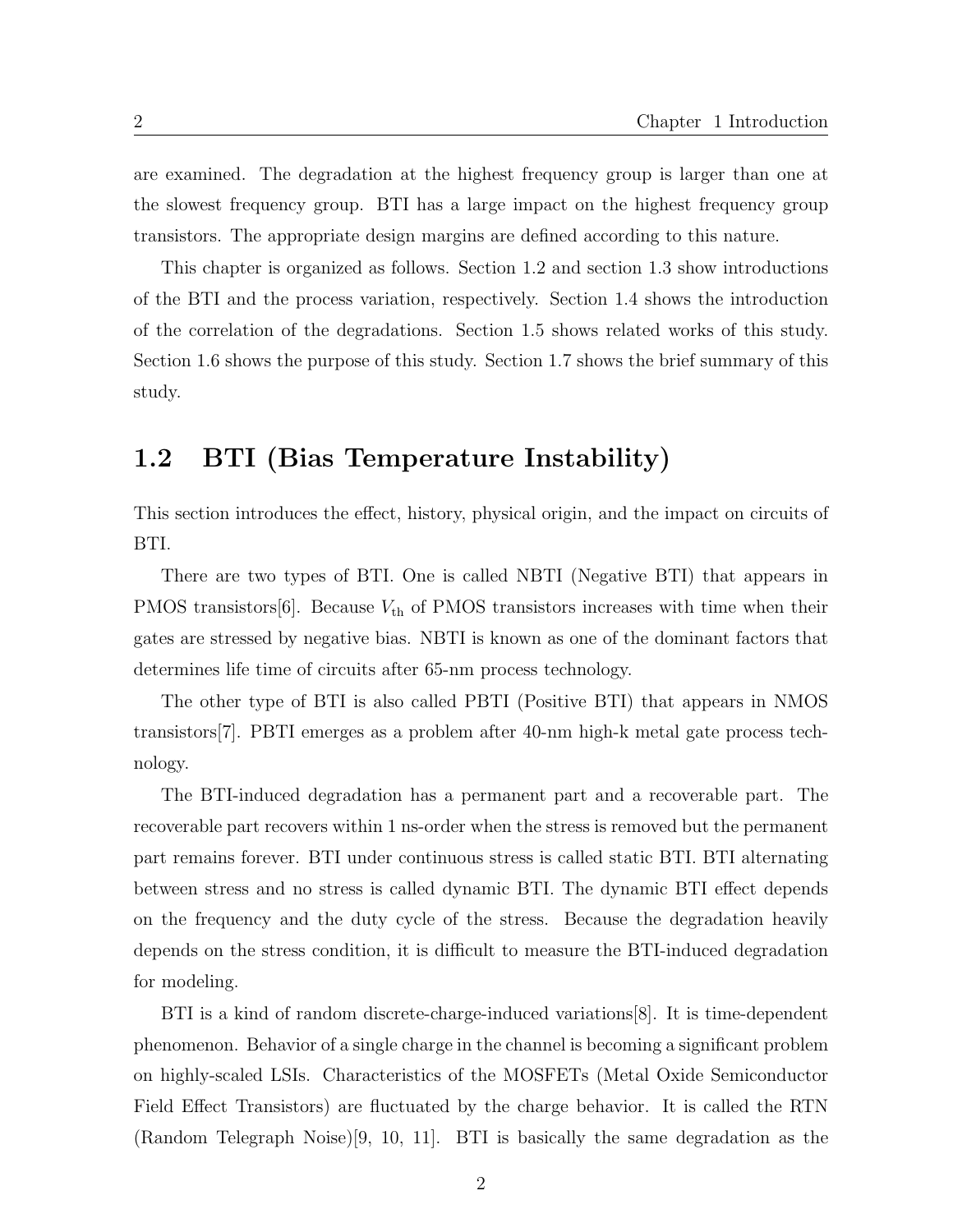RTN. But it has the effect for the longer-term than RTN.

#### **1.2.1 History of BTI**

BTI was first reported in 1967[12]. The theories of the physical origin of BTI are still discussed. Conventionally, the R-D Model (Reaction-Diffusion Model) is one of the major theories[13, 14]. The physical origin of NBTI according to the R-D Model is explained as follows. Fig. 1.1 shows the bond model of the silicon (Si) crystal. Four bonds of a Si atom combine with other Si atoms. But a bond of a Si atom on the  $Si-SiO<sub>2</sub>$ surface combines with a Si, an oxygen  $(O)$ , or a hydrogen  $(H)$ . The atomic bonds with O and H are reactive. In the  $SiO<sub>2</sub>$  film, almost all Si atoms combine with O. But some Si atoms combine with H, because the  $SiO<sub>2</sub>$  film near the Si substrate is amorphous. Fig. 1.2 shows the liberations of atomic bonds of H and Si. They generate uncombined pairs of electrons, which are called the interface traps (ITs). Fig. 1.3 shows that the ITs capture the carriers of PMOS (holes). Then, the number of the carriers is decreased and then the channel current decreases. NBTI is based on this phenomenon. The model of the initial state is shown in Eq. (1.1).

$$
Si_3 \equiv SiH \tag{1.1}
$$

There is no pair of electrons in Eq.  $(1.1)$ . If the high electric field is applied, it becomes Eq.  $(1.2)$ .

$$
Si_3 \equiv SiH \rightarrow Si_3 \equiv Si \cdot + H \tag{1.2}
$$

Where, *·* is a shared pair of electrons.

After the R-D Model, the Atomistic Trap-Based Model (AT-B Model) is proposed[15]. The physical origin of BTI according to the model is introduced in the next subsection.

3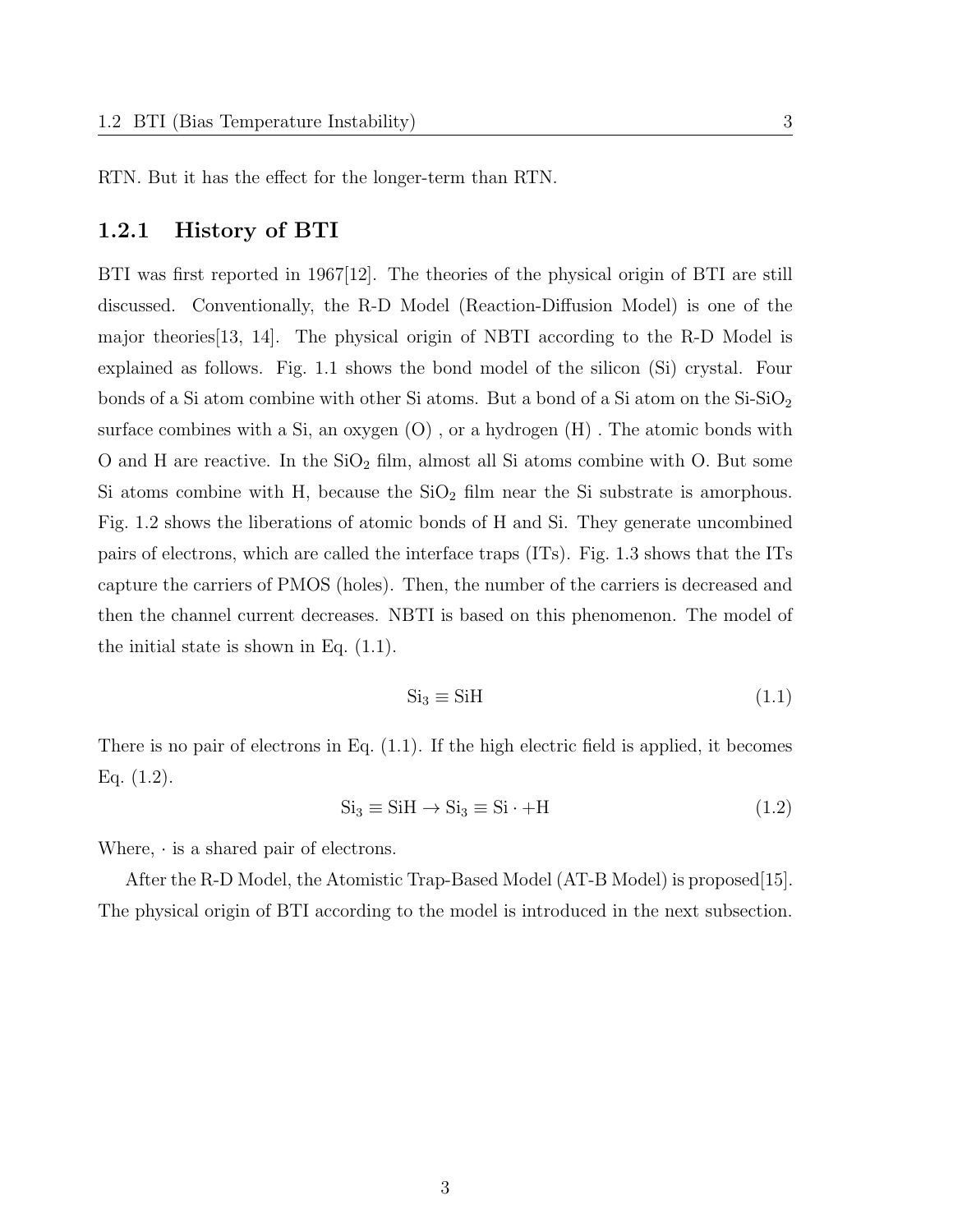

Figure 1.1: Crystal structure of Si.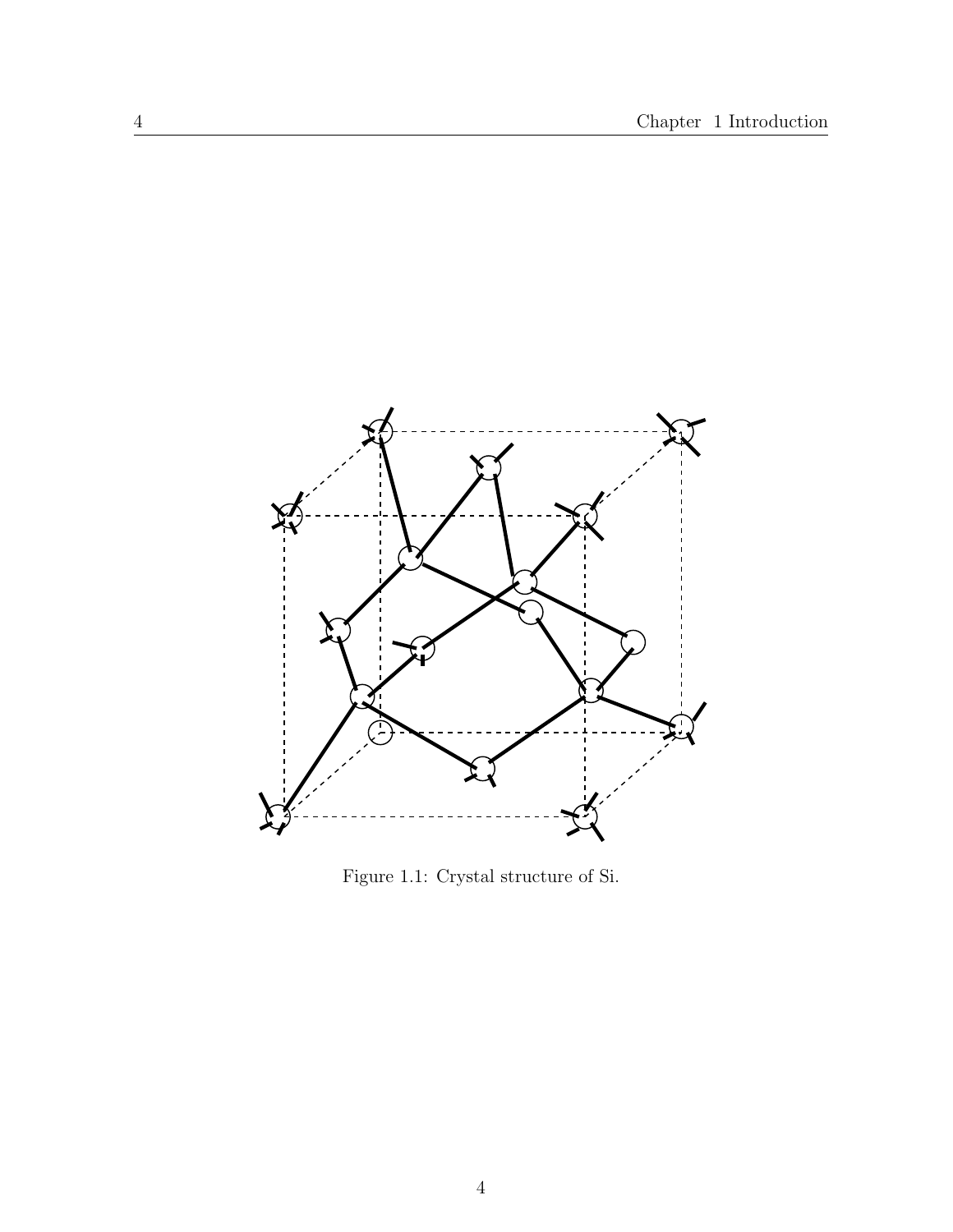

Figure 1.2: Liberation of H on  $\mathrm{Si}\text{-}\mathrm{SiO}_2$  surface of PMOS.



Figure 1.3: Hole captured by trap on  $\mathrm{Si}\text{-}\mathrm{SiO}_2$  interface of PMOS.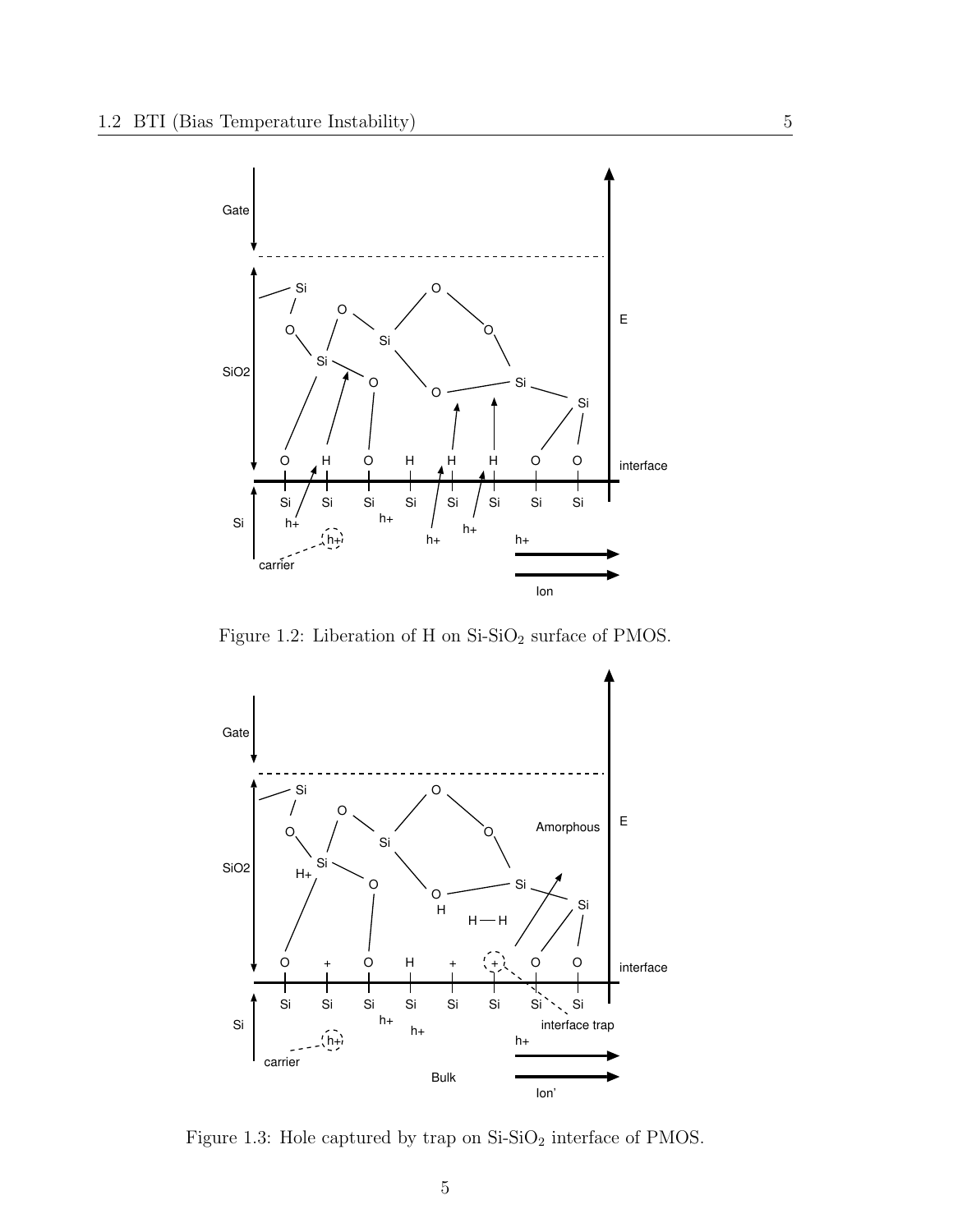#### **1.2.2 Physics of BTI**

The physical origin of BTI in the AT-B model is described as the defects in the gate dielectric which called oxide traps (OTs)[15]. Fig. 1.4 shows the defects. The channel current is fluctuated when the gate of transistors are applied by the stress bias. Because the defects trap and de-trap the carriers in the channel. When the defects are capturing the carriers, the channel current decreases. Then the  $V_{th}$  decreases, and vice versa.

The defects have time constants of trapping and de-trapping which are called the capture time  $(\tau_c)$  and the emission time  $(\tau_e)$ , respectively. Those time constants are log-normally distributed from 10*−*<sup>9</sup> s to 10<sup>9</sup> s and depend on the voltage and the temperature<sup>[16, 17].</sup> When the stress bias is applied to the gate,  $\tau_e$  and  $\tau_c$  become longer and shorter, respectively. Therefore, the  $V_{th}$  is easy to be degraded in the stress condition. When the defects which have long-term  $\tau_e$  capture the carriers, the  $V_{th}$  is changed permanently in effect.

The *V*th shift of BTI is explained by a combination of charge trapping/detrapping and a diffusion process in recent study  $[18, 19]$ .

#### **1.2.3 Impact on Circuits of BTI**

The effects of BTI on the circuits are introduced. BTI-induced degradations become significant problems of the circuit performance[20, 21, 22, 23]. The performance is degraded for the long-term use by the BTI effect.

If logic circuits are degraded by the BTI effect, their delays increase. In the case of



Figure 1.4: Physical origin of BTI.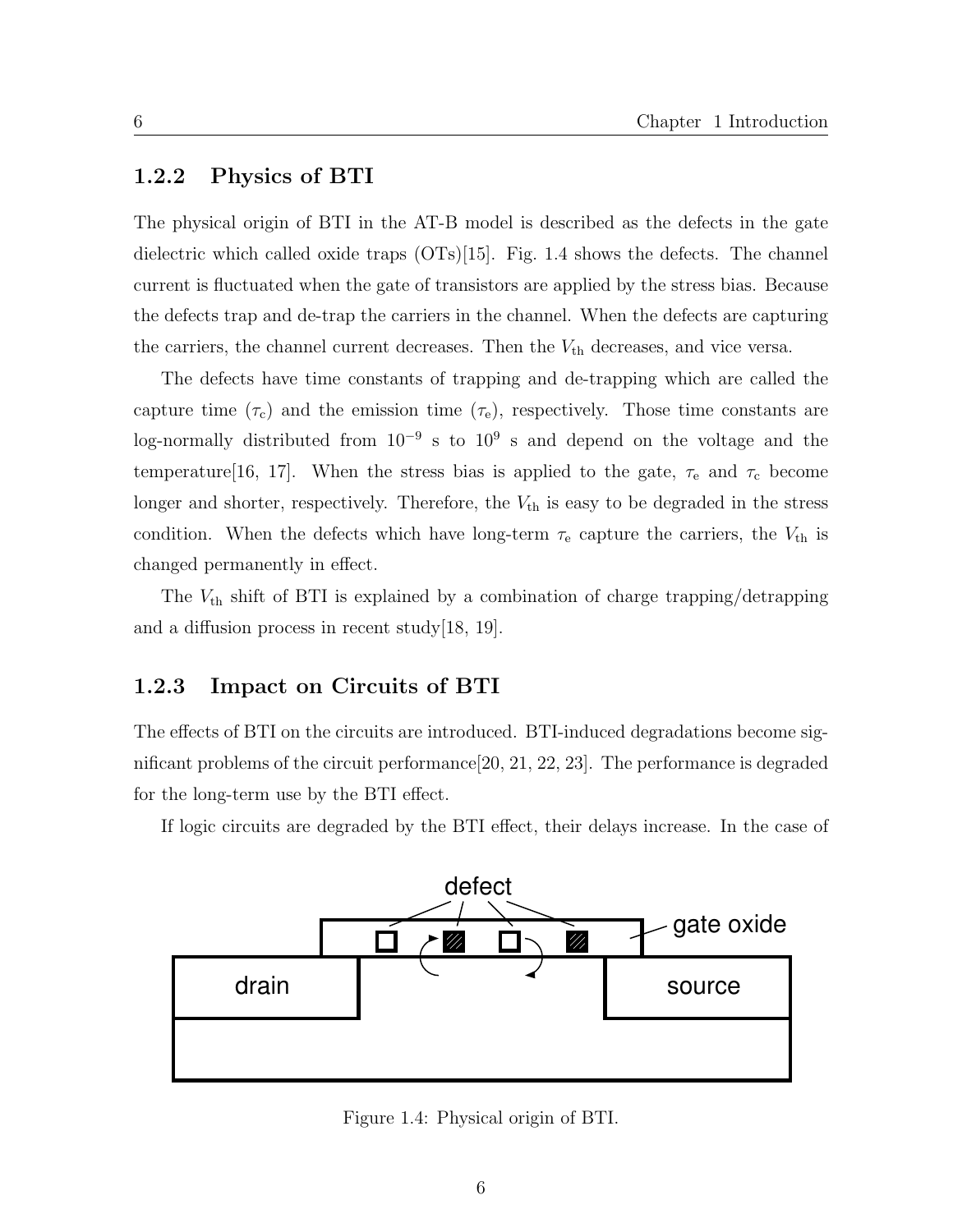

Figure 1.5: NBTI-induced degradation of circuit delay.

an inverter, either the NMOS or the PMOS is degraded in its operation. When the input signal is high, the NMOS is degraded by PBTI. When the input signal is low, the PMOS is degraded by NBTI. For example, Fig. 1.5 shows the illustration of the NBTI-induced degradation of circuit delays. When the  $V_{th}$  of the PMOS in the inverter increases, it becomes slower for the input voltage to exceed the  $V_{th}$ . Then the delay of the output voltage increases.

Memory circuits which degraded by BTI-induced degradations are threatened by bit errors[24]. Stability of SRAM is sensitive for the variability of characteristics of MOSFETs[25]. Therefore, SRAMs are weak in the degradations[26].

### **1.3 Process Variation**

This section introduces process variations. Characteristics of MOSFET are fluctuated by various factors of the fabrication process. Process variations of LSIs are as follows.

- variation by fluctuations of the temperature and the gas flow of the fabrication process
- variation by the random dopant fluctuation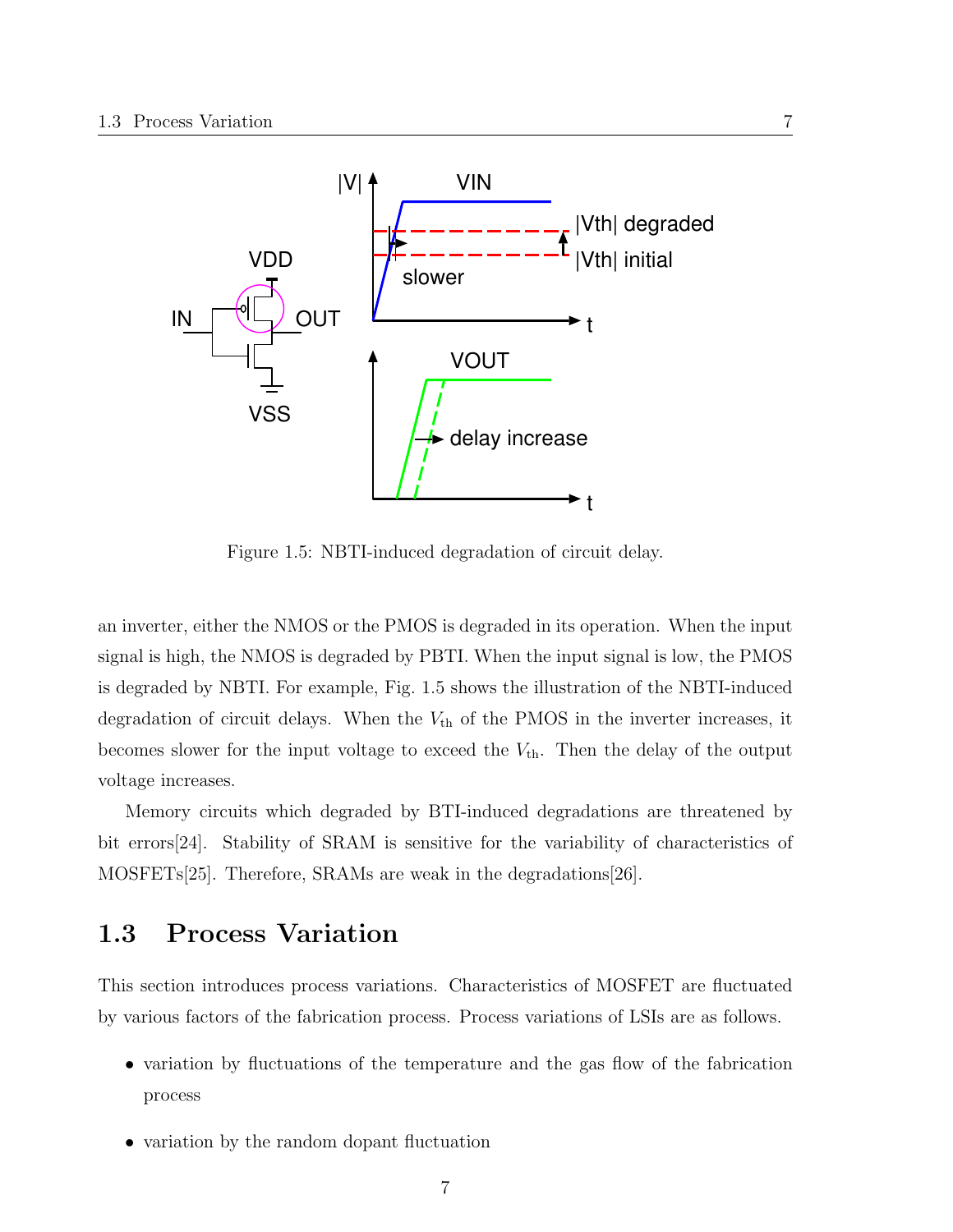- variation by locations of the masks and the pattern densities of the lithography process
- variation of layouts by the optical proximity effect of the lithography and the mechanical strains of transistors

The yield ratio becomes worse when the process variations get larger. The yield ratio is an important factor that determines the cost of productions. If we want to keep the yield ratio high despite large process variations, we must estimate the performance which is the standard of the yield ratio low. But that means we undermine the value of the products. Therefore, it is important to evaluate and reduce the process variations.

The random dopant fluctuation (RDF) has the most significant effect on the variation in the 65 nm process[27]. In this case, the variations of gate depletions and gate oxide interface traps have the small effect. There is no correlation between the threshold voltages and physical parameters such as the gate length/width.

The process variations follow the Gauss distributions. We use the corner models to evaluate the process variations. In this model, the center condition  $\mu$ , the high  $V_{\text{th}}$ condition  $\mu + 3\sigma$ , and the low  $V_{\text{th}}$  condition  $\mu - 3\sigma$  are defined as typical, slow, and fast condition, respectively. The layout designers and the circuit designers consider process variations.

In 45 - 32 nm process, the line edge/width roughness, variation of body thickness, and optical proximity effect become the origin of process variations[28, 29, 30].

#### **1.4 Correlation between Process Variation and BTI**

This section introduces the physical origin of correlation between process variations and BTI. The circuit design considering the reliability is discussed.

Traditionally, the main source of the variations is the RDF (Random Dopant Fluctuation). It is location-dependent phenomenon. Now the main sources of the variations are random discrete-charge and RDF. The accurate prediction of the combination effects is necessary. Therefore, we should consider the reliability issues.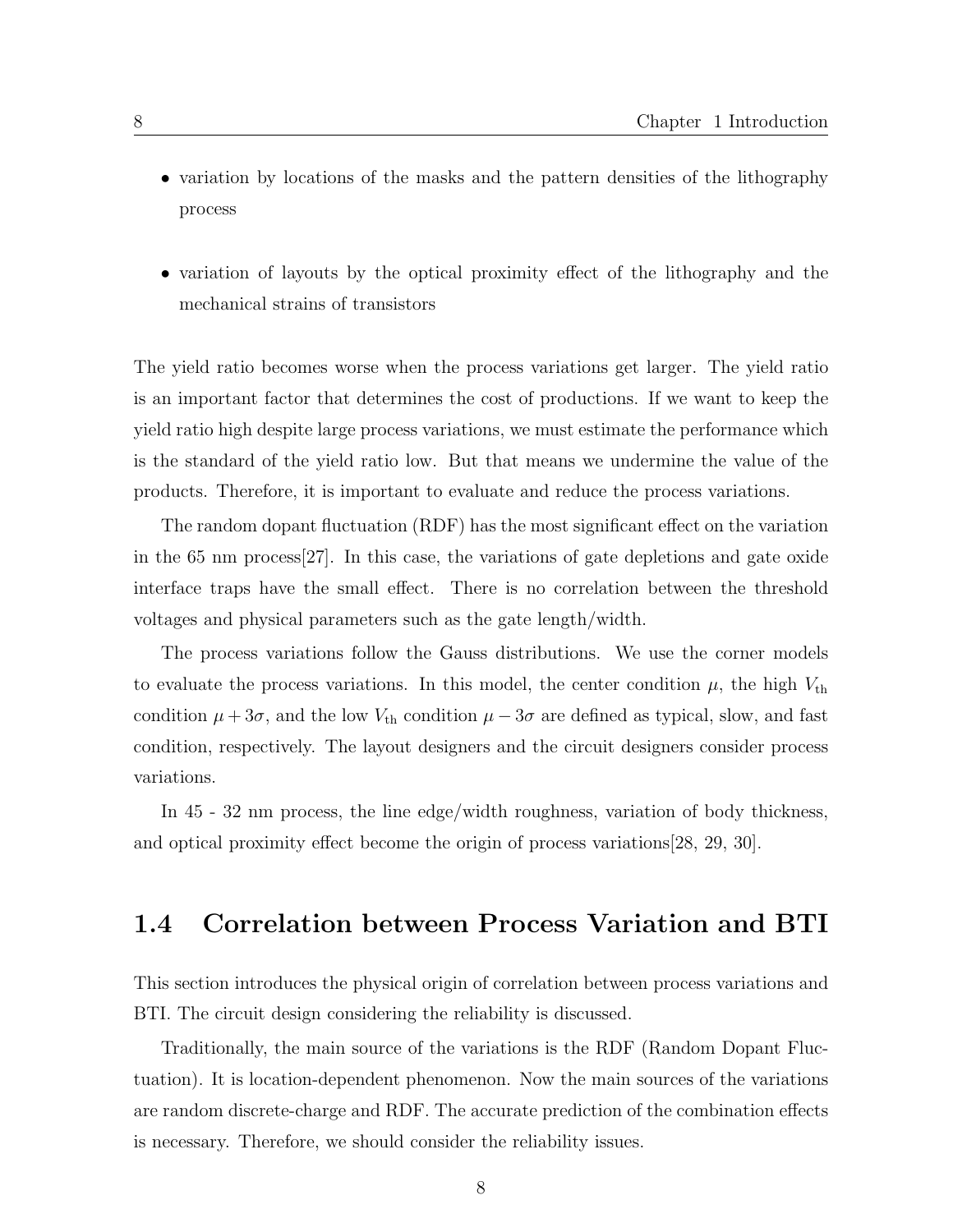#### **1.4.1 Physics of Correlation**

The physical origin of the correlation between process variations and BTI-induced degradations is the amount of the interface traps and the oxide traps[31]. The flat band voltages  $V_{FB}$  of MOSFETs are determined by them and the difference of the work function between metal and semiconductor  $\phi_{\text{ms}}$ .

The descriptions of the traps and charges are shown in Fig. 1.6. There are trapped charges in interface (surface level)  $Q_{it}$ , fixed charges  $Q_f$ , trapped charges in oxide  $Q_{ot}$ , and charges by movable ion  $Q_m$ . Charges  $Q_{ot}$  are the defects in SiO<sub>2</sub>. They are the defects of the origins of the BTI. They are generated by the X-ray irradiation and the high energy electron irradiation. The traps are distributed in the oxide. Most of the charges *Q*ot can be removed by low temperature anneal.

The relation among the traps, charges, and  $V_{FB}$  is shown in Eq.  $(1.3)$ .

$$
V_{\rm FB} = \phi_{\rm ms} - \frac{(Q_{\rm f} + Q_{\rm m} + Q_{\rm ot})}{C_{\rm o}} \tag{1.3}
$$

Where,  $C_{\rm o}$  is the capacitance of the oxide. The flat band voltages are shifted from  $\phi_{\rm ms}$ when the amount of the charges *Q*ot are fluctuated. The process variations and the defects in oxide have the correlation because  $V_{\text{th}}$  of MOSFETs are the functions of the flat band voltages. The function is shown in Eq. (1.4).

$$
V_{\rm th} \approx V_{\rm FB} + 2\Psi_{\rm B} + \frac{\sqrt{2\varepsilon_{\rm s} q N_{\rm A} (2\Psi_{\rm B} + V_{\rm BS})}}{C_{\rm o}} \tag{1.4}
$$

According to the AT-B Model, the oxide defects capture the carriers which are electrons in NMOS transistors and holes in PMOS transistors. The charges of the defects *Q*ot are holes (+) or electrons (*−*) in the case of NMOS or PMOS, respectively. When the number of defects and  $|Q_{\text{ot}}|$  become larger,  $|V_{\text{FB}}|$  and  $|V_{\text{th}}|$  become smaller. It means the MOSFETs which have large number of the oxide defects are the fast condition of the variations. The effect of BTI-induced degradation becomes larger if the MOSFET has large number of the defects. Therefore, the BTI has a large impact in the case of the fast condition.

Because the RDF has the most significant effect on the variation, the correlation between process variations and we assumed that BTI-induced degradations is weakly.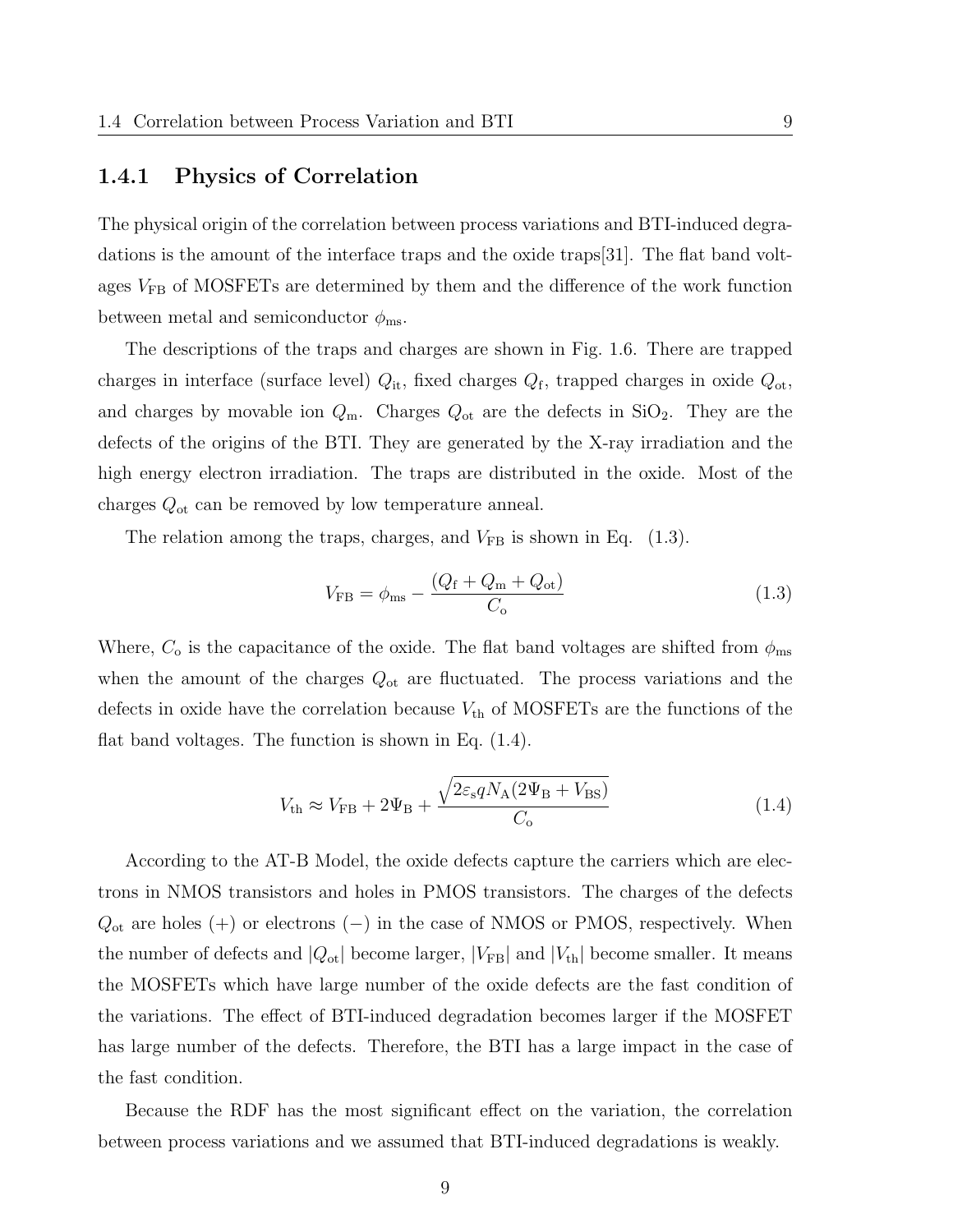

Figure 1.6: The descriptions of the traps and charges in the oxide.

#### **1.4.2 Reliability-Aware Design Methodology**

The design methodology considering process variations and BTI-induced degradations is introduced[32].

Delay calculations of the target logic circuit are the most important part of the timing analysis. There are two ways of the delay calculation, the back-end route which considers layout designs and the front-end route which does not consider layout designs. The points of analysis are as follows.

- **Critical path analysis** verifying that the delay of the slowest critical path between FFs is shorter than the clock cycle.
- **Setup/hold time analysis** checking the competition of clock signals and data signals.
- **Recovery/removal time analysis** checking the competition of control signals of FFs (set/reset) and clock signals.

The methodology of the timing analysis are divided into dynamic and static.

**Dynamic timing analysis** running the delay simulations. The simulations require input patterns and output expectations. The violation paths and the critical path are detected as the malfunction of the circuit.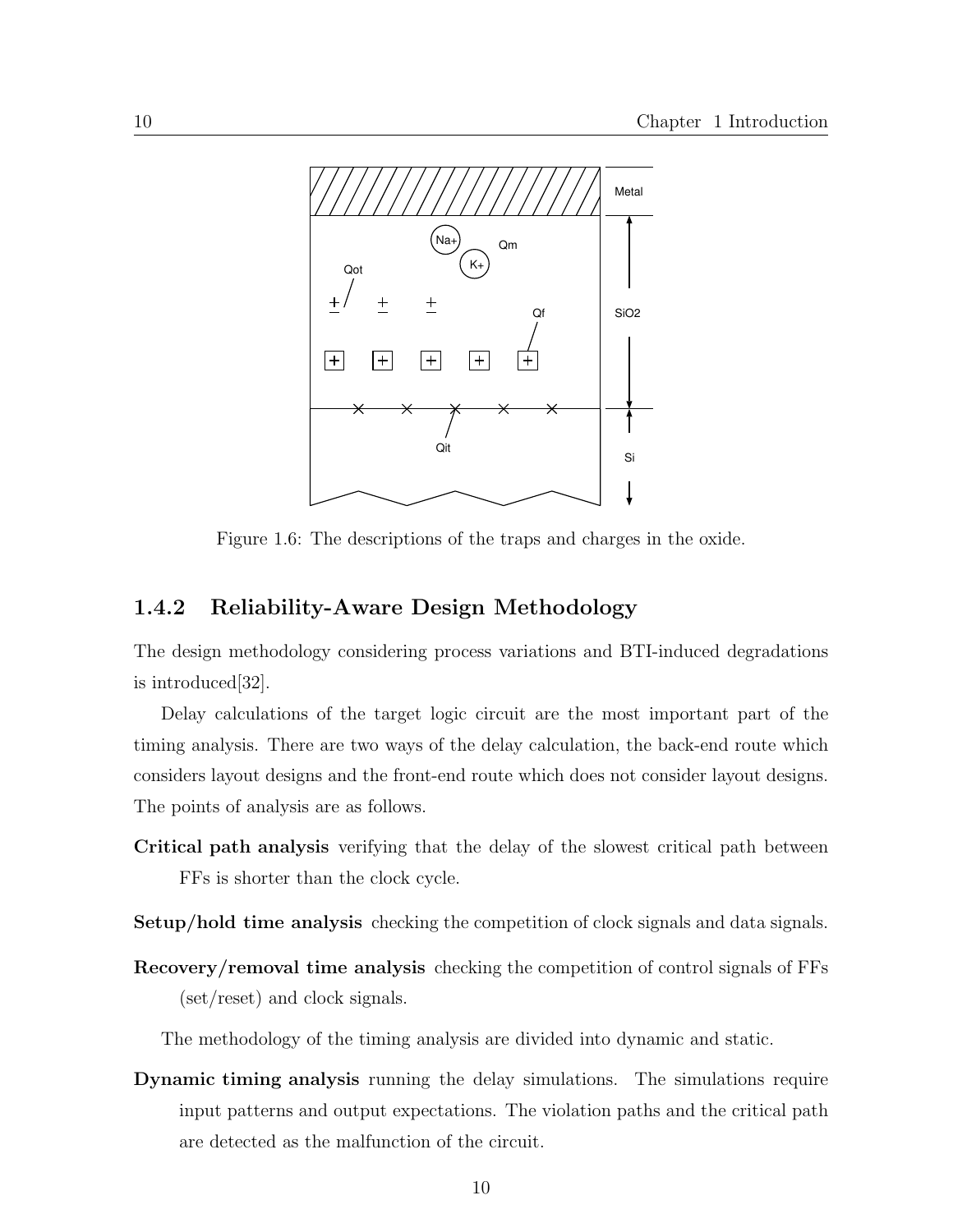

Figure 1.7: Timing analysis considering process variation[32].

**Static timing analysis** running the static path analyses. The analyses need accurate and particular timing constraints.

It is difficult for us to run the dynamic timing analysis of large scale integrations in terms of an amount of calculation and the completeness of the analysis. The static timing analysis is mainly used.

Process variations become problems with the cross talk and the IR drop in the timing analysis. Fig. 1.7 shows the methodology of the timing analysis considering process variations.

- **Within-die variation-aware analysis** verifying with the libraries of the worst cases. Delays are calculated multiple times.
- **Die-to-die variation-aware analysis** considering as timing margins. The margins are applied to both fast paths and slow paths.

Because the aging degradations, BTI and HCI (Hot Carrier Injection), are die-to-die variations, the correlation between process variations and BTI-induced degradations can be considered in the delay libraries.

# **1.5 Related Works**

This section introduces related works.

BTI-induced degradations on ASICs are discussed in [15, 20, 33].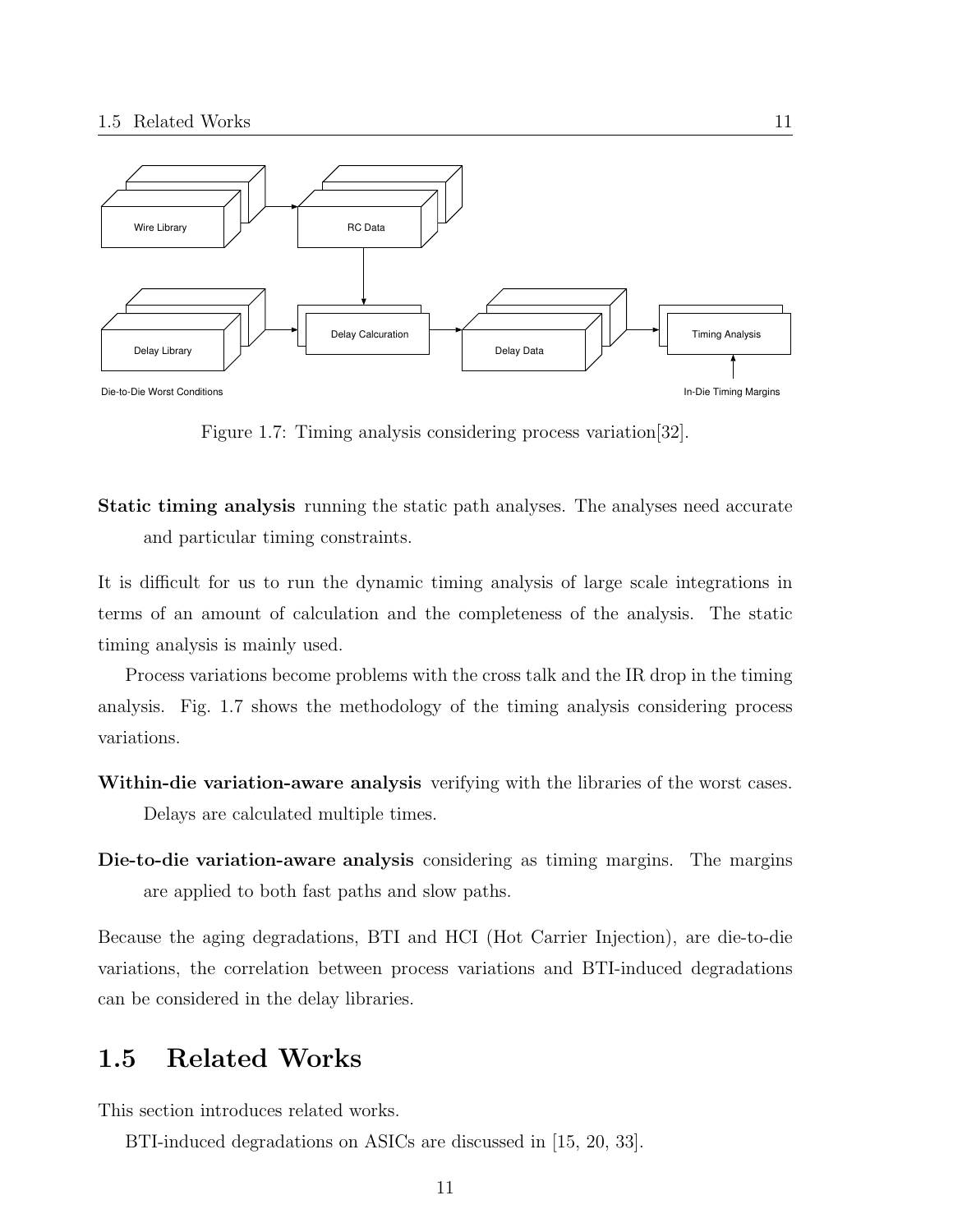BTI-induced degradations on FPGAs are discussed in [34, 35, 36]. In [34], performance degradations on circuit elements of FPGAs induced by NBTI has been discussed. They propose Relaxing Bitstream Technique to gain back lost stability. Their proposed technique recovers an average of 53.2% of the lost Static Noise Margin (SNM) of SRAM cells and improves the failure in time rate by 2.48% for commercial FPGA devices. The impact of NBTI is mitigated by flipping the configuration bits. Ref. [37] is a survey paper about the reliability of FPGAs. It explains various faults of FPGAs and the detection/repair methods.

The correlation between process variations and BTI-induced degradations is discussed in [5, 38]. The analytical BTI model is proposed in [5]. In this model, the degradations of BTI are different among the conditions of process variations. It shows the degradation characteristics of ring oscillators with different initial frequencies. The differences are decreased by the degradations. This work did not discuss the physics of the correlation. In [38], BTI characteristics of 28 nm FDSOI process are shown. There is no correlation between process variations and BTI-indeuced degradations in this process. Because the channel is not doped in this process.

# **1.6 Purpose of This Study**

In this study, the design methodology on ASICs and FPGAs considering the correlation between process variations and BTI-induced degradations is proposed. The purpose is the optimization of the design margins, which consider the reliability problems.

#### **1.7 Brief Summary**

Chapter 2 shows the results of simulation analyses of process variations and BTI-induced degradations. The analytical models of the degradations and the simulation methodology are discussed. The accurate predictions of the degradations are required by the circuit designers.

Chapter 3 shows the measurement methodologies and measurement results of process variations and BTI-induced degradations on FPGAs and ASICs. The results are discussed with the analytical models.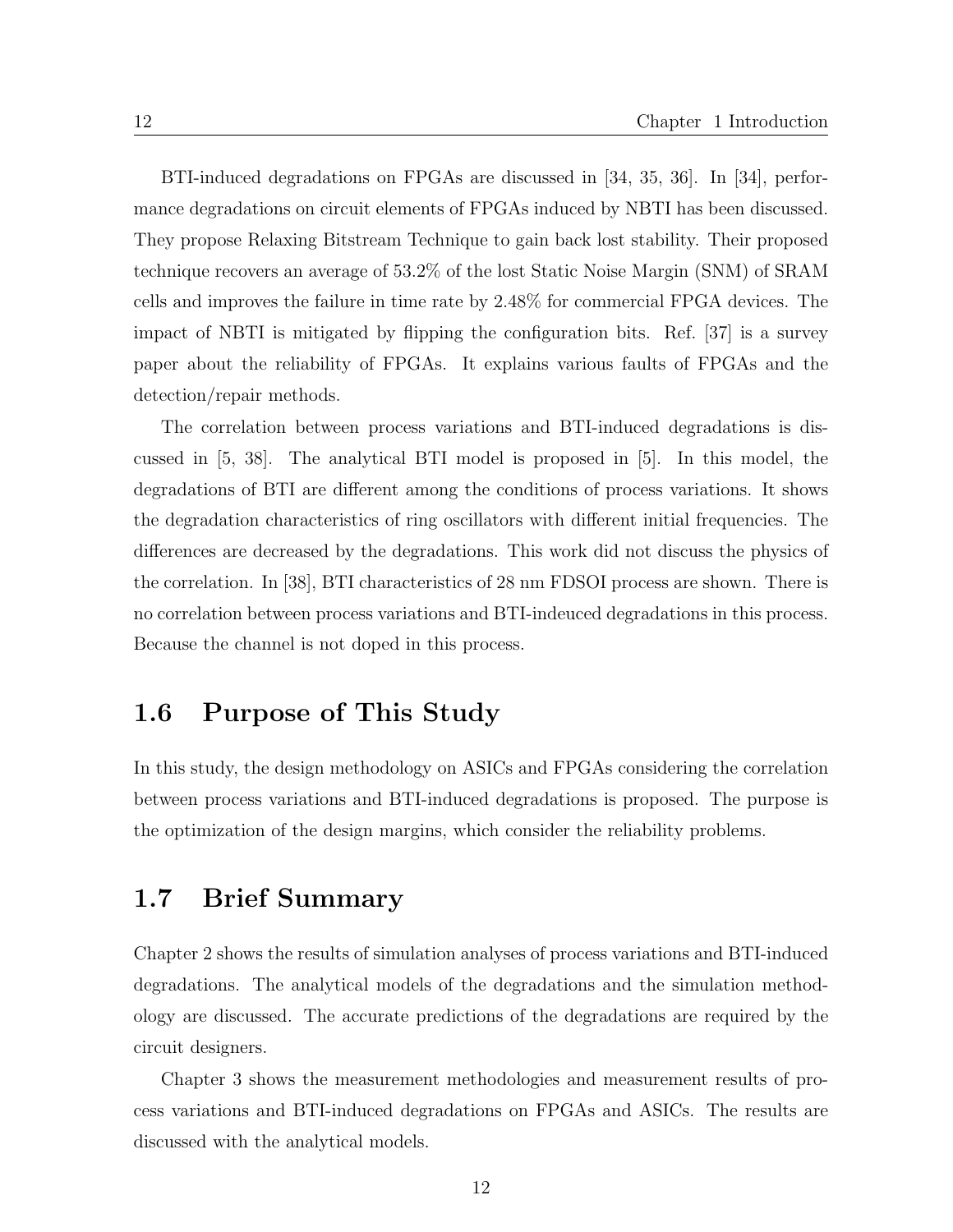Chapter 4 introduces the design methodology considering correlation between process variations and BTI-induced degradations. The BTI-induced degradations on the circuits are predicted with the proposed methodology.

Chapter 5 concludes this study.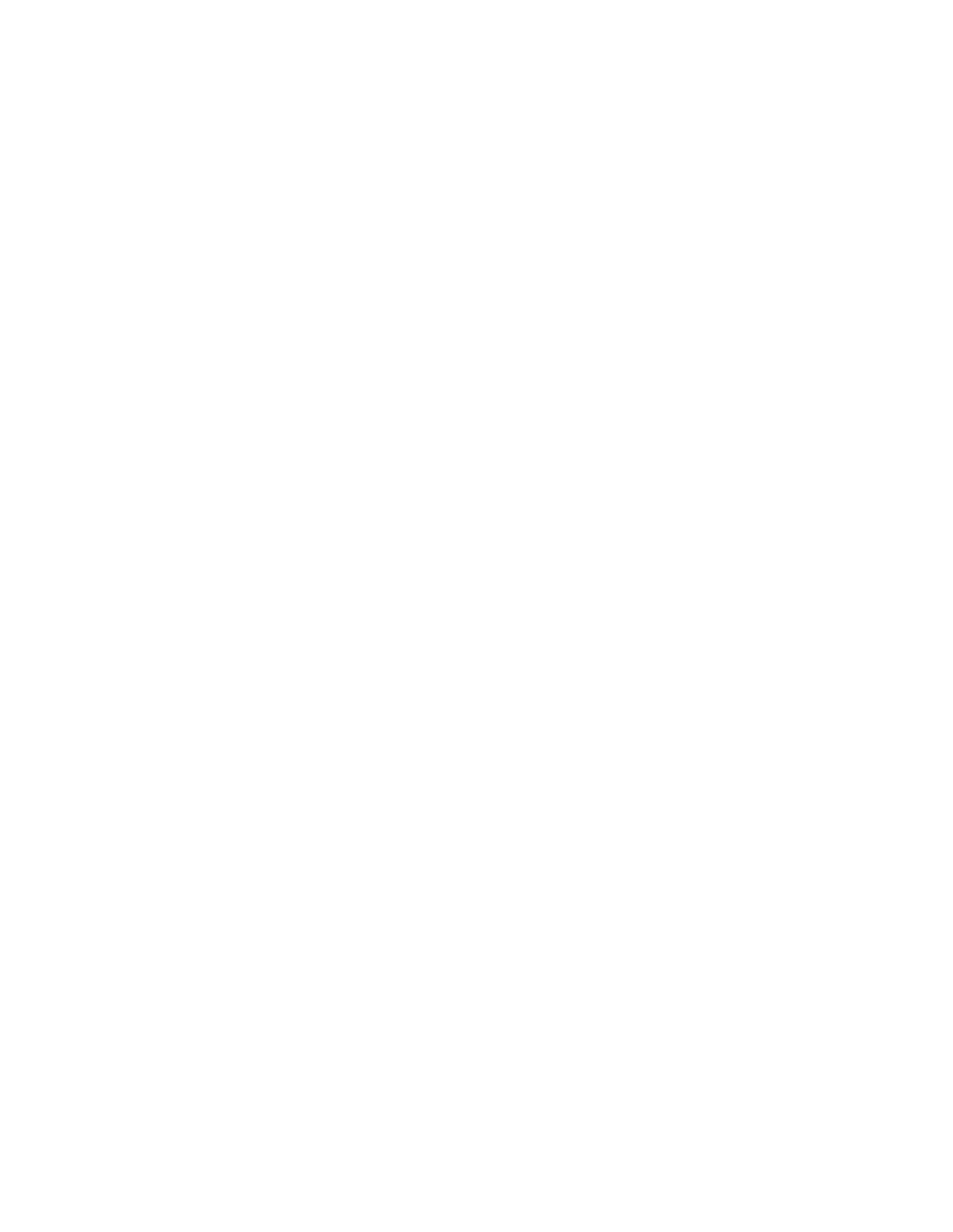# **Chapter 2 Simulation Analysis of BTI**

This chapter shows the analytical models of the reliability issues, the simulation methodologies, and the simulation results of BTI-induced degradations.

# **2.1 Outline**

Simulation analyses are widely used for circuit designs. Circuit simulations of BTIinduced degradations are discussed in this chapter. It is important to predict the effect of BTI-induced degradation of circuits, because the lifetimes of circuits are limited by the degradations.

This chapter is organized as follows. Section 2.2 shows the analytical models of BTIinduced degradations. Section 2.3 shows the simulation methodology and the simulation results of BTI-induced degradations. Section 2.4 introduces the methodology of the simulation analysis of FPGAs. Section 2.5 summarizes this chapter.

# **2.2 BTI Modeling**

There are many models which describe how the  $V_{\text{th}}$  (threshold voltage) is changed by the BTI-induced degradation. Several measurement methodologies are proposed in [39, 40, 41]. Some predictive BTI models are suggested in [5, 17, 42, 43]. The accurate model is still discussed, because the BTI-induced degradation critically depends on the stress condition and the process methodology.

This section introduces two analytical models of BTI, the R-D Model and AT-B Model.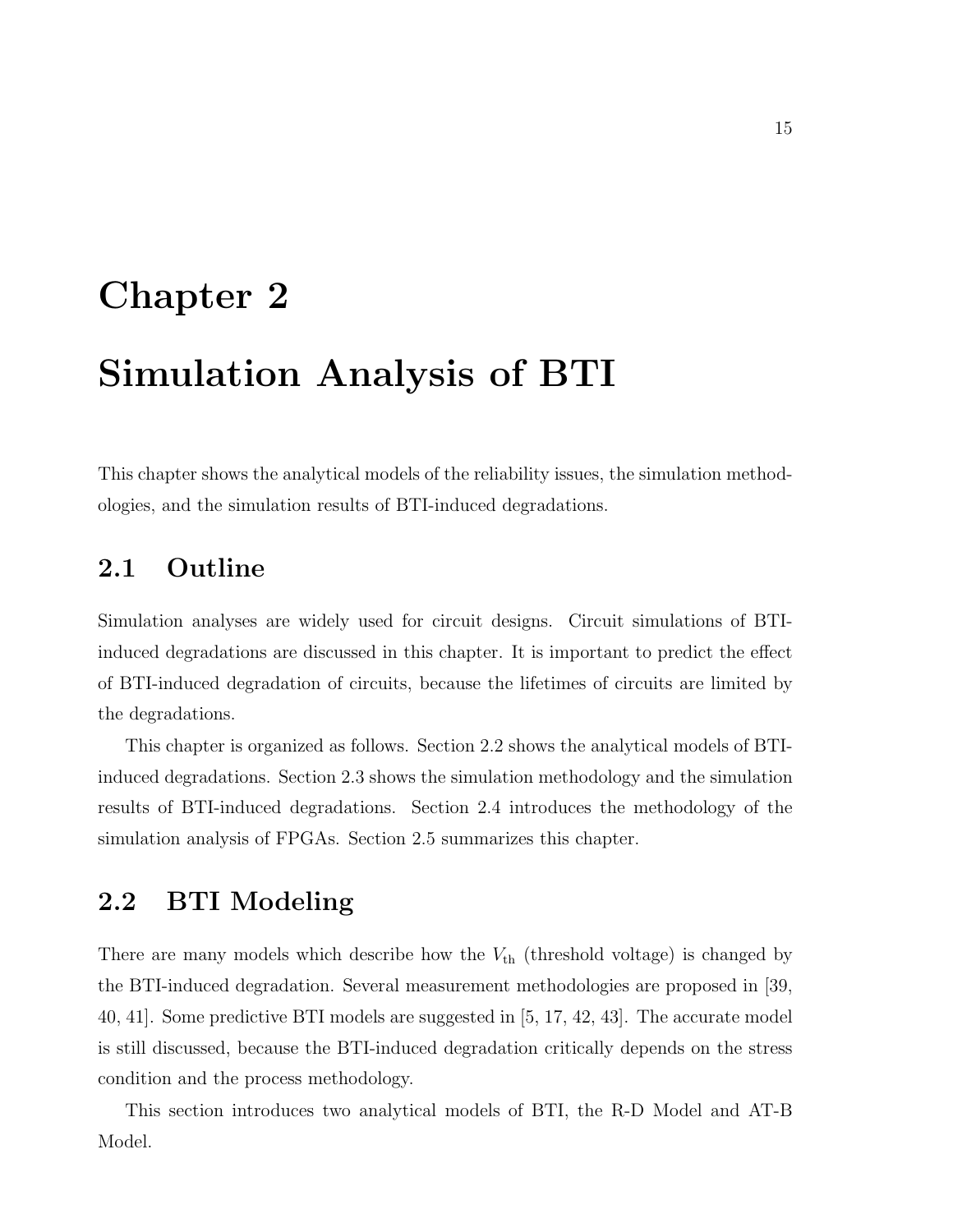#### **2.2.1 Reaction-Diffusion Model**

The R-D Model is proposed in  $[5, 42, 43]$ . Eqs.  $(2.1)$   $(2.2)$  show the threshold voltage shifts of static and dynamic conditions.

$$
\Delta V_{\text{th,Static}} = A \left( (1+\delta)t_{\text{ox}} + \sqrt{Ct} \right)^{2n} \tag{2.1}
$$

$$
\Delta V_{\text{th,Dynamic}} = \left(\sqrt{\frac{K_{\text{v}}^2 \alpha T_{\text{clk}}}{1 - \beta_{\text{t}}^{1/2n}}}\right)^{2n} \tag{2.2}
$$

Eqs. (2.1) (2.2) express  $\Delta V_{th}$  on static BTI and dynamic BTI, respectively. The parameters are determined as follows. The degradation factors, *A* and *K*v, have dependence on the electrical field and the temperature. The parameter  $\delta$  is a fitting parameter,  $t_{\text{ox}}$  is the oxide thickness. The parameter *C* has temperature  $(T)$  dependence as  $C = T_0^{-1} \exp(-E_a/kT)$ . The parameter  $E_a$  is the activation energy of hydrogen species, *k* is the Boltzmann constant, and *T*<sup>o</sup> is constant with the value of 10*−*<sup>8</sup> <sup>s</sup>*·*nm*−*<sup>2</sup> . The time exponent parameter *n* is  $1/6$  for  $H_2$  diffusions. If they are H diffusions, *n* becomes  $1/4$  instead. The parameter  $\alpha$  is duty cycle,  $T_{\text{clk}}$  is the time period of one stress-recovery cycle, and  $\beta_t$  is fraction parameter of the recovery.

*V*th is assumed to be degraded by 55% on continuous DC stress under the following condition. The supply voltage ( $V_{dd}$ ) is 1.2 V and  $T = 100 °C$ . Device parameters are based on 65-nm process typical PMOS devices. The degradation time is 10 years  $(= 3.1536 \times 10^8$ s). Under the condition,  $V_{\text{th}}$  is degraded by 10% on stress-recovery cycle which is  $\alpha = 0.5$  and  $T_{\text{clk}} = 0.01$  s. The degradation amount is consulted by [5]. Fig. 2.1 shows  $V_{\text{th}}$  degradations of static and dynamic NBTI under the above condition. Those parameters are also described in Table 2.1.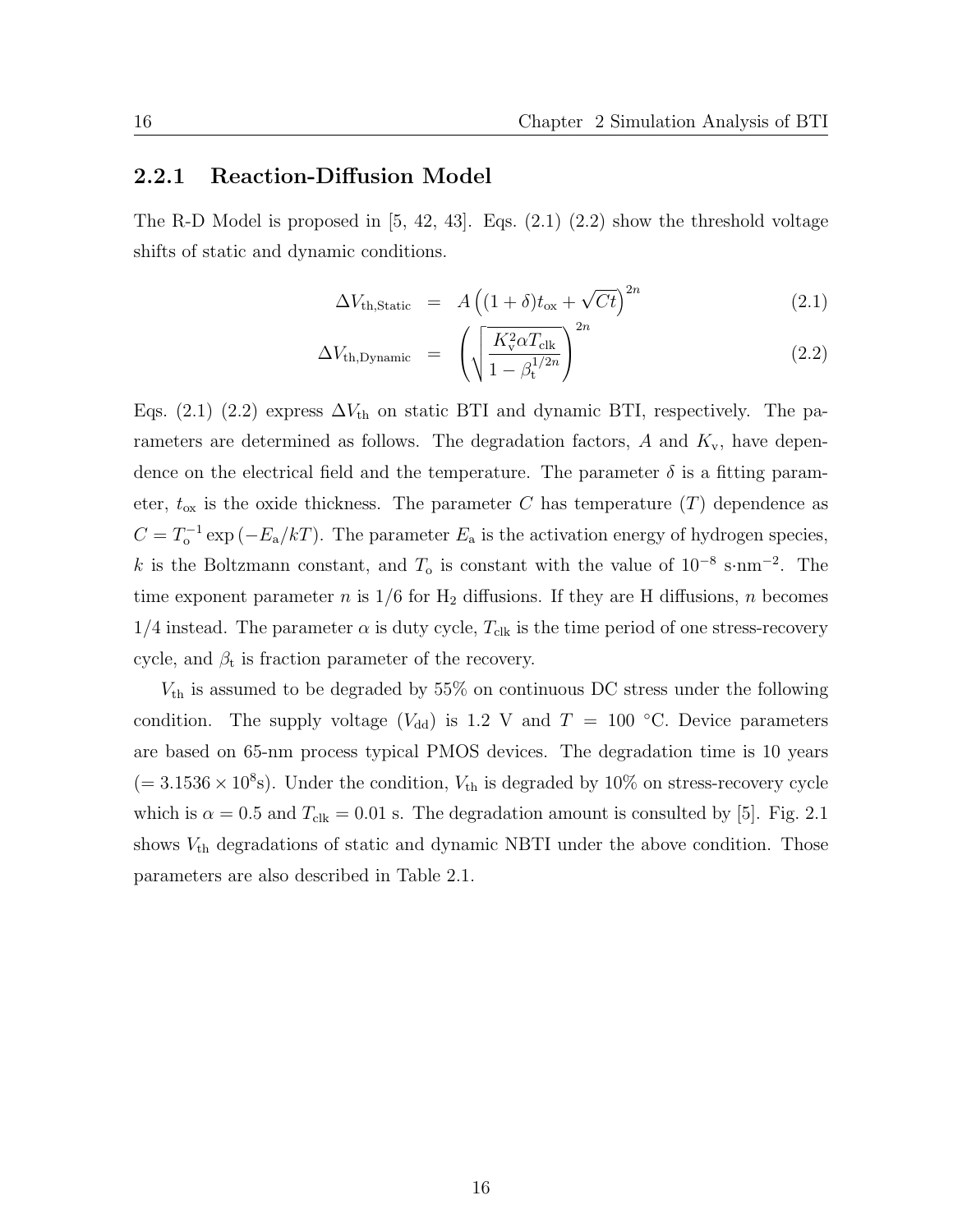

Figure 2.1: *V*th degradation prediction under static/dynamic NBTI based on the R-D model.

| P.               | Description                           | Value                                  |
|------------------|---------------------------------------|----------------------------------------|
| $\boldsymbol{A}$ | Degradation Factor (Static)           |                                        |
| $K_{\rm v}$      | Degradation Factor (Dynamic)          |                                        |
| $\delta$         | <b>Fitting Parameter</b>              |                                        |
| $t_{\rm ox}$     | Oxide Thickness                       |                                        |
| $\mathcal{C}$    | $T_{o}^{-1} \exp(-E_{a}/kT)$          |                                        |
| T                | Temperature                           | $100^{\circ}$ C                        |
| $\boldsymbol{k}$ | Boltzmann Constant                    | $1.38 \times 10^{-23} J/K$             |
| $E_{\rm a}$      | Activation Energy of Hydrogen Species | 0.49eV                                 |
| $T_{\rm o}$      | Constant                              | $\frac{10^{-8} \text{s}}{\text{nm}^2}$ |
| $\boldsymbol{n}$ | Time Exponent Parameter               | 1/6                                    |
| $\alpha$         | Duty Cycle                            | 0.5                                    |
| $V_{\rm dd}$     | Supply Voltage                        | 1.2V                                   |
| $T_{\rm{clk}}$   | Time Period of Stress-Recovery Cycle  | 0.01s                                  |
| $\beta_{\rm t}$  | Fraction Parameter of the Recovery    |                                        |

Table 2.1: Parameter descriptions.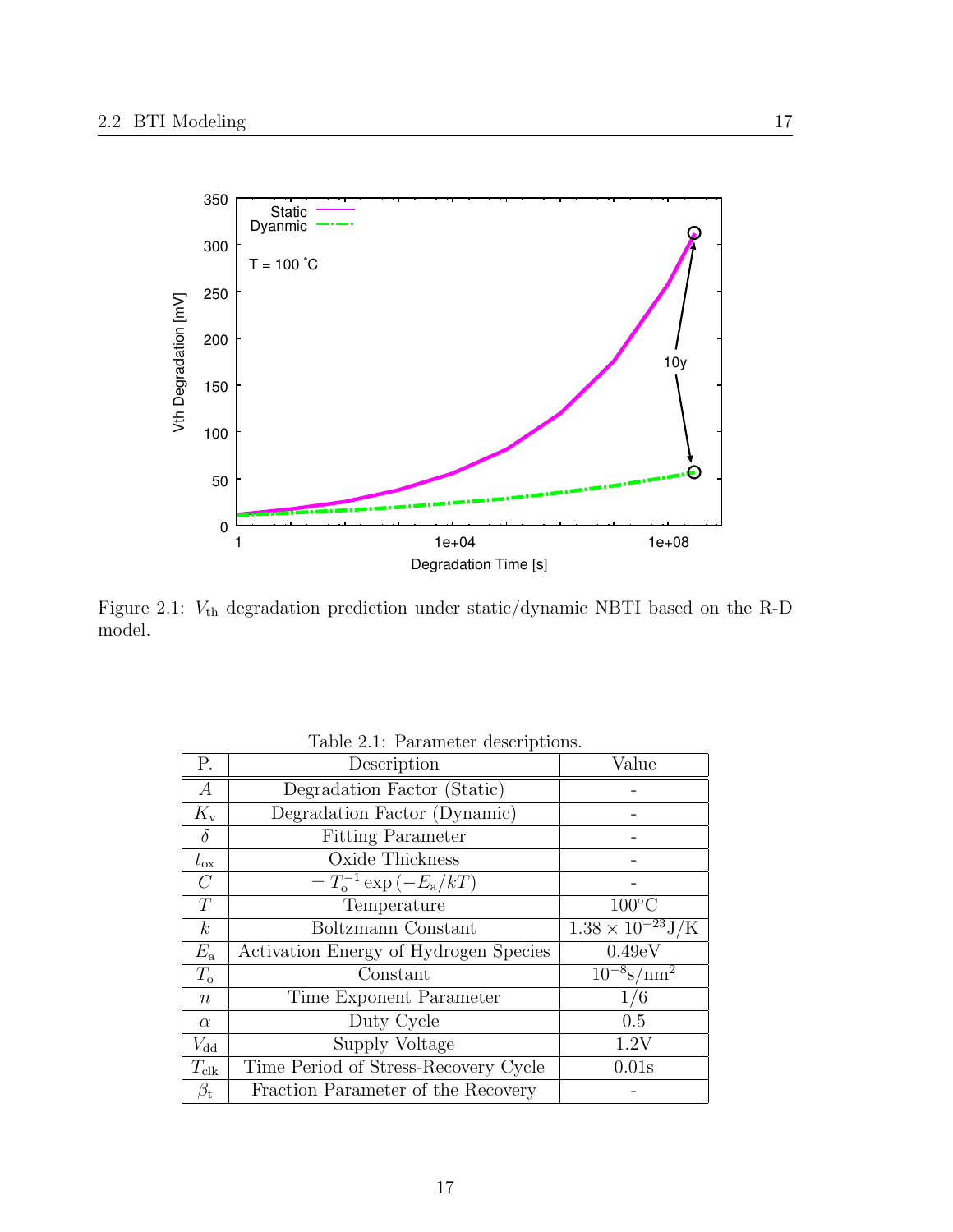#### **2.2.2 Atomistic Trap-Based Model**

The shift of  $V_{\text{th}}$  ( $\Delta V_{\text{th}}$ ) is determined by characteristics and states of the defects in the gate dielectric in the AT-B Model<sup>[17]</sup>. If a defect captures carriers,  $V_{\text{th}}$  of the device increases. When the MOSFET has *n* defects, the degradation  $\Delta V_{th}$  at degradation time *t* can be calculated by Eq. (2.3).

$$
\Delta V_{\text{th}}(t) = \sum_{j=1}^{n} k_j(t) \cdot \mu_j \tag{2.3}
$$

Where, *j* is the index of defects  $(1-n)$ , and  $k_j$  is the state of the *j*th defect. When the *j*th defect captures carriers,  $k_j = 1$ . When the carrier is emitted,  $k_j = 0$ . They are determined by the capture probability  $P_{\rm C}$  which is a function of the capture and emission time constants,  $\tau_c$  and  $\tau_e$ , respectively. The number of defects *n* follows the Poisson distribution. Threshold voltage shifts of each defect  $\mu_j$  are exponentially-distributed.

PMF (Probability Mass Function) *f<sup>n</sup>* and CDF (Cumulative Distribution Function)  $F_n$  of *n* are shown in Eqs. (2.4) and (2.5).

$$
f_n = \frac{N^n}{n!} \cdot e^{-N} \tag{2.4}
$$

$$
F_n = e^{-N} \sum_{i=0}^{n} \frac{N^i}{i!}
$$
 (2.5)

Where,  $N$  is the expected value of  $n$  and is explained as Eq.  $(2.6)$ .

$$
N = LWD_N \tag{2.6}
$$

Where, L and W are the length and width of the channel, respectively, and  $D_N$  is the density of the defect in gate oxide.

PDF (Probability Density Function)  $f_{\mu}$  and CDF  $F_{\mu}$  of  $\mu$  are shown in Eqs. (2.7) and (2.8).

$$
f_{\mu} = \frac{1}{\eta} \exp\left(-\mu/\eta\right) \tag{2.7}
$$

$$
F_{\mu} = 1 - \exp(-\mu/\eta) \tag{2.8}
$$

Where,  $\eta$  is the expected value of  $\mu$  and is explained as Eq. (2.9)[?].

$$
\eta = \frac{s}{LW} \tag{2.9}
$$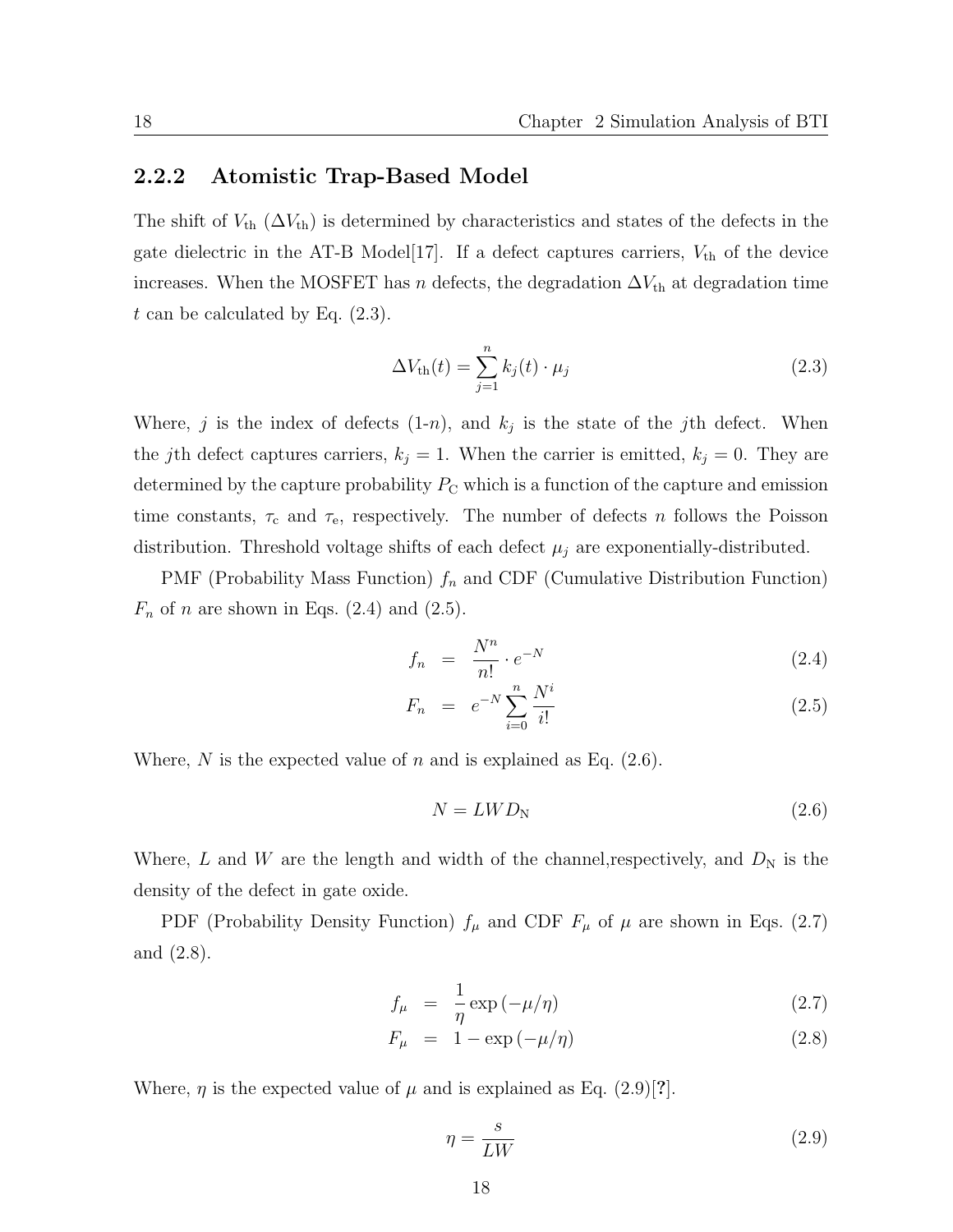Where, *s* is the coefficient of *η*.

Long-term  $P_{\rm C}$  is shown in Eq.  $(2.10)[44]$ .

$$
P_{\rm C}(t) = \frac{\tau_{\rm e}^*}{\tau_{\rm c}^* + \tau_{\rm e}^*} \left[ 1 - \exp\left\{ -\left(\frac{1}{\tau_{\rm e}^*} + \frac{1}{\tau_{\rm c}^*}\right)t \right\} \right] \tag{2.10}
$$

$$
\frac{1}{\tau_{\rm c}^*} = \frac{DF}{\tau_{\rm ch}} + \frac{1 - DF}{\tau_{\rm cl}} \tag{2.11}
$$

$$
\frac{1}{\tau_{\rm e}^*} = \frac{DF}{\tau_{\rm eh}} + \frac{1 - DF}{\tau_{\rm el}} \tag{2.12}
$$

Where,  $DF \tau_e^*$  and  $\tau_c^*$  are the duty factor, the effective capture time constants, and the effective emission time constants, respectively. Duty Factor (DF) becomes 1 if the gate terminal of MOSFETs is applied by some amount of DC bias to turn on. Then Time constants  $\tau_e$  and  $\tau_c$  are  $\tau_{eh}$  and  $\tau_{ch}$  respectively. If the gate terminal of MOSFETs has no DC bias, Time constants  $\tau_e$  and  $\tau_c$  are  $\tau_{el}$  and  $\tau_{cl}$  respectively. Time constant  $\tau_{el}$  is assumed log-normally distributed from  $10^{-9}$  s to  $10^9$  s[45, 16]. The relations between  $\tau_{el}$ and the other time constants are as follows:  $\tau_{ch} \simeq 0.01 \tau_{el}$   $\tau_{ch} \simeq 100 \tau_{el}$   $\tau_{cl} \simeq 100 \tau_{el}[46]$ . Those characteristics are based on the result of 45 nm process, nevertheless the circuits of 65 nm process are simulated in the later part. The characteristics are assumed different at a process node. Because there are few reports which show the characteristics of the time constants of 65 nm process, the characteristics of 45 nm process are consulted.

The specific calculation methodology of  $V_{\text{th}}$  degradation is as follows.

- 1. set the length and width of the channel of the device *L* and *W*
- 2. set the number of the defects *n*
- 3. set characteristics of the defects,  $\mu \tau_{ch} \tau_{ch} \tau_{el}$  and  $\tau_{cl}$
- 4. calculate  $P_{\rm C}$  at  $t$  and determine  $k$  of each defect
- 5. calculate  $\Delta V_{\text{th}}$  at *t*

Fig. 2.2 shows the flow chart of this methodology. Here, the maximum of *t* is 10 years  $(3.1536 \times 10^8 \text{ s})$ . The time step size of *t* is 1 s during 1-10 s, 10 s during 10-100 s, 100 s during 100-1000 s, and exponentially increased. In Fig. 2.2, Pc*<*rand ? means comparing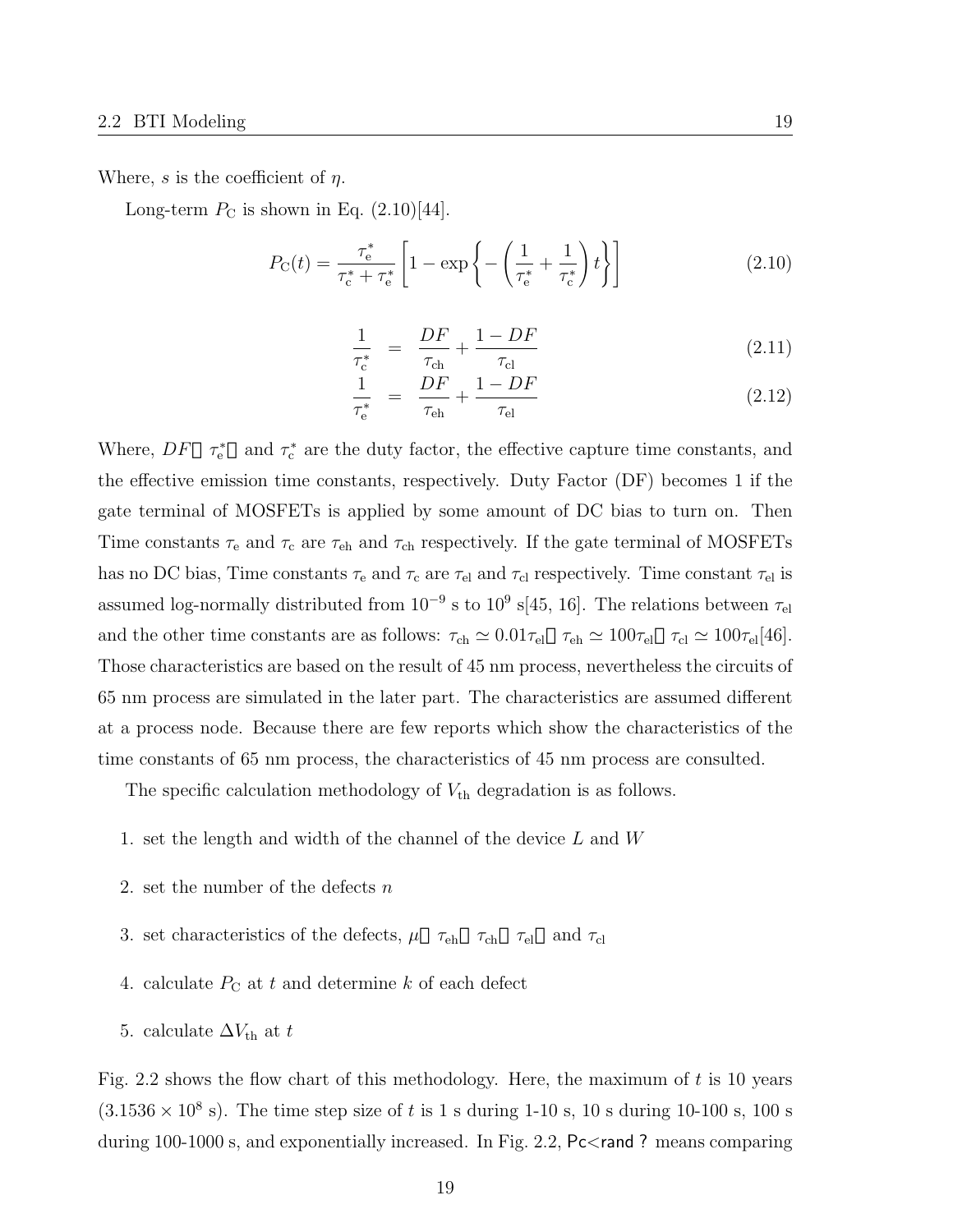*P*<sub>C</sub> with random number (0-1) because *k* is determined by the stochastic distribution. The characteristics of the defects are also determined by the same way.

Fig. 2.3 shows the calculation result of  $\Delta V_{\text{th}}$  under the conditions  $N = 800$ ,  $V_{\text{th}} = 500$ mV, and  $DF = 50\%$ . The X axis is logarithmic scale and indicates the degradation time, the Y axis indicates  $\Delta V_{th}$ . Those results have changed in each calculation even though the conditions are the same. Because the random numbers are used in those calculations. Fig. 2.4 shows the average of the calculation results of 100 times and its fitting function. It follows the logarithmic function. The defects in gate oxide capture/emit the carriers with the time constants which distribute log-normally. It is well known that  $\Delta V_{\text{th}}$  follows the logarithmic function<sup>[19]</sup>. The results are saturated near  $10^8$  s because the constants  $\tau_{el}$  are distributed at the maximum  $10^9$  s.

The theory that BTI-induced degradations are based on both the AT-B Model and R-D Model is proposed in [18]. The experimental results fit well with the combination model[19]. In this study, experimental results follow the AT-B Model because the DUTs are measured repeatedly.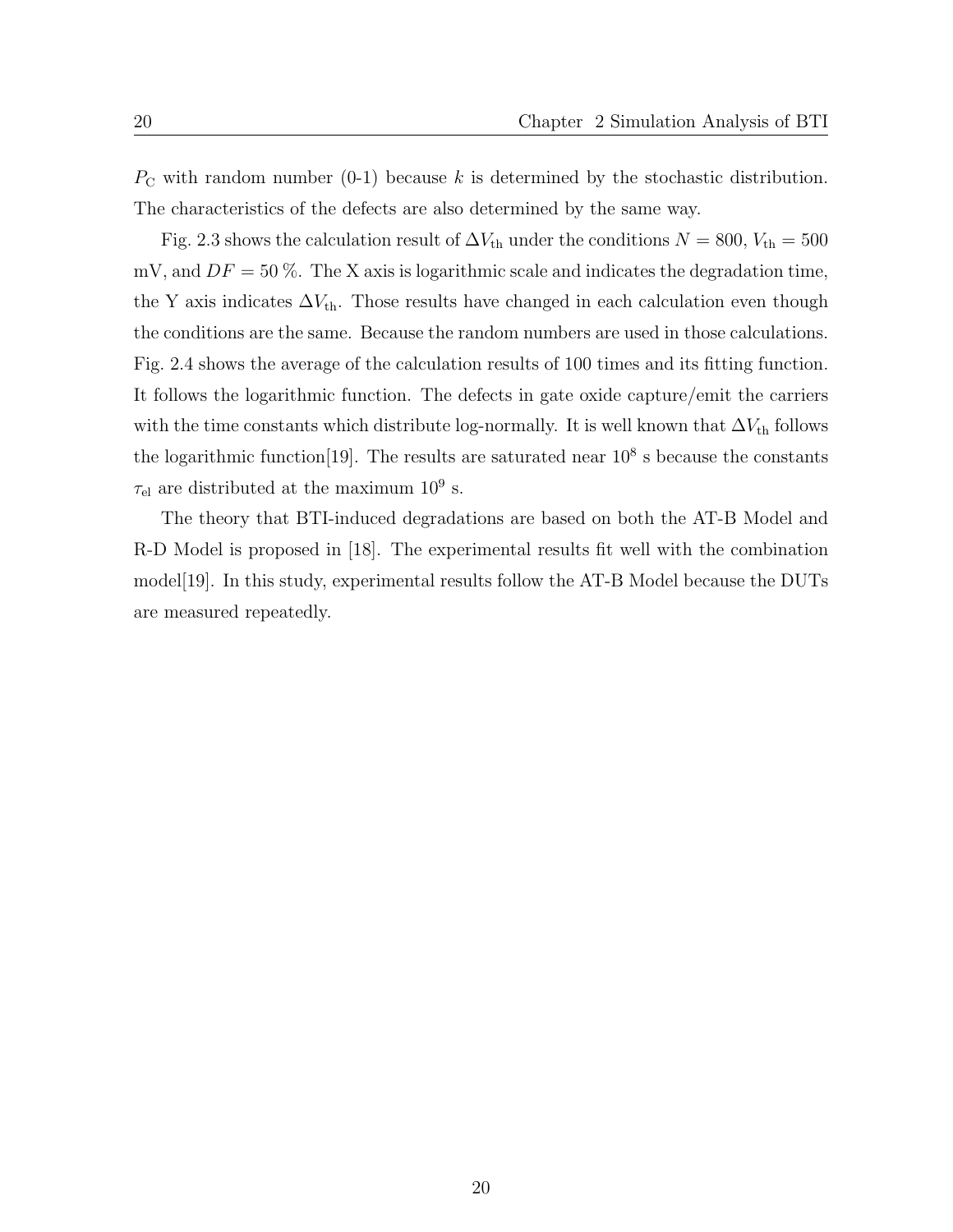

Figure 2.2: Flow chart of calculation of threshold voltage degradation using Atomistic Trap-Based Model.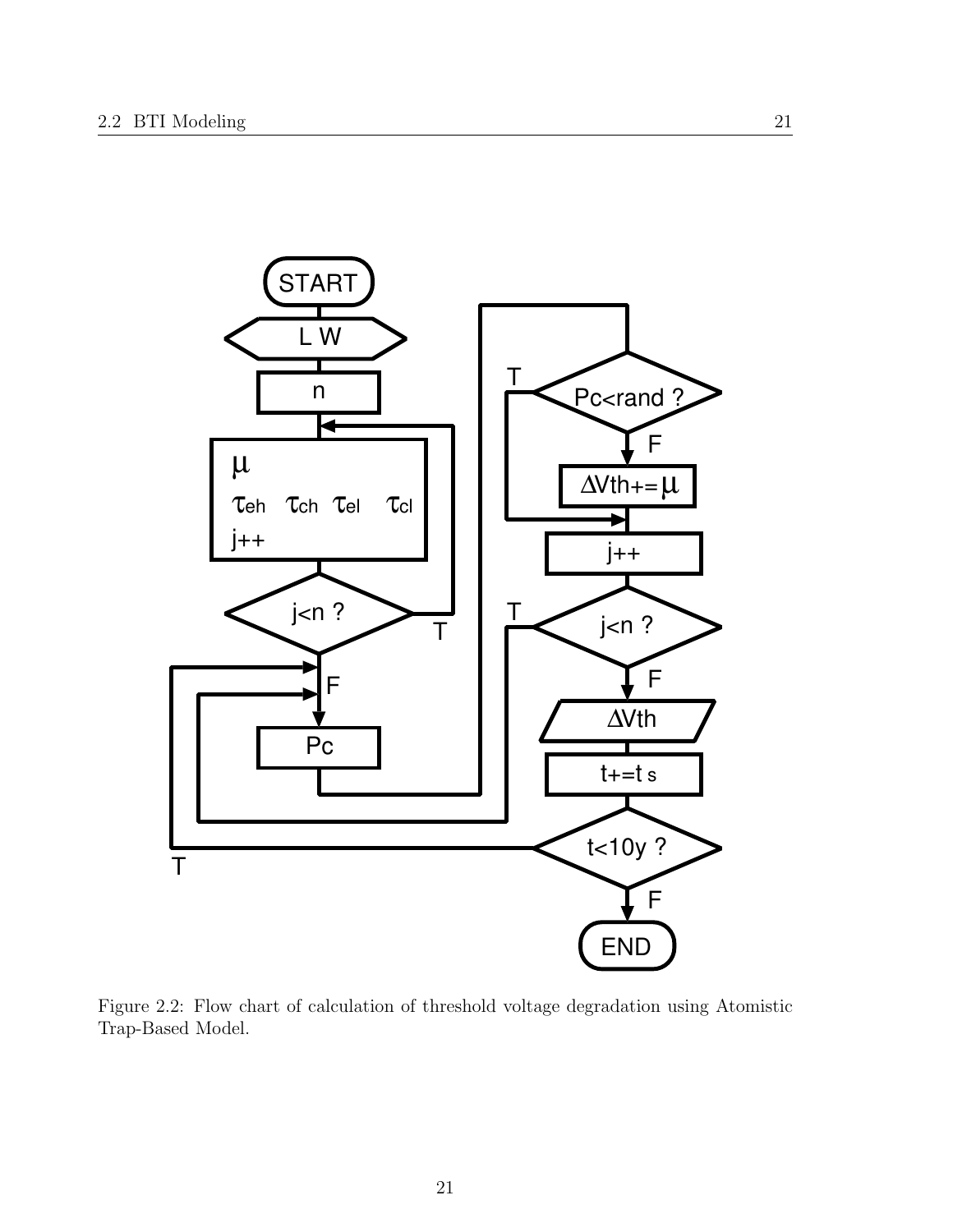

Figure 2.3: Calculation result of threshold voltage degradation, condition  $N = 800$ ,  $V_{\text{th}} = 500 \text{ mV}, DF = 50 \text{ % } (10 \text{ times}).$ 



Figure 2.4: Calculation result of threshold voltage degradation, condition  $N = 800$ ,  $V_{\text{th}} =$ 500 mV,  $DF = 50\%$  (average of 100 times, fitting function  $\Delta V_{\text{th}} = 1.08 \log(1.36 \times 10^{10} t)$ ).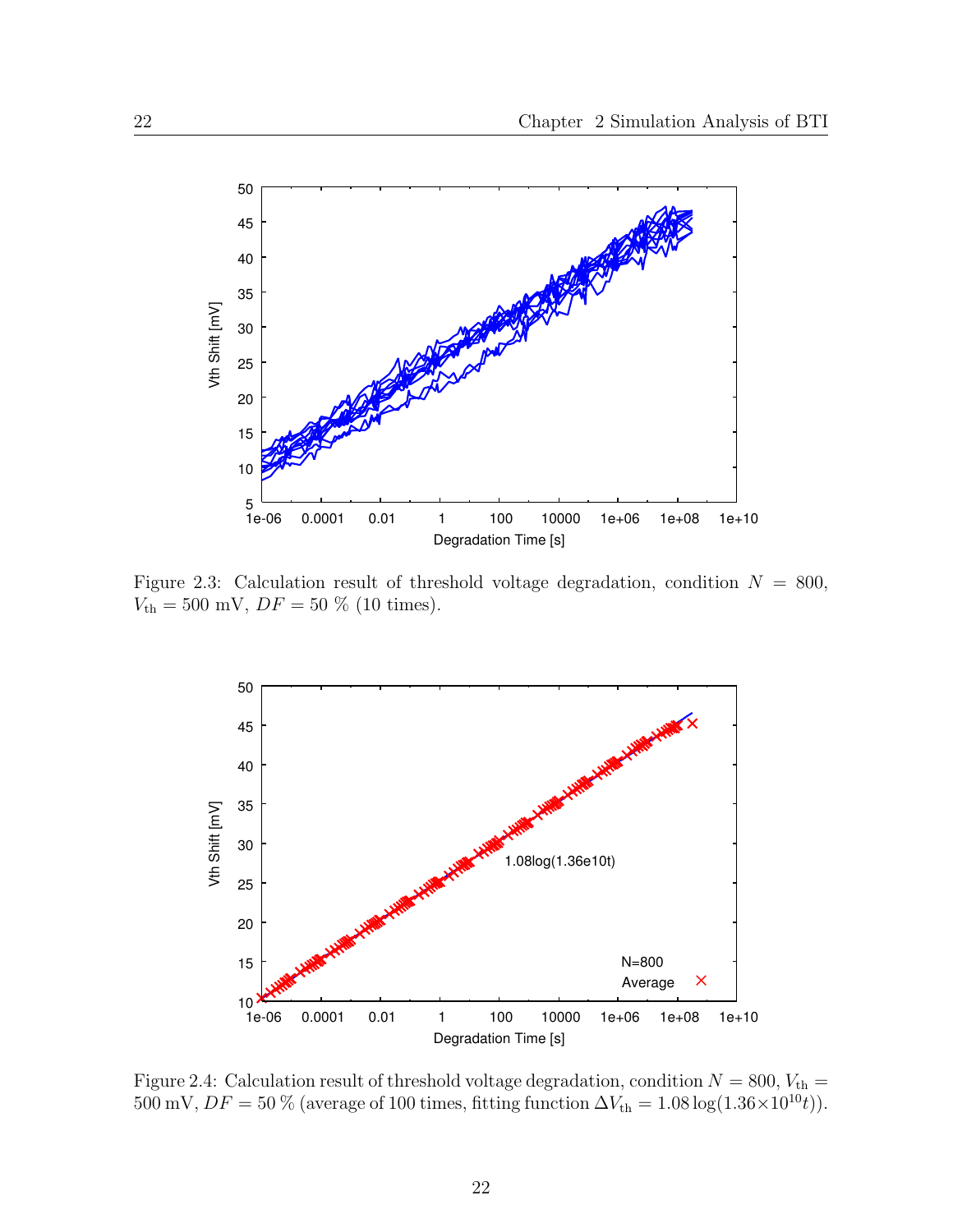

Figure 2.5: BTI-aware circuit simulation methodology.

# **2.3 Simulation Analysis of BTI-Induced Degradation**

This section introduces the simulation methodology considering the reliability issues and shows the results of the simulation analyses.

#### **2.3.1 BTI-Aware Simulation Methodology**

The BTI-aware netlist are used to analyze the characteristics of the BTI-induced degradation of circuits. Here, the simulation methodology using the BTI-aware netlist is introduced. For each time  $t$ , predicted values of the  $V_{\text{th}}$  degradation are applied for each MOSFET in the netlists. Fig. 2.5 shows the BTI-aware netlist created from the original netlist and the BTI model for the simulation analysis.

Fig. 2.6 shows an example of the BTI-aware netlist using BSIM4 for HSPICE simulations[47]. In case of BSIM4, the parameter of threshold voltage VTH0 of each MOS-FET can be controlled by the parameter **DELVTO**.  $V_{th}$  of the MOSFET is shifted to the amount of DELVTO. Parameters dvthn and dvthp are configured for an NMOSFET and a PMOSFET in this example.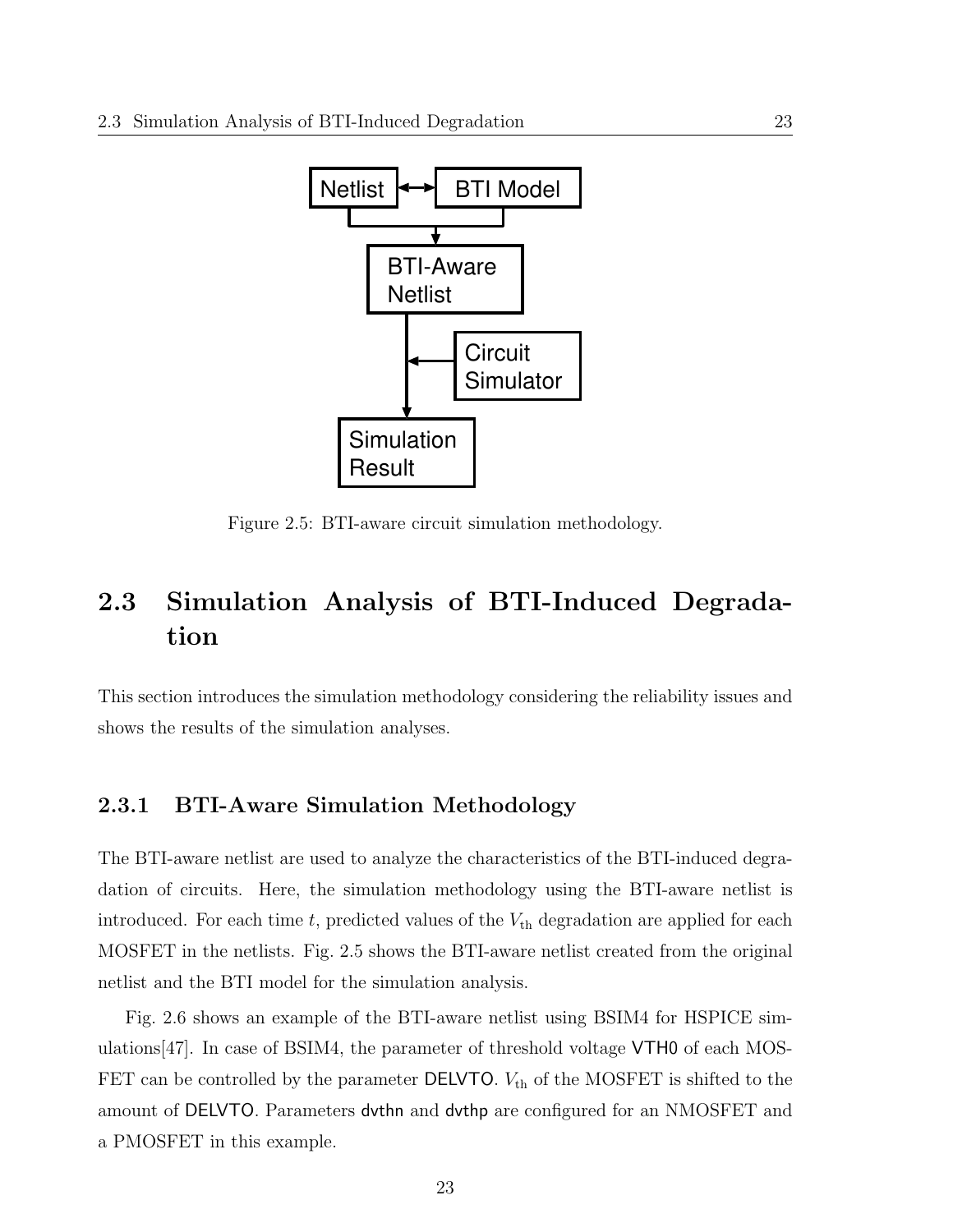

Figure 2.6: Example of BTI-aware netlist.

#### **2.3.2 Simulation Results of Delay Characteristics on FPGA and ASIC**

The degradations of two types of ROs are simulated. Simulation conditions are as follows: the process node is 65 nm bulk process, the variation condition is typical, the supply voltage is 1.2 V, and the temperature is 80*◦*C. BTI-aware netlists are used in this simulation. Degradations of threshold voltage are calculated by the AT-B Model. The degradation time is 10 years  $(3.1536 \times 10^8 \text{ s})$ .

One of the simulation circuit is shown in Fig. 2.7. It is a 17-stage RO with NAND enable. The initial frequency is 1.232 GHz.

The other circuit is shown in Fig. 2.8. It is an oscillation circuit which consists of 4-stage CMOS multiplexers. It represents a logic element chain of the FPGA. The schematics of internal circuits of FPGAs are not disclosed. This circuit is analyzed instead. Furthermore, Sec. 2.4 shows simulation analysis of FPGAs. The oscillation path is A and the enable is B. The initial frequency is 3.736 GHz.

The results are shown in Fig. 2.9 and 2.10. Note that the X axis is a log-scale. The degradations follow a logarithmic function. Because the  $V_{\text{th}}$  shifts of BTI-induced degradations follow the model of the logarithmic function.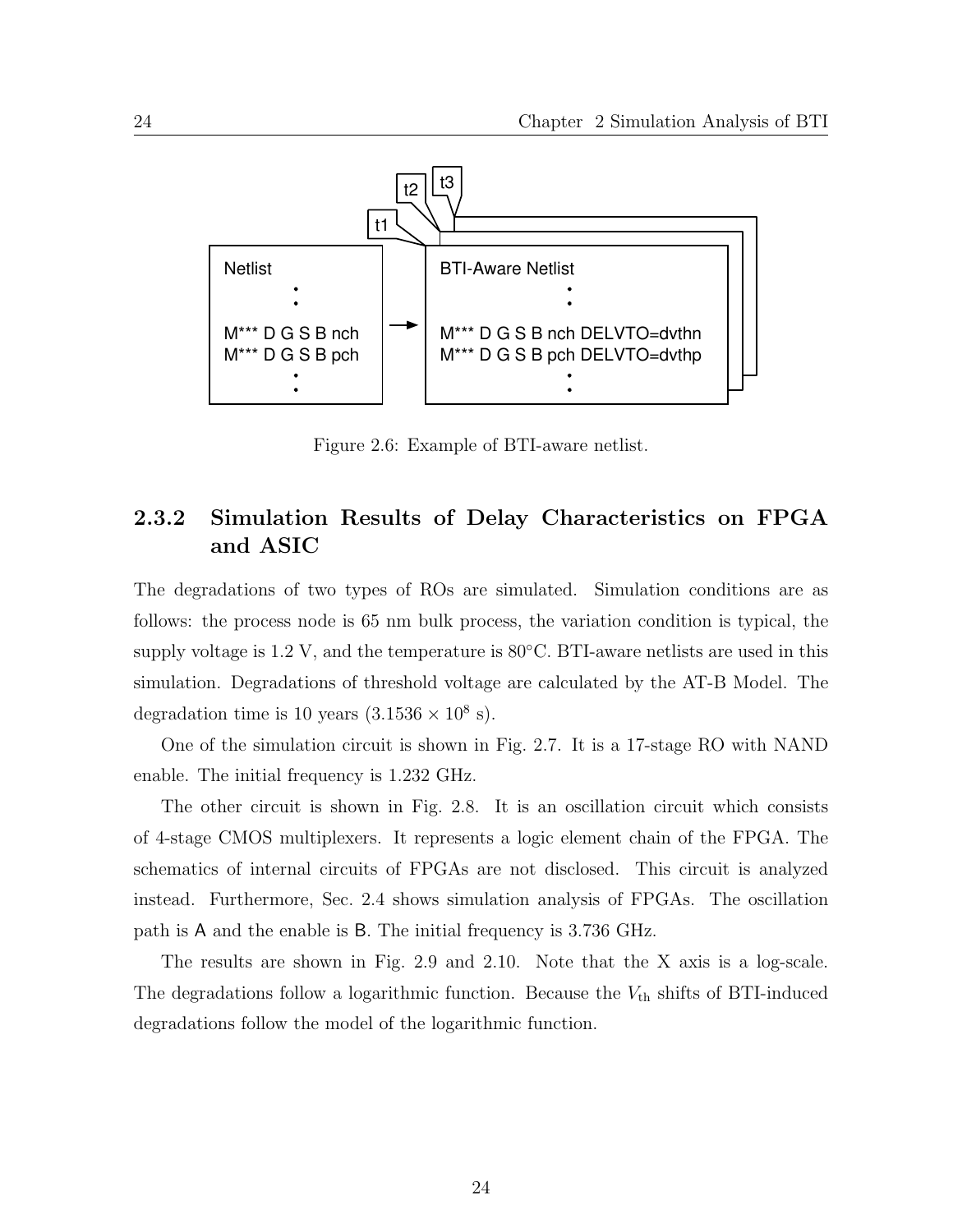

Figure 2.7: Simulation circuit, 17-stage ring oscillator.



Figure 2.8: Simulation circuit, 4-stage MUX chain.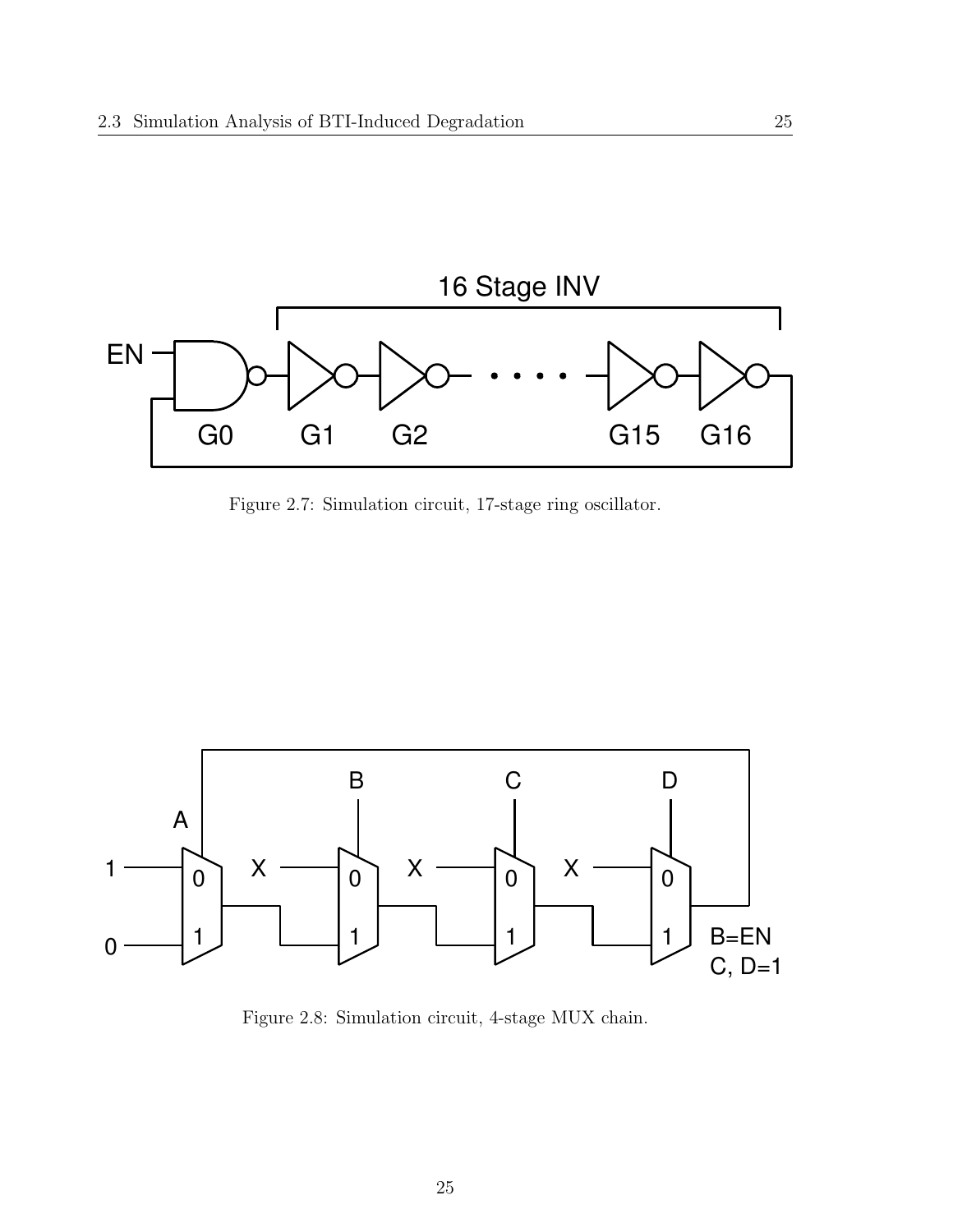

Figure 2.9: Simulation result of 17-stage ring oscillator.



Figure 2.10: Simulation result of 4-stage MUX chain.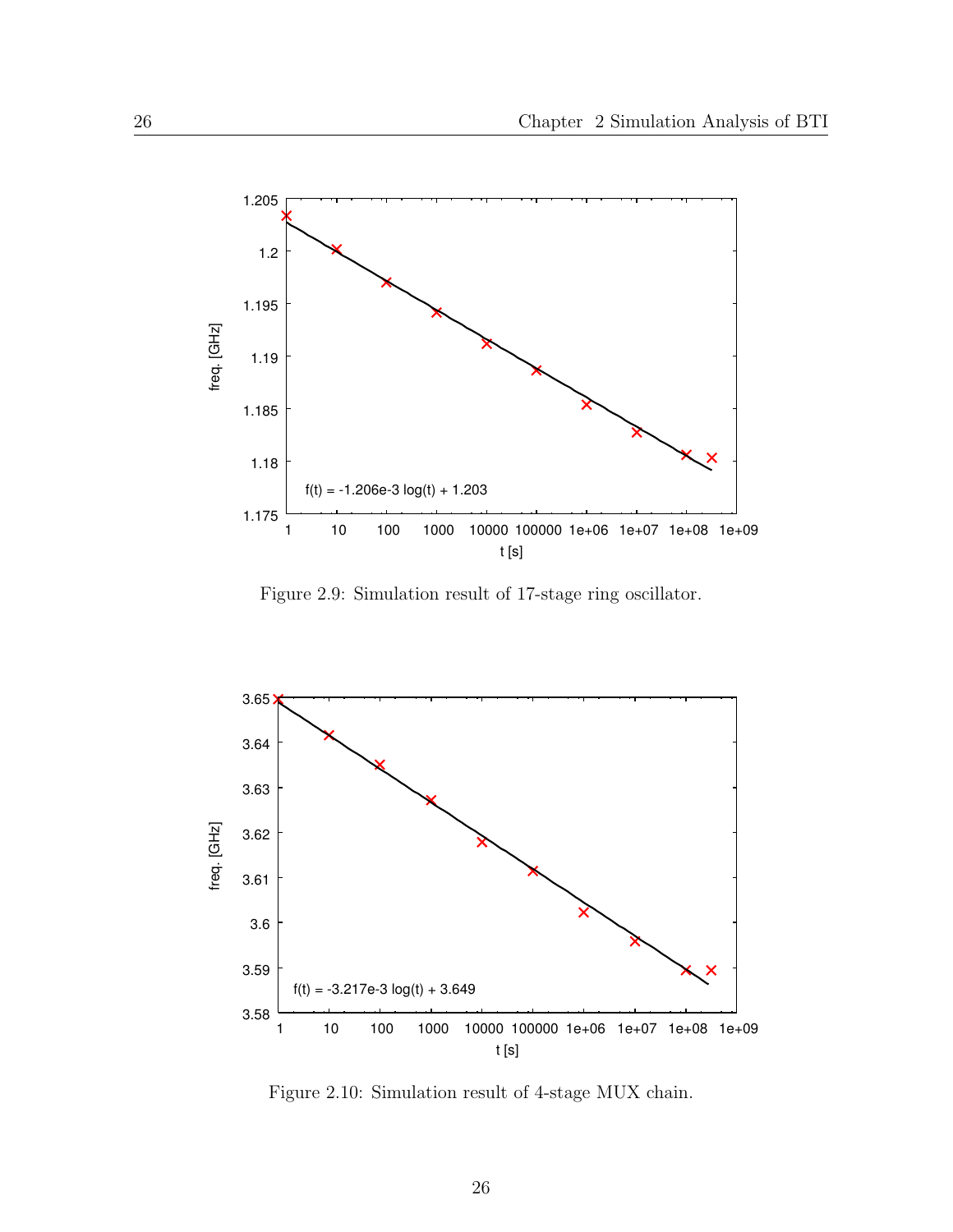#### **2.3.3 Simulation Result of Duty Factor Characteristics on Inverter**

Delay degradations caused by both BTIs of an inverter (Fig. 2.11) is evaluated. The simulation conditions are as follows. Rectangle pulses with 1 ns rise and 1 ns fall time are applied to the circuits via two inverters. The output nodes of the circuits are connected to fan-out of 4 inverters. Threshold voltage  $V_{\text{th}}$  degradations with the AT-B Model are calculated  $|17|$ . The transistor size is the 65 nm process standard size and the temperature is 25*◦*C. BTI-aware netlists are used in this simulation. The degradation time is 10 years  $(3.1536 \times 10^8 \text{ s}).$ 

When the input signals are low, PMOS transistors are stressed and degraded by NBTI. When they are high, NMOS transistors are stressed and degraded by PBTI. Relationship between duty factor of the stress bias on PMOS transistors (*DF*p) and that on NMOS transistors  $(DF_n)$  is expressed as  $DF_p = 1 - DF_n$ . The degradations of the condition  $DF_{\rm p}/DF_{\rm n} = 0.0/1.0$  to  $DF_{\rm p}/DF_{\rm n} = 1.0/0.0$  are evaluated. The degradation rates of NBTI and PBTI are assumed equivalent.

The results of delay degradation analyses under both BTIs of an inverter are shown in Fig. 2.12 and Fig. 2.13. The results show the rise time delays  $(T_{dr})$  or the fall time delays  $(T_{\rm df})$  increase with the degradation time and are degraded by 15  $\%$  after 10 years in the condition of  $DF_{\text{p}} = 1.0$  or  $DF_{\text{n}} = 1.0$ . In the condition of  $DF_{\text{p}} = 0.0$  or  $DF_{\text{n}} = 0.0$ , the degradations affect a little on  $T_{dr}$  or  $T_{df}$ .

The delays,  $T_{dr}$  and  $T_{df}$ , increase due to the degradations. Because they become slower for the gate voltage to exceed  $V_{\text{th}}$  than the initial condition when  $V_{\text{th}}$  increases. Those effect result in  $T_{dr}$  and  $T_{df}$  increases. In the condition of only the NBTI effect  $(DF_{\rm p}/DF_{\rm n} = 1.0/0.0)$ ,  $T_{\rm dr}$  increases and  $T_{\rm df}$  slightly decreases. It shows the degradation of PMOS transistors has a large impact on  $T_{dr}$  but a small impact on  $T_{df}$  because  $V_{th}$  of PMOS transistors is only related to  $T_{dr}$ . The result of the condition of only the PBTI effect  $(DF_{\rm p}/DF_{\rm n} = 0.0/1.0)$  can be explained in a similar way.

The duty factor characteristic are shown in Fig. 2.14. The results show  $T_{dr}$  increases with  $DF_{\rm p}$  and  $T_{\rm df}$  increase with  $DF_{\rm n}$ . NBTI becomes dominant in the condition  $DF_{\rm p} \ge$ 0.5 and PBTI becomes dominant in the condition  $DF_n \geq 0.5$ . Those can be explained in the same way as the preceding paragraph.

27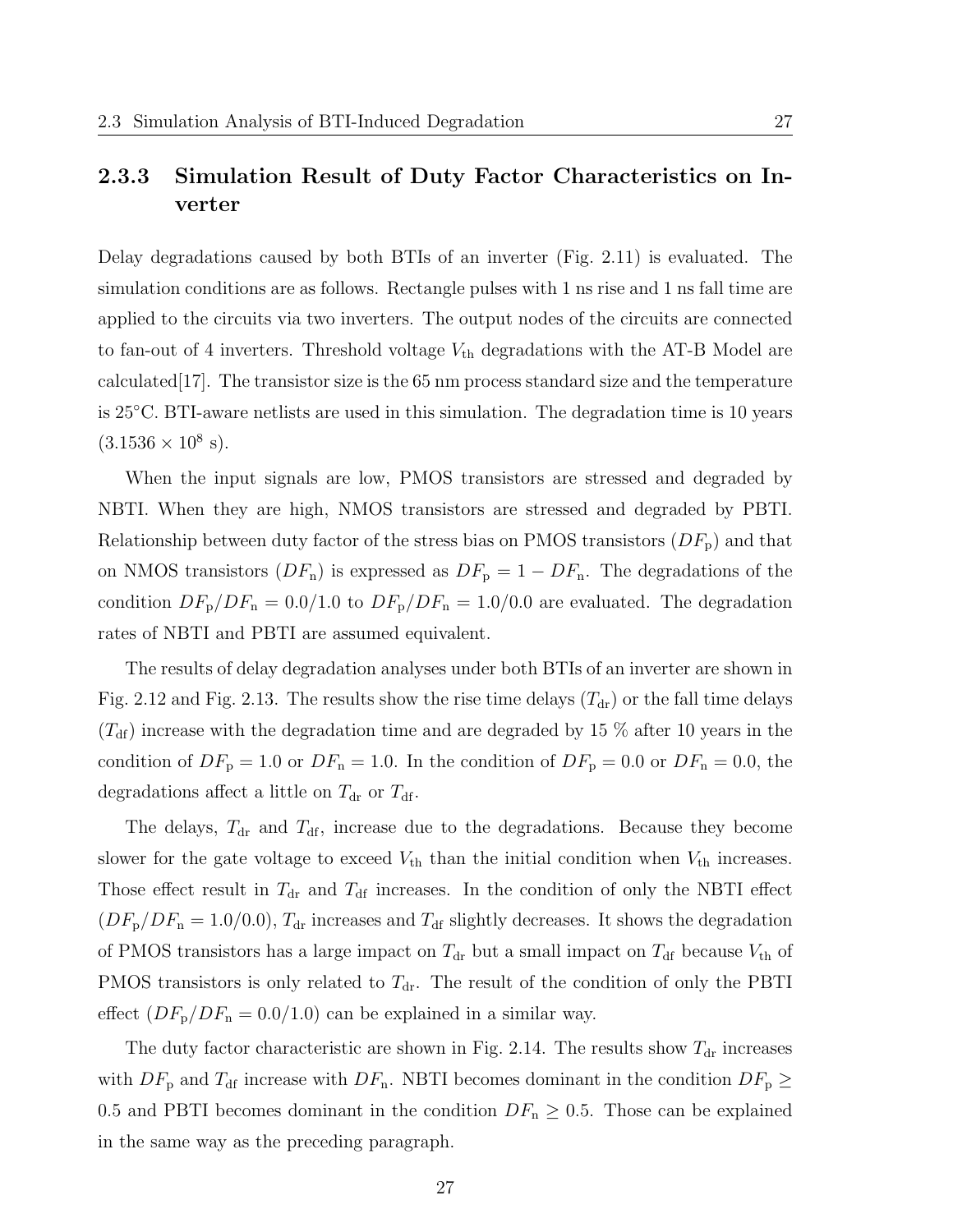The average delay times of  $T_{dr}$  and  $T_{df}$  are shown in Fig. 2.15. The average delay times at a certain degradation time are almost constant as long as the circuits are caused by both BTIs. For example, the delay times are between 17*.*4 ps and 17*.*6 ps after 10 years. The average delay time degradations are bigger when both BTIs are effective  $(0.1/0.9 < DF_{p}/DF_{n} < 0.9/0.1)$  than when only NBTI or PBTI is effective  $(DF_{\rm p}/DF_{\rm n} = 0.0/1.0$  or 1.0/0.0).



Figure 2.11: NBTI and PBTI of a inverter circuit.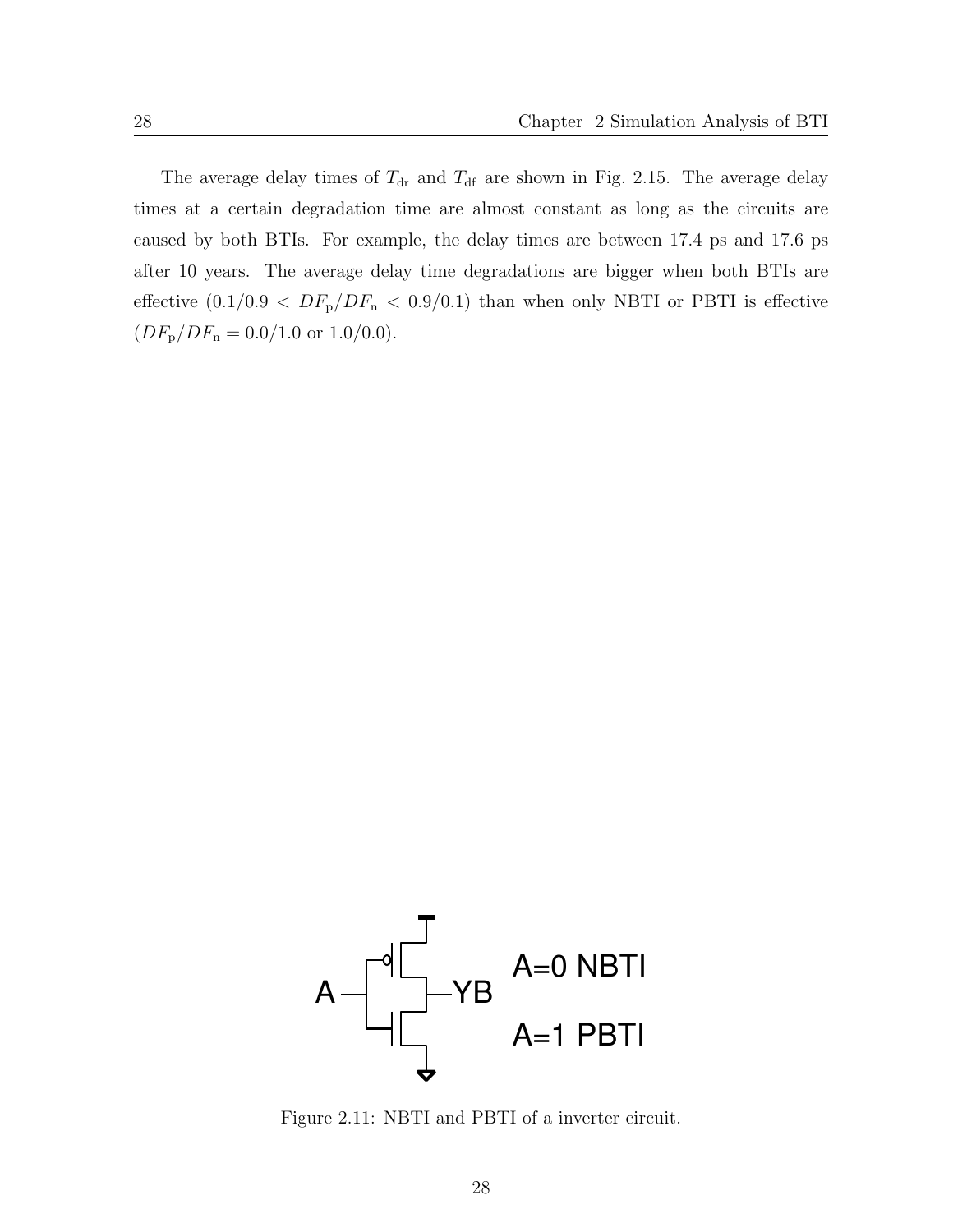

Figure 2.12: Rise time delay degradation of CMOS inverters caused by both BTIs.



Figure 2.13: Fall time delay degradation of CMOS inverters caused by both BTIs.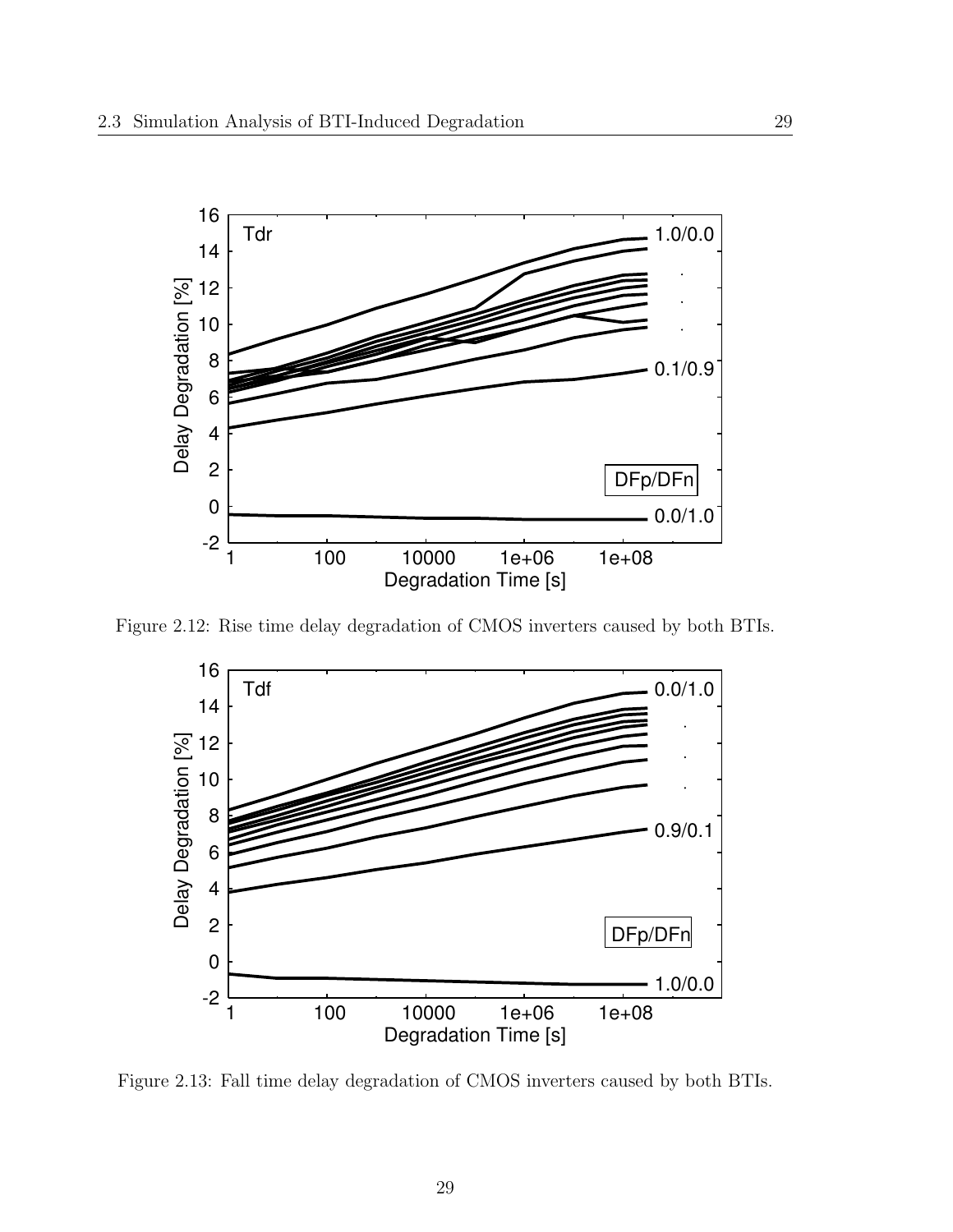

Figure 2.14: Duty factor characteristic of rise and fall time delay degradation of CMOS inverters caused by both BTIs.



Figure 2.15: Duty factor characteristic of average delay time degradation of CMOS inverters caused by both BTIs. The degradation times are from 1s to 10 years.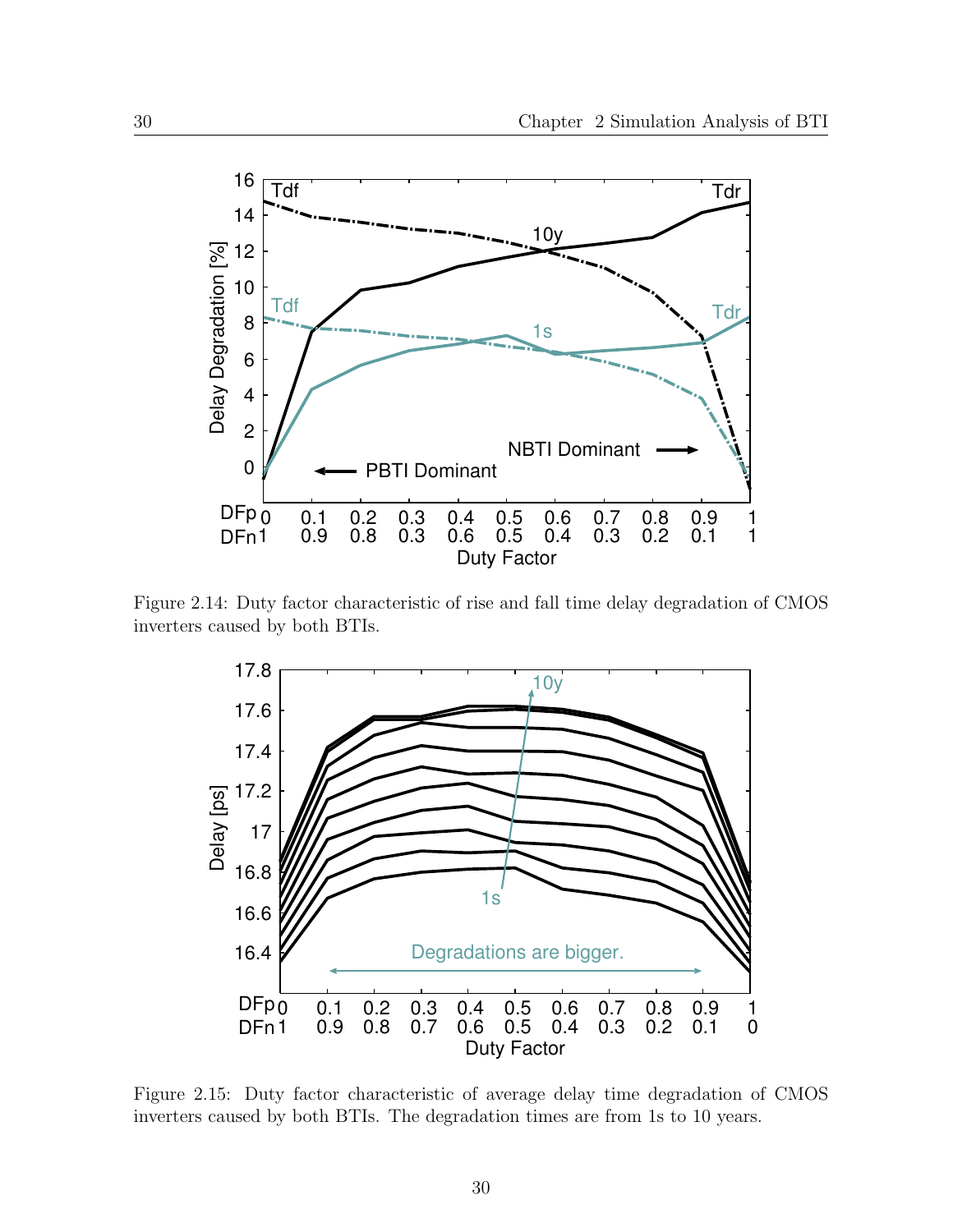# **2.4 Simulation of FPGA Routing Structure**

This section shows characterization of NBTI-induced delay degradations on routing resources in FPGAs.

#### **2.4.1 Simulation Circuit of Routing Structure**

FPGAs consist of logic parts and connection parts. The logic parts are able to configured to any logic by users. The connection parts establish connection between the logic blocks by using reconfigurable switch matrices. The connection parts have a unique circuit structure which includes an NMOS switch transistor and a weak-keeper PMOS transistor called a level restorer or a half latch. The level restorers restore the voltage level lowered by the NMOS switch. The half latches are used to fix inputs of the logic blocks to a constant value and are used for multiplexers which select a path on routing structures of FPGAs to prevent the input node of the logic blocks from floating. The BTI-induced degradation of the delay time on the routing structures is a dominant design concern on FPGAs because the delay time of the routing structures determines the circuit performance. FPGAs have an ability to reconfigure to tackle such a degradation effect.

An FPGA device consists of programmable logic blocks (PLBs) and programmable interconnects (PIs). Fig. 2.16 shows a structure of an island-style FPGA. PLBs include several logic elements consisting of look up tables (LUTs), flip-flops and configuration memories. Users can configure it to any logic they want. PIs include a lot of switch matrices, wires and routing switches. The BTI degradations of the routing switch shown in Fig. 2.17 are focused on, which is commonly used in FPGAs [48, 49]. There are two inverters (INV0 and INV1), an NMOS transistor to be used for a switch, a pull-up PMOS transistor and a configuration bit determining ON/OFF of the switch. If the configuration bit stores 1, the switch is ON. If 0 is stored, the switch is OFF and the input node of INV1 floats without pull-up PMOS transistors. The PMOS transistor is called a level restorer or a half latch to restore the voltage level lowered by the NMOS or to prevent INV1 from floating. Fig. 2.18 is an illustration of what half latches are at the circuit level [50]. When one of the NMOS switches is on, the pull-up PMOS transistor will be driven by the incoming signals from the routing network. The half latch circuit can be used to produce a fixed output value of 0 or 1, as needed by the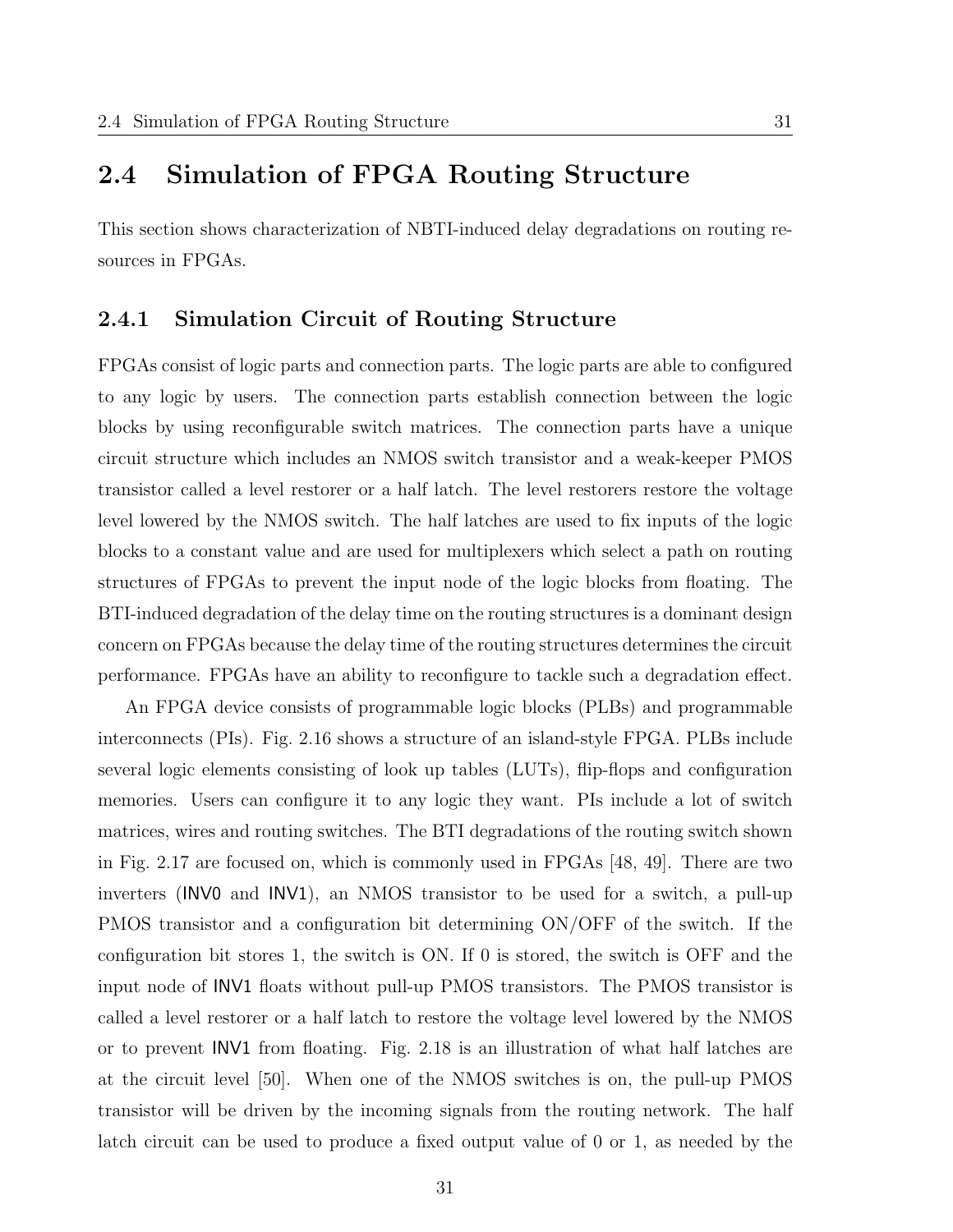user's design. Note that its performance is not degraded by NBTI because the output value is constant.



Figure 2.16: FPGA architecture.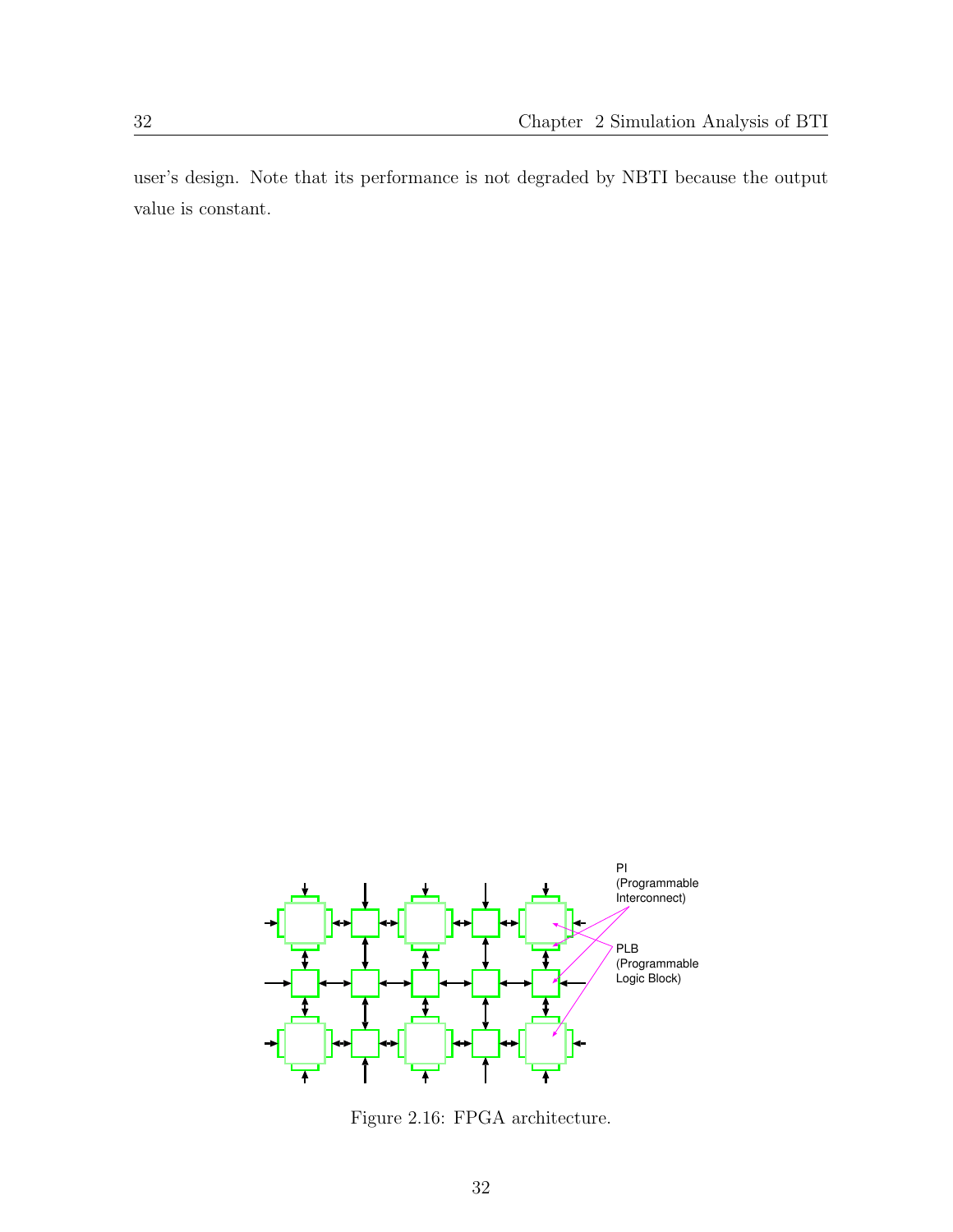

Figure 2.17: Routing switch with level restorer.



Figure 2.18: Half latch circuit in FPGA.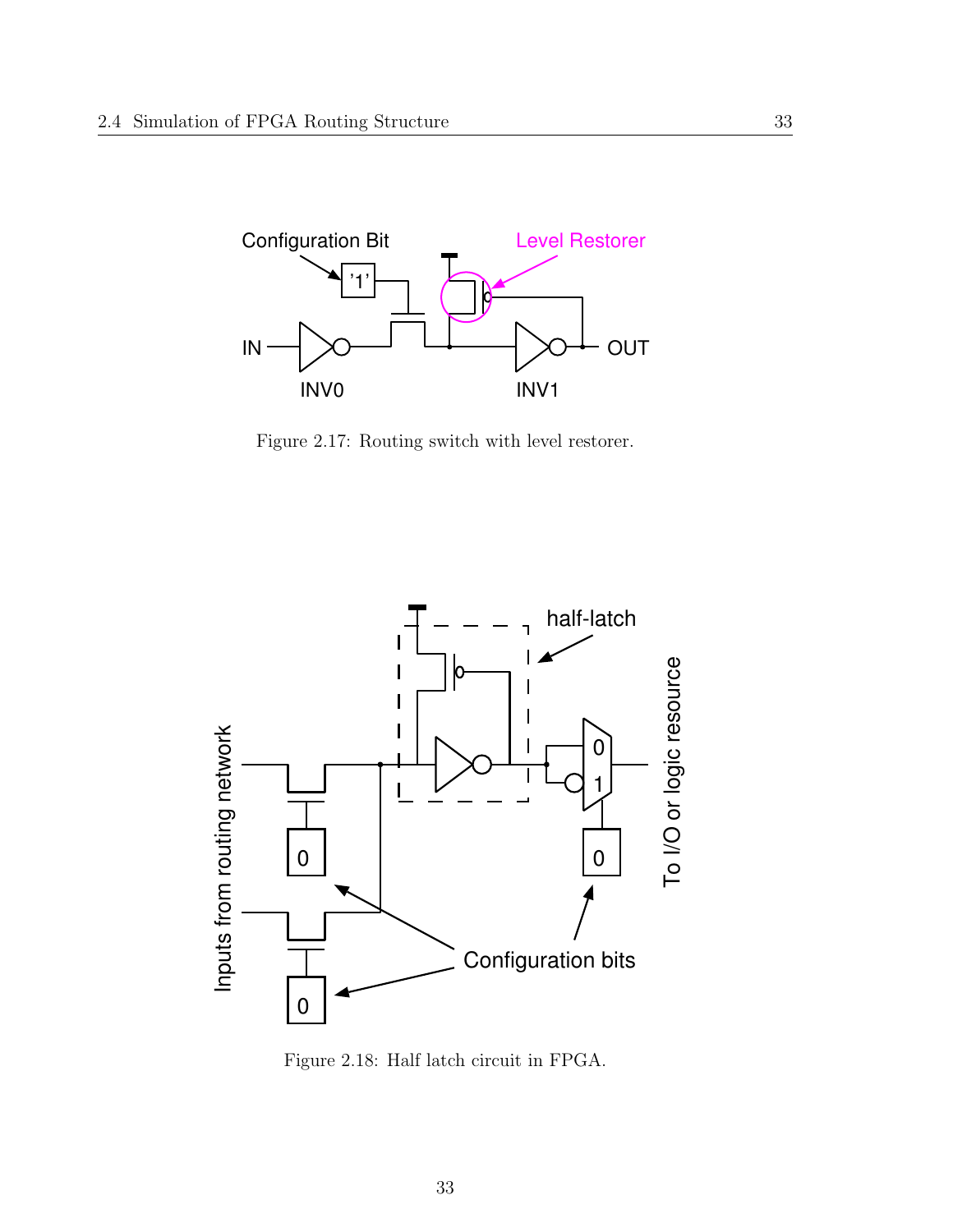#### **2.4.2 Simulation Analysis of NBTI-Induced Degradation on Routing Structure**

The NBTI degradation on two structures, the routing switch with and without a level restorer are evaluated and compared by circuit simulations. The delay degradations under the NBTI effect are analyzed. The transistor size is the 65 nm process standard size and the temperature is 25 *◦*C. BTI-aware netlists are used in this simulation. Degradations of threshold voltage are calculated by the R-D Model. The degradation time is 10 years  $(3.1536 \times 10^8 \text{ s}).$ 

Fig. 2.19 shows the routing switch without any level restorer. Fig. 2.20 shows the routing switch with the multiple inverters and cascaded level restorers. The rise and fall delays of Fig. 2.20 are close to those of Fig. 2.19 in the initial condition by duplicating inverters (M=2) and cascading level restorers. In order to compare the degradation of these circuits under equal conditions, the delay difference at the initial state is within 0*.*8%. The size of the level restorer transistor should be smaller than the other transistors [51]. The level restorer can be weak to stack PMOS transistors without increasing load capacitance. The purpose of comparing those two circuits is to evaluate difference of FPGAs over general ASICs.

The results of delay degradation analysis are shown in Fig. 2.21 and Fig. 2.22. The word LR in those figures is the abbreviation of level restorer. The left side of Fig. 2.21 shows degradations near  $t = 0$ . Note that the initial degradations are both 0 % regardless of level restorer. Degradations at  $t = 0$  are  $0\%$  in all the graphs showing time dependent degradations hereafter. The rise time delay  $(T_{dr})$  is increasing when the circuits are degraded by NBTI. Delay increase of the circuit without any level restorer is 1.9 times larger than that of the circuit with level restorers. The fall time delay  $(T_{df})$  is decreasing when the circuits are degraded by NBTI as shown in Fig. 2.22. Delay decrease of the circuit with level restorers is 2.4 times larger than that of the circuit without any level restorer.

The PMOS transistor in INV1 is the most sensitive to NBTI degradation from sensitivity analysis, because output of  $INV1$  is connected to  $FO4$  inverters. If its  $V_{th}$  increases, it becomes harder for  $V_{gs}$  to exceed  $V_{th}$  than the initial condition. The effect results in  $T_{dr}$  increase. If its  $V_{th}$  decreases, it becomes easy for  $V_{gs}$  to exceed  $V_{th}$  and the effect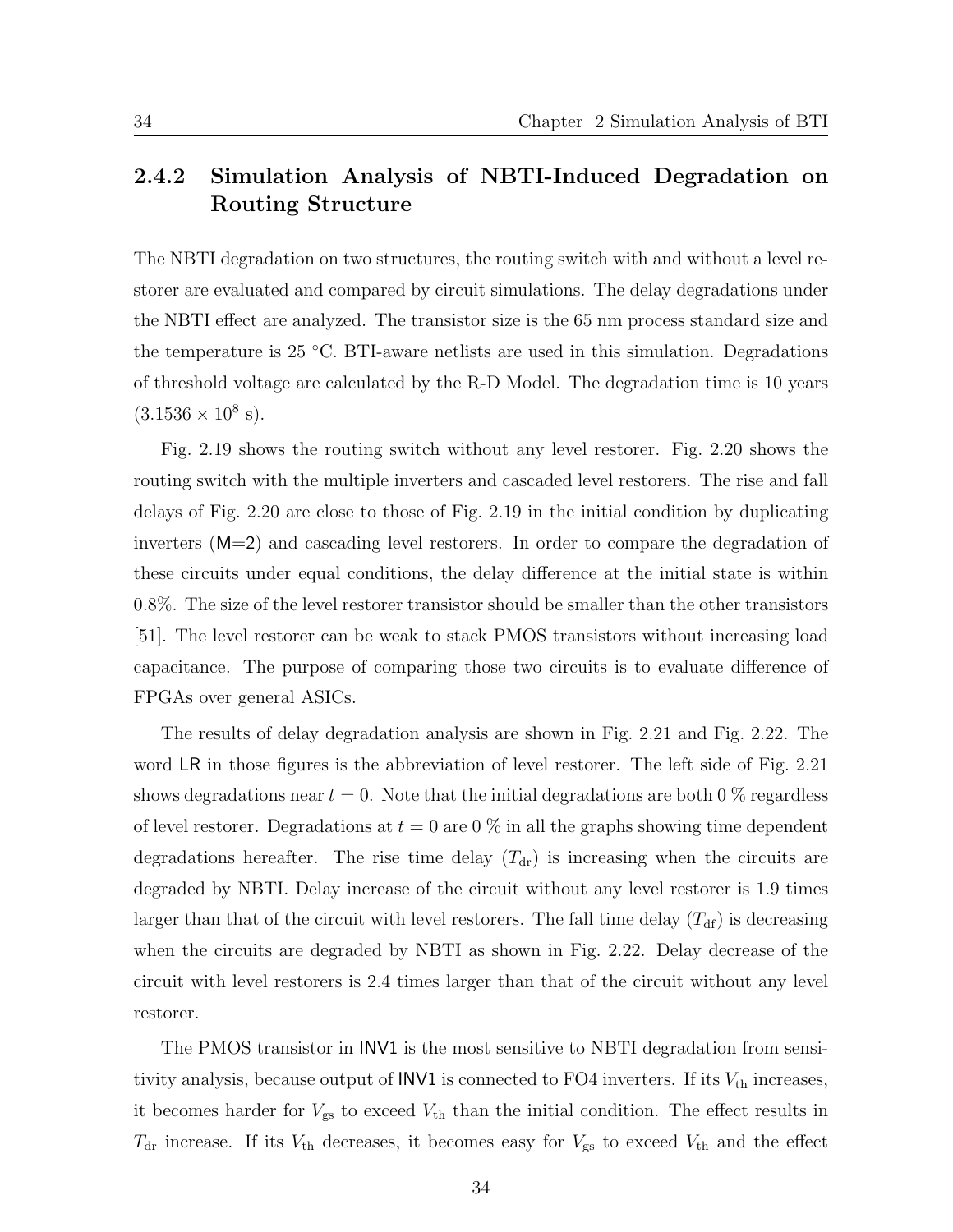

Figure 2.19: Routing switch without level restorer.



Figure 2.20: Routing switch with cascaded level restorers.

results in  $T_{df}$  decrease. Those two effects are caused by sensitivity of INV1. The level restorer PMOS easily becomes OFF by the degradation. It becomes ON when OUT falls, and becomes OFF when OUT rises. The level restorer helps OUT to fall under the degradation condition, while it interferes with OUT from rising.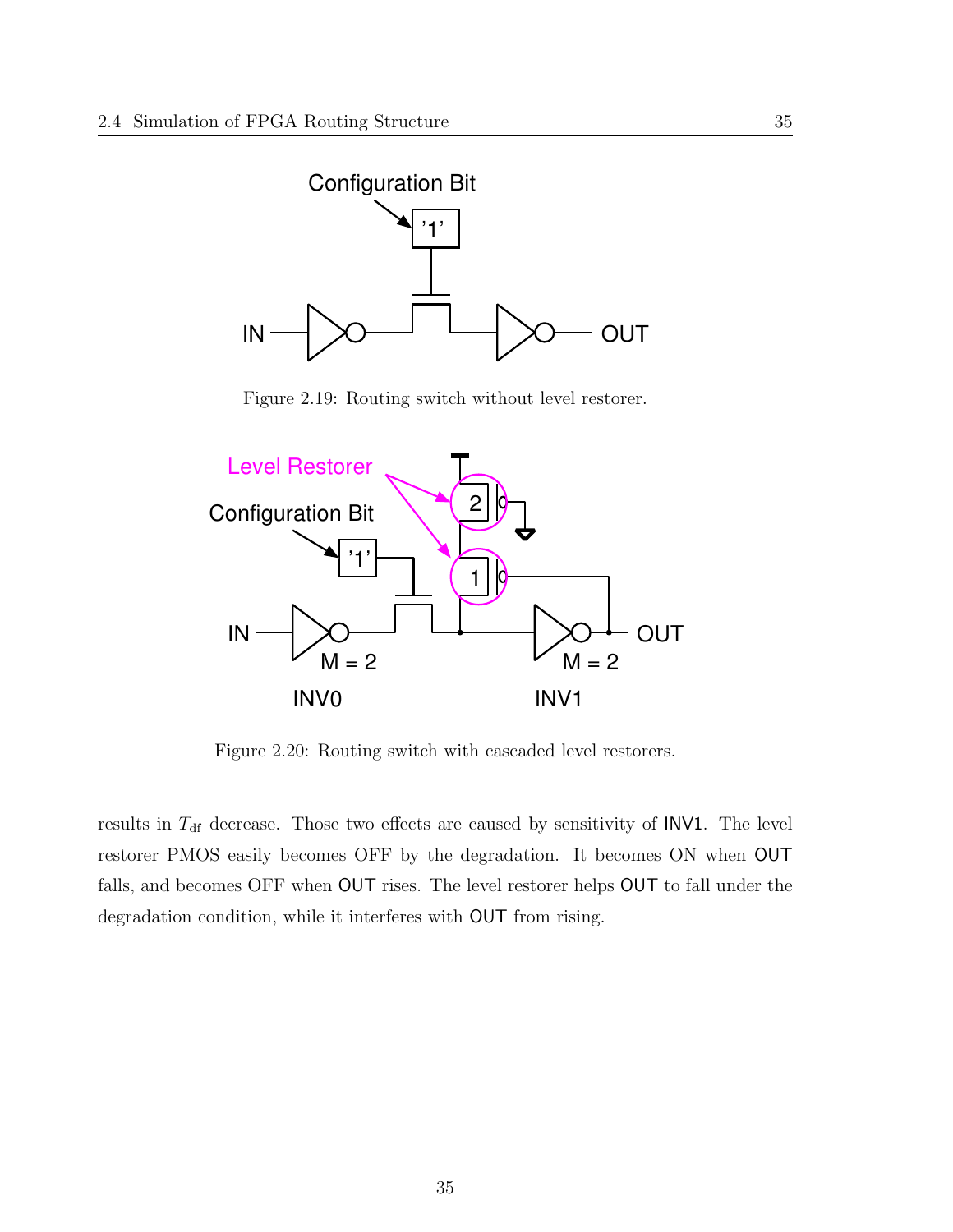

Figure 2.21:  $T_{dr}$  degradation under accelerated NBTI condition at 100 $°C$ .



Figure 2.22:  $T_{df}$  degradation under accelerated NBTI condition at 100 $°C$ .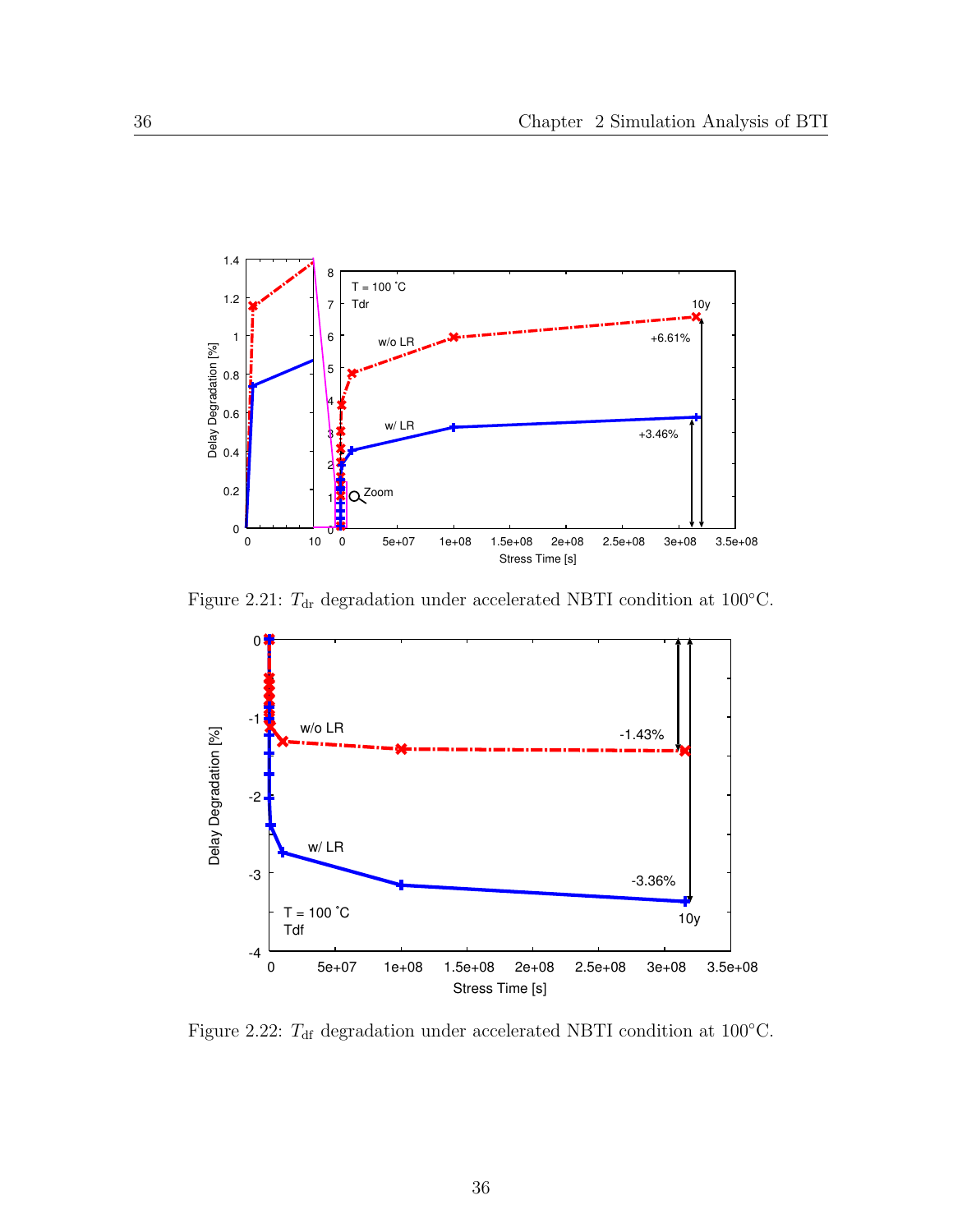### **2.5 Summary**

The circuit simulation methodologies of BTI-induced degradations and their results are introduced in this chapter.

The analytical models of the BTI-induced degradations are introduced. The physical origin of the R-D model is the interface traps between the gate oxide and the channel. Threshold voltage shifts follow the power-law of the degradation time. The physical origin of the AT-B model is the oxide trap. Threshold voltage shifts follow the logarithmic function of the degradation time.

The BTI-aware simulation methodology is introduced. The BTI-aware netlists which consider the threshold voltage shifts of BTI-induced degradations are used. The accurate predictions of BTI-induced degradations are achieved by simulations using the BTIaware netlists.

The NBTI and PBTI-induced delay degradations on CMOS inverters are analyzed. The rise time delay or the fall time delay increase 15 % after 10 years in the case that duty factor is 1. If the input signal is often low, NBTI becomes dominant on the delay degradation. If it is often high, PBTI becomes dominant on the delay degradation. The average of delay time degradations is almost constant except in the condition that the input signal is always high or low. In the condition, the delay degradation is smaller.

The NBTI-induced frequency degradations on ring oscillators are analyzed. The frequency degradations follow a logarithmic function. Because the  $V_{th}$  shifts of BTIinduced degradations follow the model of the logarithmic function.

The NBTI-induced delay degradations on FPGA routing paths are analyzed. In the case of an independent routing switch, the rise delay time increases by 3.46 % and the fall delay time decreases by 3.36 % on the 10 years degradation at 100 *◦*C. Threshold voltage degradation on the pull-up PMOS (level restorer/half latch) is the main cause of the NBTI-induced delay degradation.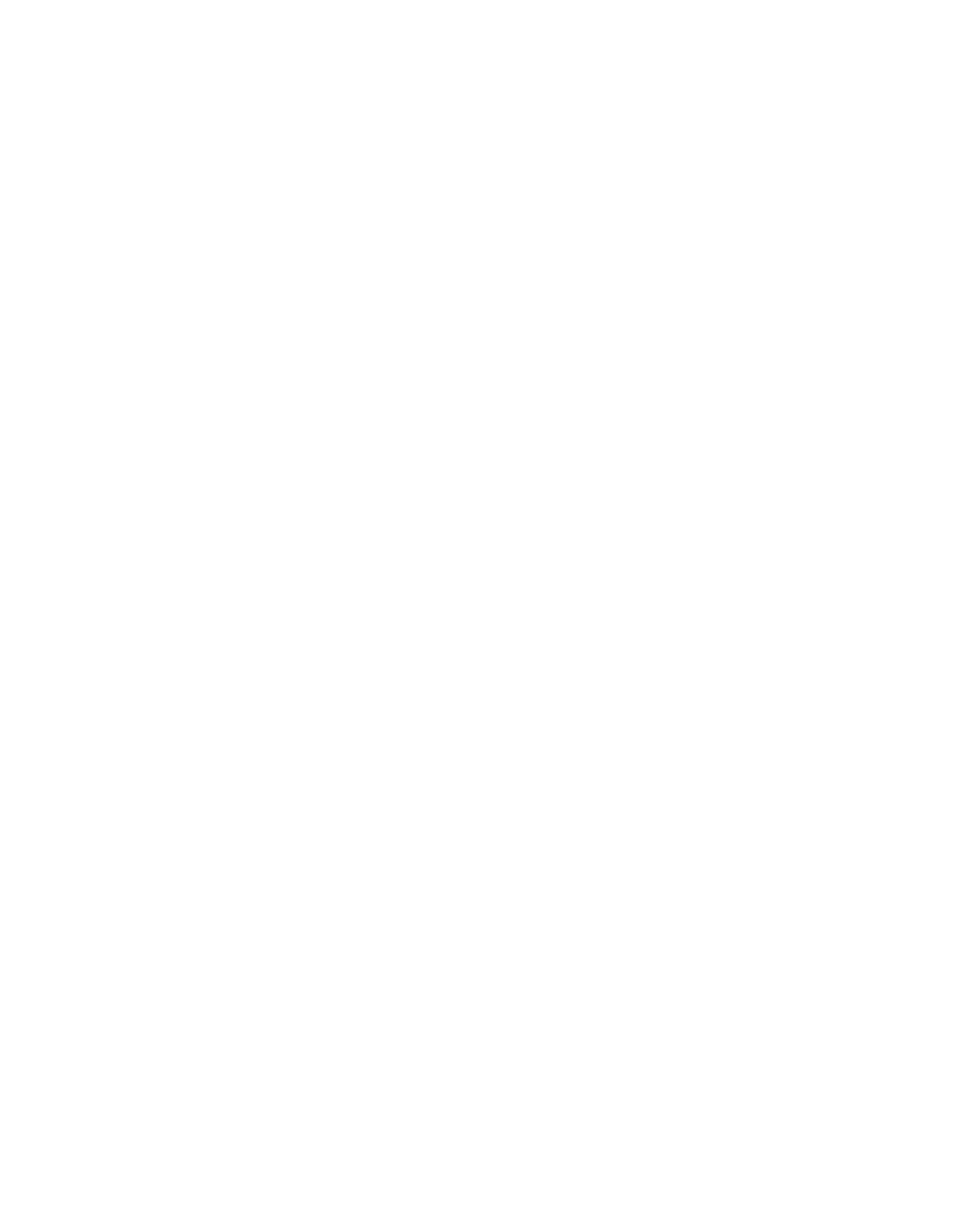# **Chapter 3**

# **Measurement of Process Variation and BTI**

This chapter shows the measurement results of process variations and BTI-induced degradations on the FPGA and ASICs.

### **3.1 Outline**

Ring oscillators (ROs) on the FPGA and ASICs are measured to analyze their characteristics of process variations and BTI-induced degradations. The initial frequencies of ROs are assumed to be varied by the process variations according to the locations on the test chips. The groups of the highest, average and lowest frequencies are focused on. The aging degradations of the three groups are measured on the accelerated test. The degradation at the highest frequency group is larger than one at the slowest frequency group, because there should be the correlation between process variations and BTI-induced degradations.

This chapter is organized as follows. Section 3.2 and 3.3 show the measurement setups, the circuits, and the results on the FPGA and ASICs, respectively. Section 3.4 summarize this chapter.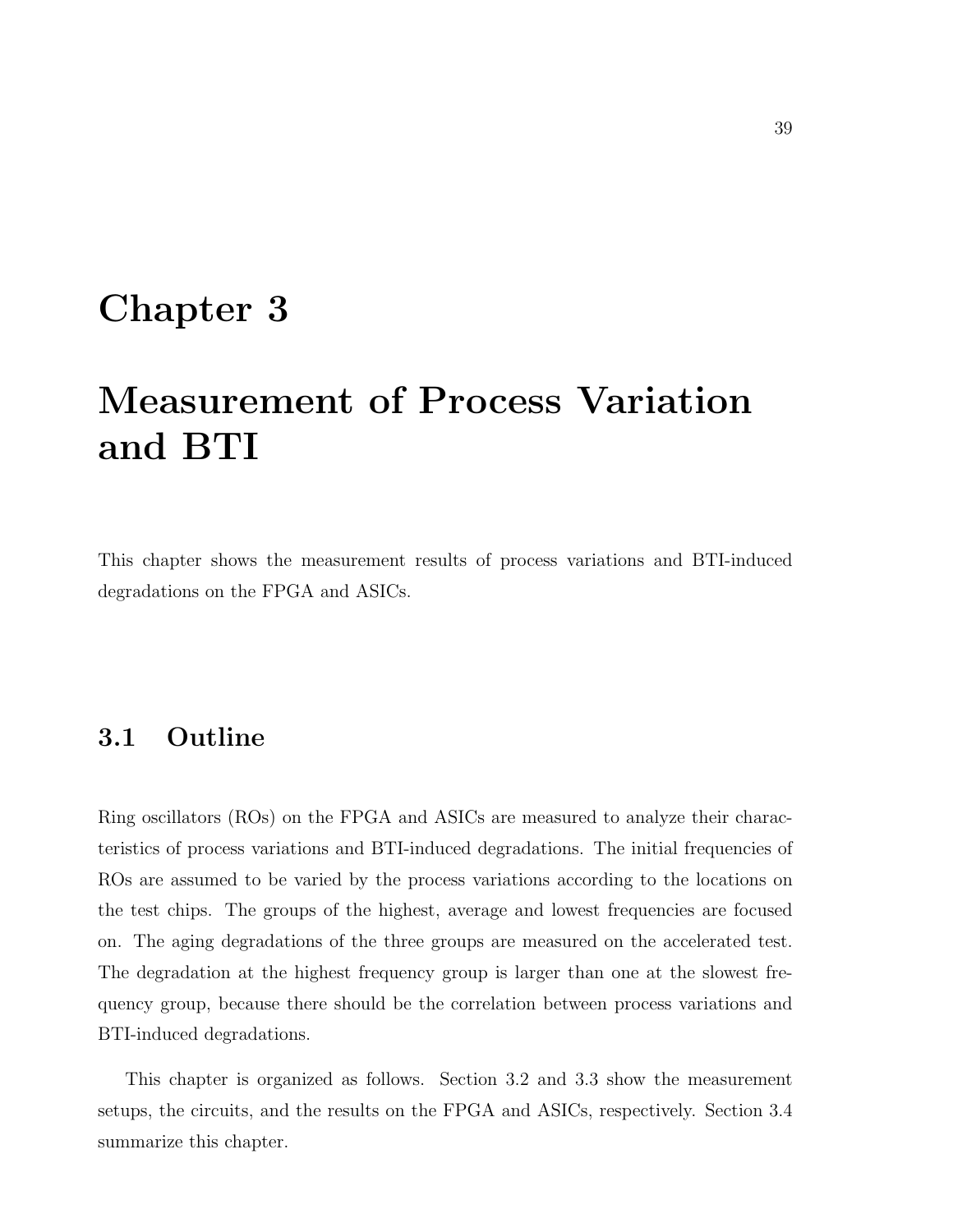## **3.2 Measurement of Process Variation and BTI on FPGA**

This section introduces the measurement setup for the FPGA. The ROs are measured to analyze process variations and BTI-induced degradations.

#### **3.2.1 Measurement Setup**

The measurement setup is shown in Fig. 3.1. An engineering LSI tester is used to measure the circuits. A Cyclone IV FPGA contains 1,347 ROs which is fabricated in a 65-nm process. 837 ROs of them are measured. The details of the configurations are shown in the latter part. The cyclone FPGA is mounted on the DE0 NANO FPGA board which has 72 GPIO pins, a USB mini-AB port, two DC 5 V pins, and etc. The FPGA board and the DUT board on the tester are connected by the DSUB 50 pin cable. Power supply voltage is 1.2 V, which is limited by the specification of the FPGA board. Therefore, the voltage condition is not accelerated.

The temperature conditions are 80 *◦*C. Numbers of oscillations are detected by onchip counters. It is important to minimize the control signal delays when measuring BTI. Because the degradation amount is changing in very short time. To achieve accurate measurement results, the LSI tester is used. Frequencies of all ring oscillators are measured to analyze the process variations. BTI-induced degradations can be detected by measuring the frequencies of the ROs through the degradation time. The measurement time is 300  $\mu$ s. When the oscillations stop, the ROs degrade over time. The frequencies of the ROs of the fast, typical and slow conditions are measured, periodically. The ROs repeat the degradation intervals and oscillations/measurements. The total degradation time is 5,000 s. It is enough longer than the total measurement time.

#### **3.2.2 Measurement Circuit**

The ROs and the on-chip counters are implemented on the the FPGA. The structure of the Cyclone IV FPGA is shown in Fig. 3.2. They consist of logic array blocks which can configure any logic circuits. Each logic array block has 16 logic elements which are the basic units of the FPGA. Fig. 3.3 shows the measurement circuit on the FPGA. It contains a ring oscillator (RO), a four-stage divider (DIVx4) and a 16-bit counter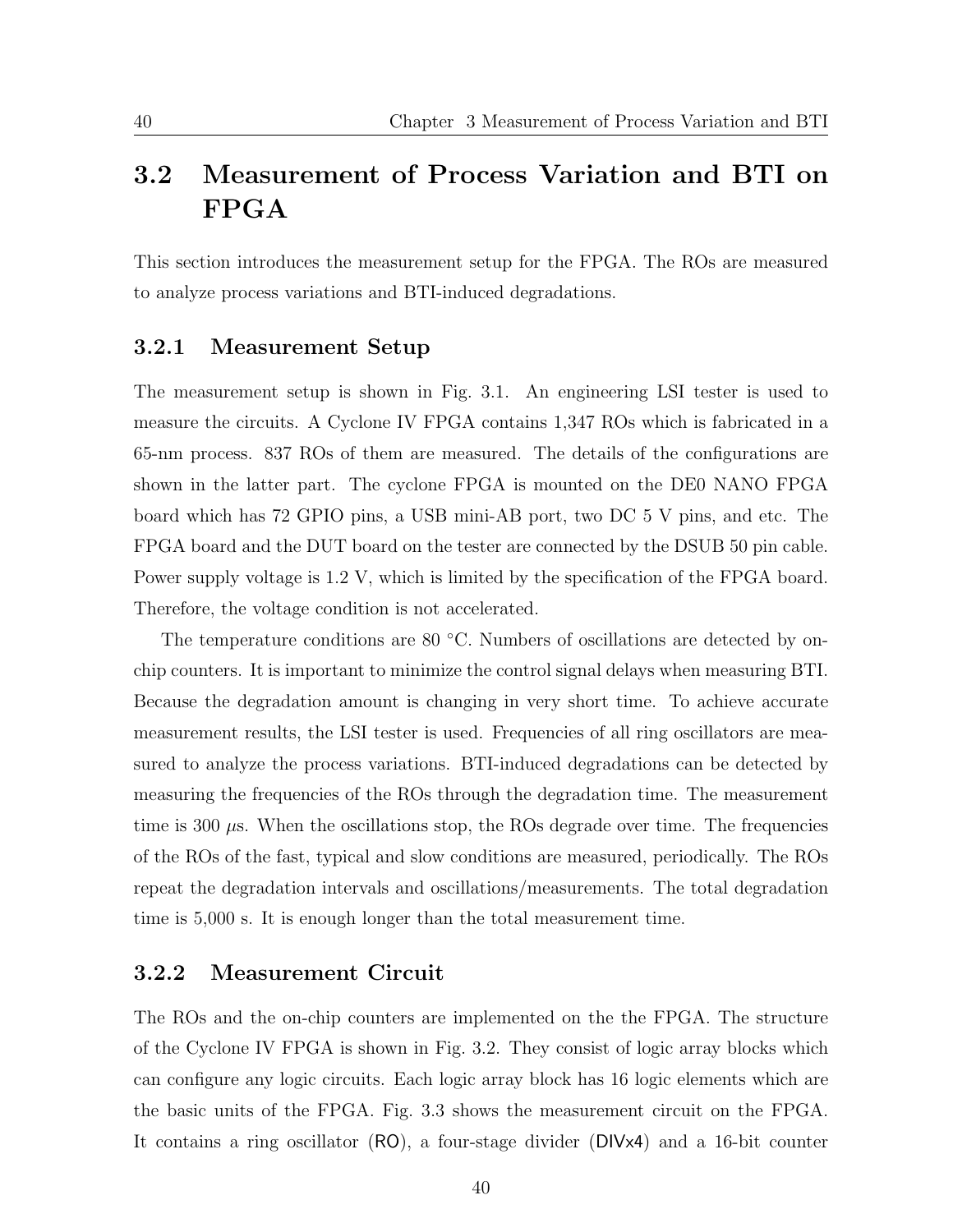

Figure 3.1: Measurement equipment.

#### (DIVx16).

The configurations of the test circuit are synthesized from the structured Verilog descriptions. To analyze the process variations, the configurations should cover whole logic array blocks of the FPGA. The circuit can be put in any location on the FPGA by using a corresponding configuration.

#### **3.2.3 Results of Process Variation on FPGA**

Fig. 3.4 shows the distributions of frequencies of the ROs on the FPGA. The frequencies follow the Gaussian distribution. The 1,347 ROs which have the configurations of each location are measured. But the automatic optimization of the design tool rewrites some configurations. Fig. 3.4 includes only the frequencies of the original configuration ROs. The 10 of the highest frequency group, the 10 of the average group, and the 10 of the lowest group are described as the "fast" condition, the "typical" condition, and the "slow" condition, respectively. Note that the descriptions of the variation conditions are different from that of ASICs.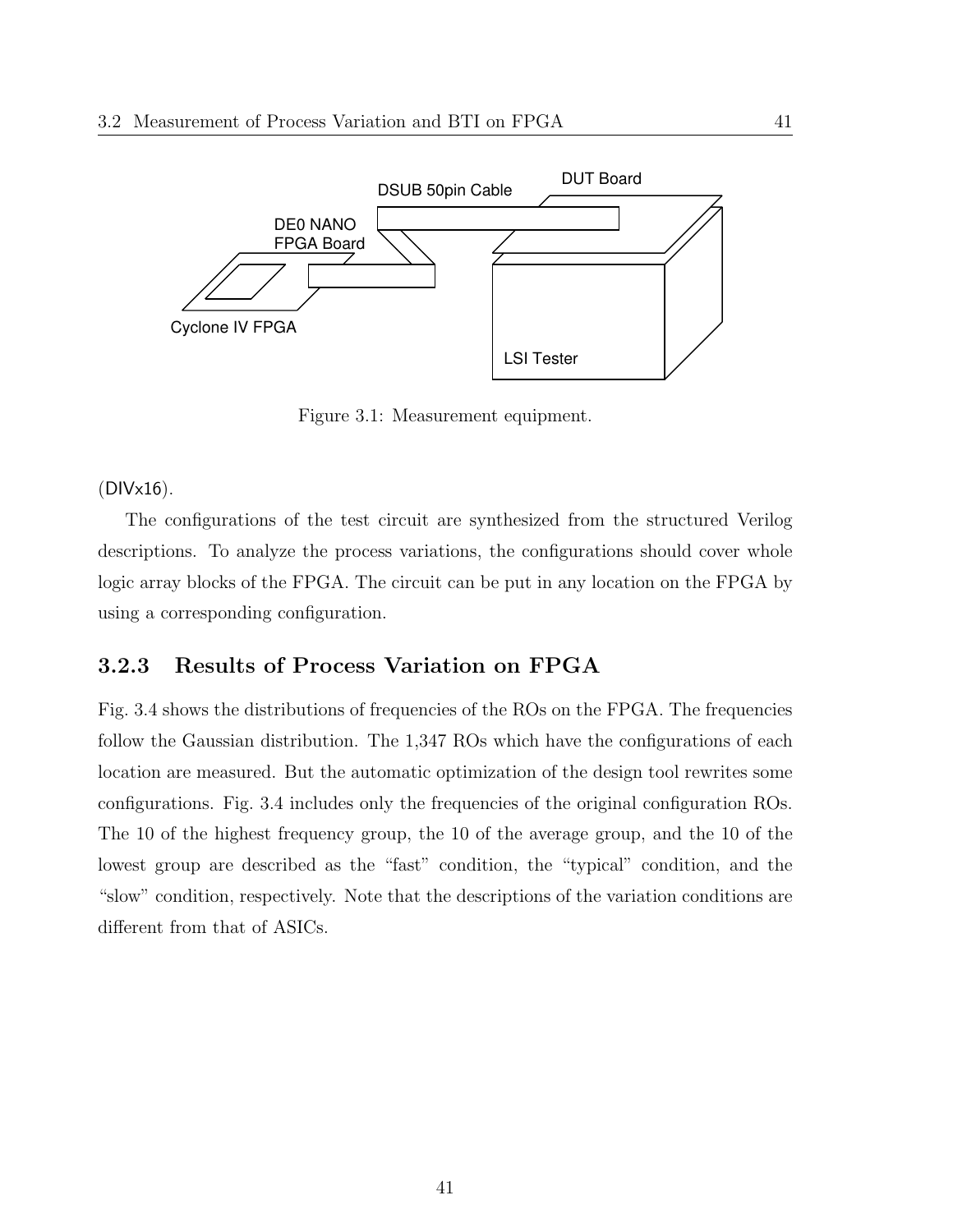

Figure 3.2: Structure of the Cyclone IV FPGA.



Figure 3.3: Measurement circuit consists of a RO and a 16-bit counter on the FPGA.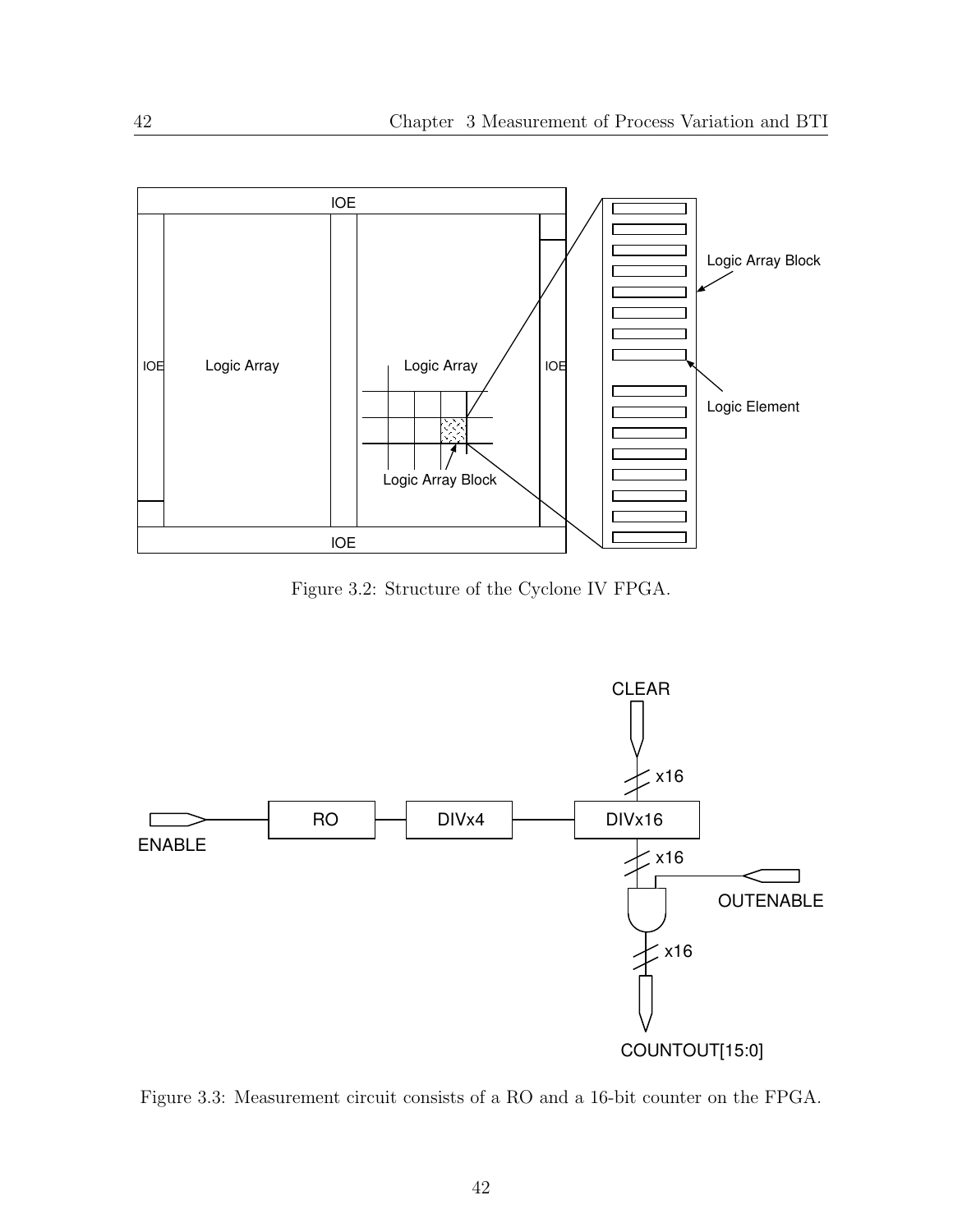

Figure 3.4: Frequency distribution of ROs on the FPGA,  $V_{\text{dd}} = 1.2 \text{V}$ ,  $T = 80 \text{°C}$ .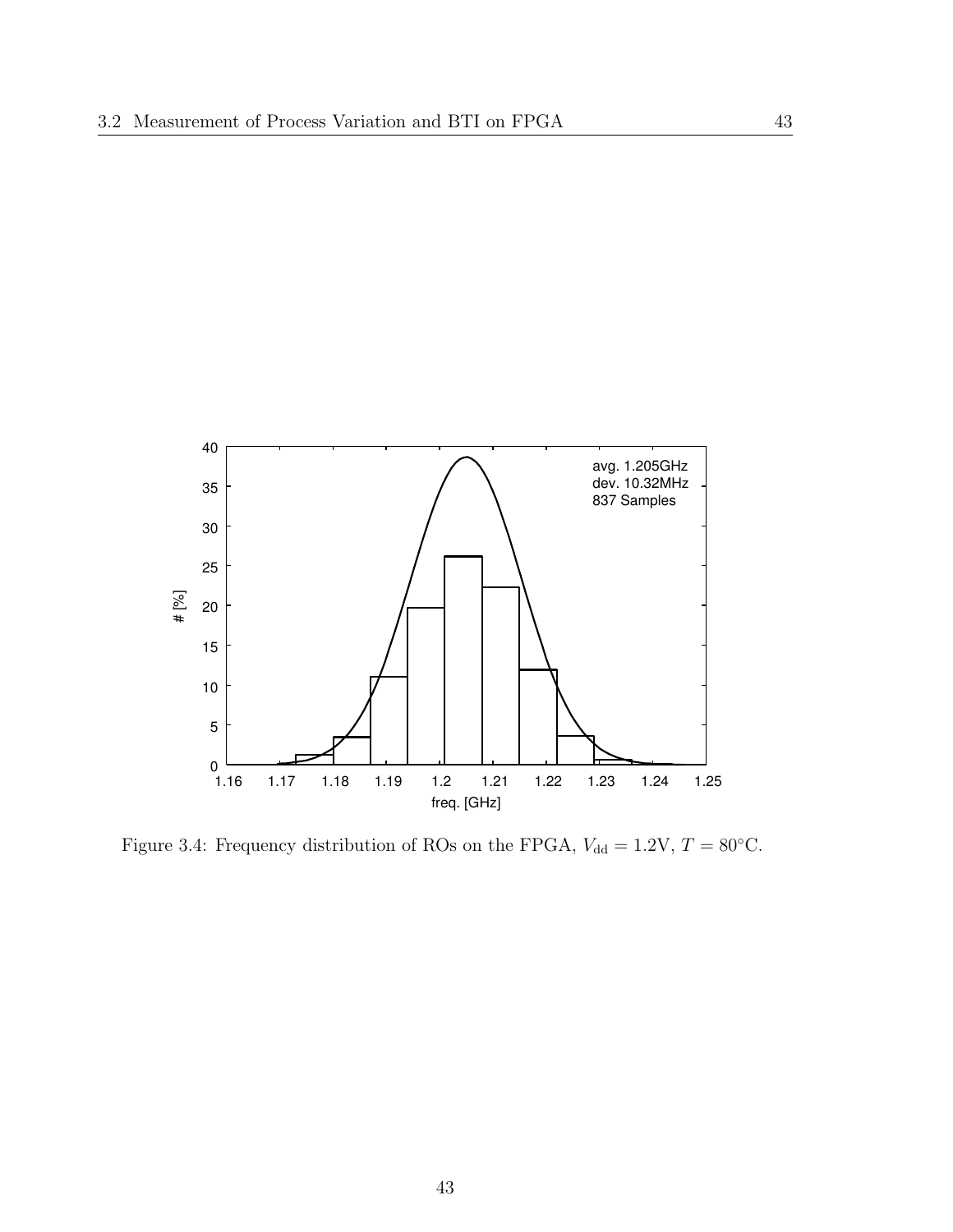

Figure 3.5: Frequency degradations of fast, typical and slow conditions on the FPGA,  $V_{\text{dd}} = 1.2 \text{V}$ ,  $T = 80 \text{°C}$ .

#### **3.2.4 Results of BTI on FPGA**

The degradations of frequencies of the three conditions on the FPGA are shown in Fig. 3.5. Note that the x axis is a log-scale. The frequencies are the frequency of single RO of three conditions. The degradations also follow logarithmic function which shown in Eq. (3.1).

$$
f(t) = -a \times \log(t) + b \tag{3.1}
$$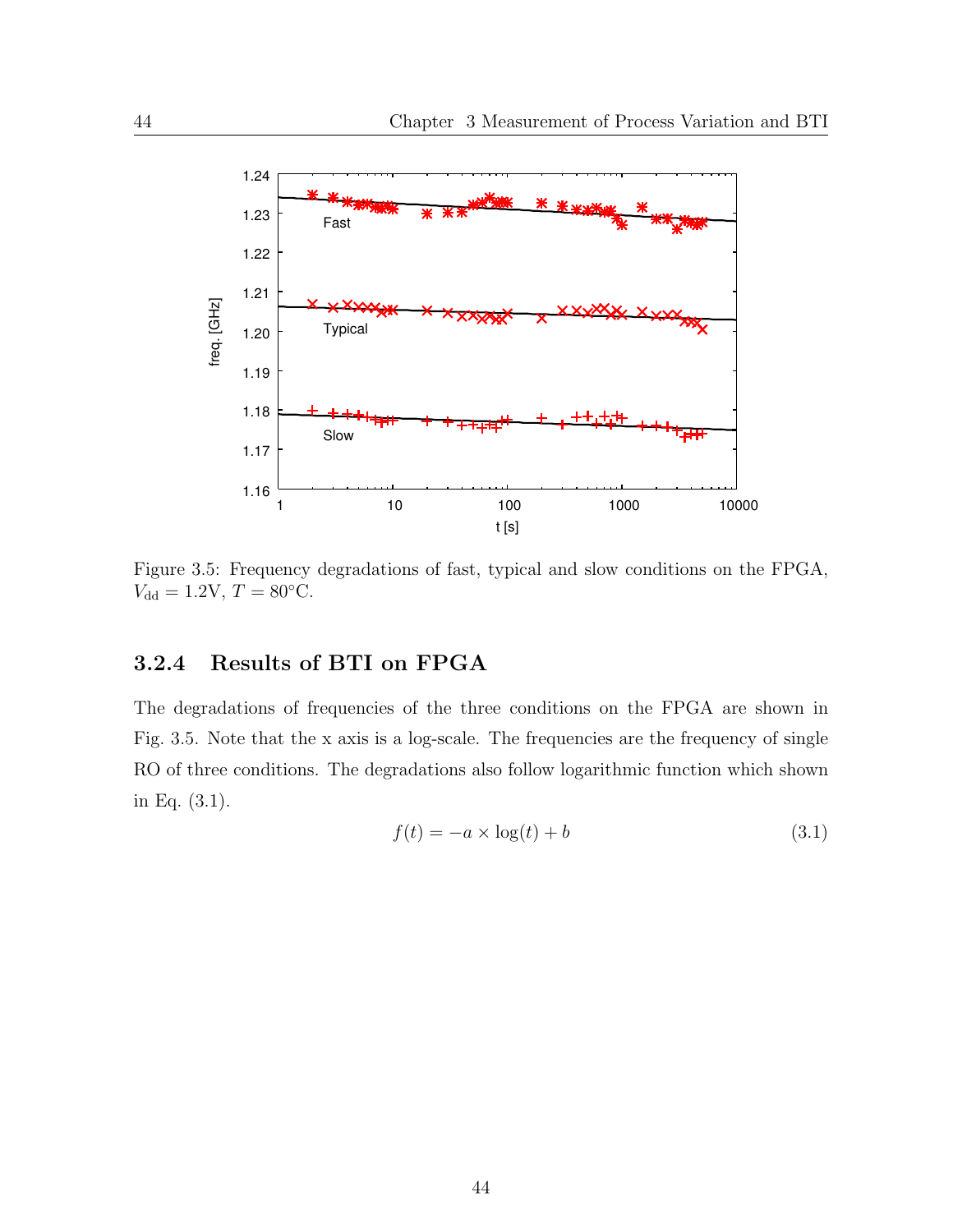## **3.3 Measurement of Process Variation and BTI on ASIC**

This section introduces the measurement setup for ASICs. The ROs are measured to analyze process variations and BTI-induced degradations.

#### **3.3.1 Measurement Setup**

The measurement setup is as follows. The engineering LSI tester is used to measure the circuits. A 65-nm process test chip contains 1,764 ROs. Those ROs are divided into 18 types. These 98 ROs have different structures such as stages and wiring capacitance/resistance. Therefore, the measurement results of ring oscillators of the same type are considered in the analysis. They are measured at the accelerated condition at which the power supply voltage is 2.0 V. Nominal power supply voltage is 1.2 V.

The temperature conditions are 80 *◦*C. Numbers of oscillation are also detected by the on-chip counters.

#### **3.3.2 Results of Process Variation on ASIC**

Fig. 3.6 shows the distributions of frequencies of 98 ROs of the same type of the structure on the ASIC. The frequencies do not follow the Gaussian distribution. The reason is that the samples are 98. 10 samples (10%) of the highest frequency group, 10 samples (10%) of the average group, and 10 samples (10%) of the lowest group are described as the "fast" condition, the "typical" condition, and the "slow" condition.

#### **3.3.3 Results of BTI on ASIC**

The degradations of frequencies of the three conditions on the ASIC are shown in Fig. 3.7. Note that the x axis is a log-scale. The frequencies are averages of each variation condition. The degradations follow logarithmic function which shown in Eq. (3.1). The variable *a* is the degradation factor. The degradation trend is increased with *a*. The variable *b* is the frequency factor.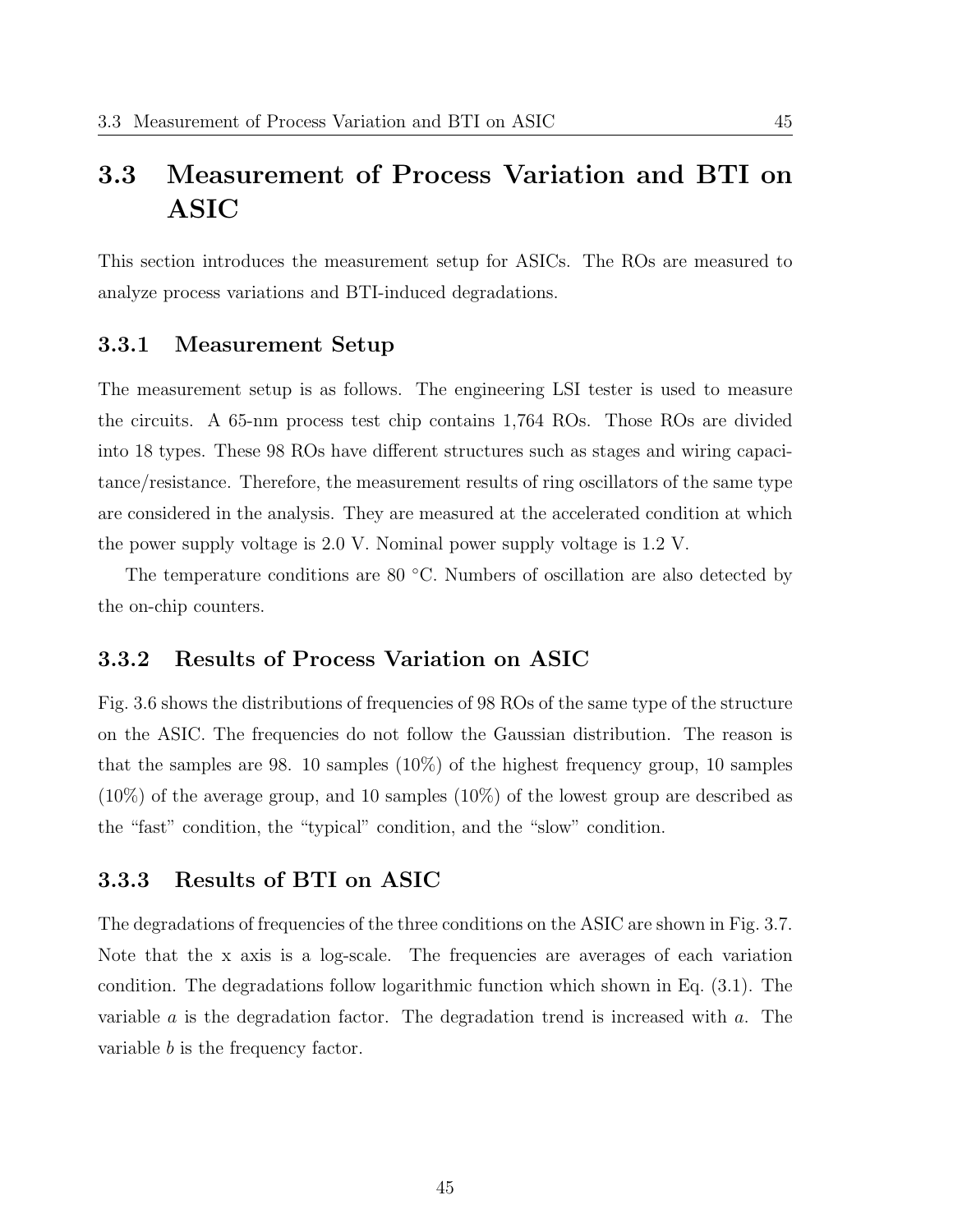

Figure 3.6: Frequency distribution of 98 ROs on the ASIC,  $V_{dd} = 2.0 \text{V}$ ,  $T = 80 \text{°C}$ .



Figure 3.7: Frequency degradations of fast, typical and slow conditions on the ASIC,  $V_{\text{dd}} = 2.0 \text{V}, T = 80 \degree \text{C}.$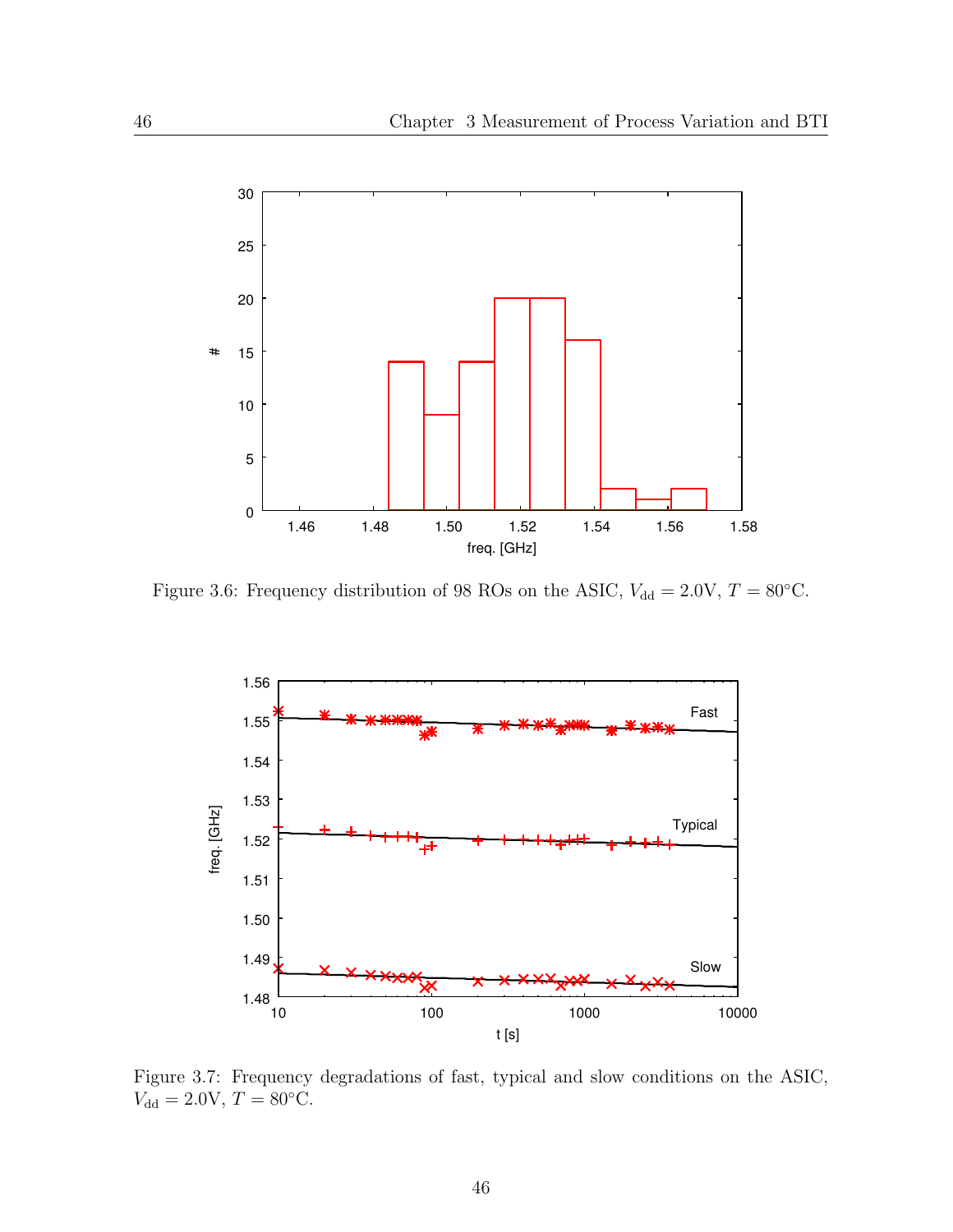#### **3.4 Summary**

In this chapter, process variations and BTI-induced degradations are measured on the FPGA and ASICs. Those degradations are analyzed by the frequencies of the ROs. The measurement circuits consist of the ROs and counters (shift registers). The measurements of the BTI-induced degradations are accelerated by the temperature conditions.

The 1347 ROs configured in the logic elements are measured to analyze the process variations and BTI-induced degradations on the FPGA. The initial frequencies of the FPGA follow the Gaussian distribution. The frequencies of the FPGA decrease with time because of BTI-induced degradations. The degradations follow the logarithmic functions.

The process variations and BTI-induced degradations on the ASICs are measured. The initial frequencies of the ASICs are distributed from slow to fast conditions. The frequencies of the ASICs decrease with time because of BTI-induced degradations. The degradations follow the logarithmic functions.

According to the Atomistic Trap-Based Model, the prediction model of the BTIinduced degradations follows the logarithmic function. Therefore, the measurement results and the physical models are coincident.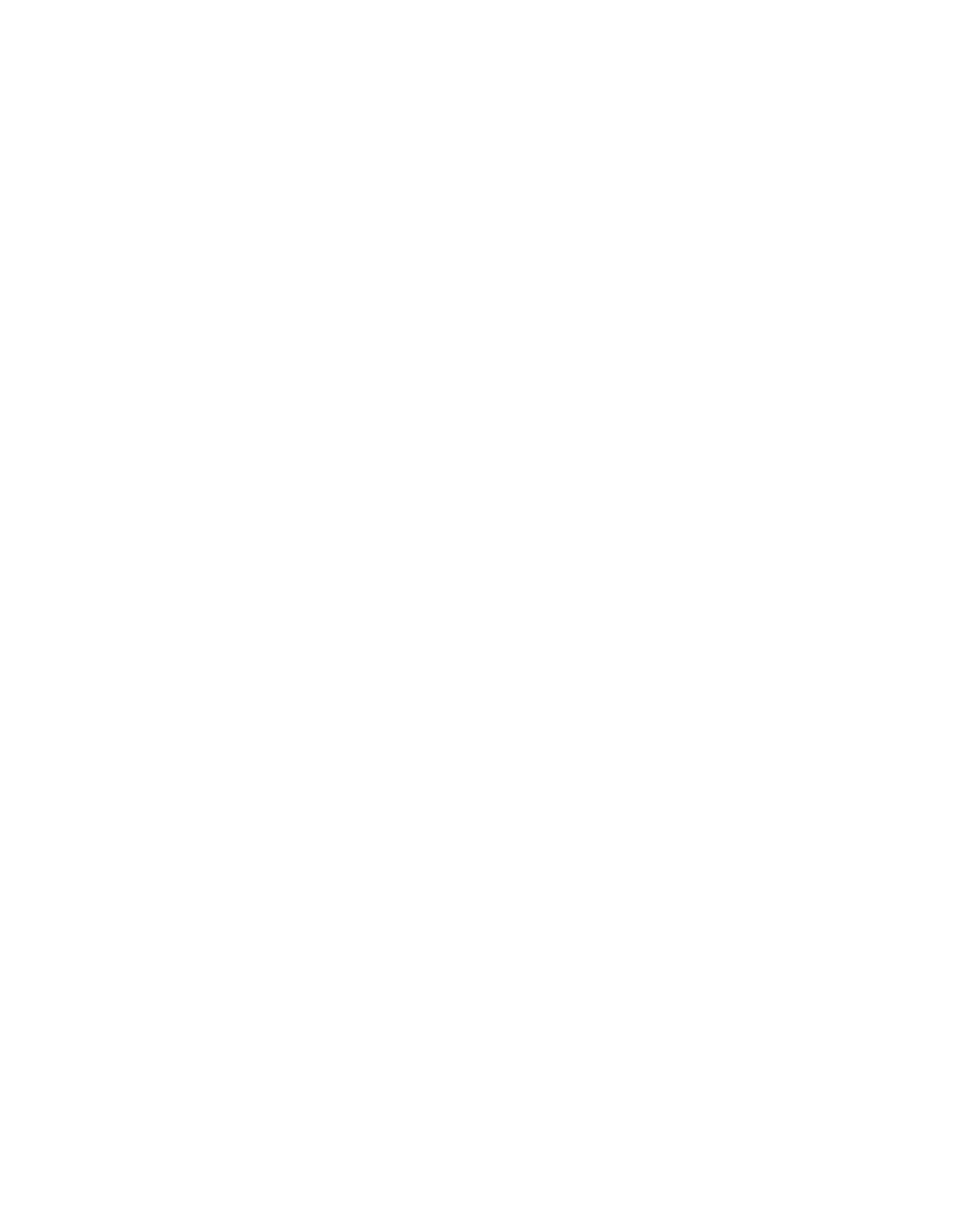# **Chapter 4**

# **Design Methodology Considering Correlation between Process Variation and BTI-Induced Degradation**

This chapter introduces the design methodology of ASICs and FPGAs considering the correlation between process variations and BTI-induced degradations. The measurement results that indicate the correlation are shown.

## **4.1 Outline**

The design methodology considering process variations and BTI-induced degradations is proposed. In the conventional methodologies, the process variations are considered in the timing analysis. Delays are verified with the libraries of the worst case and calculated multiple times according to the libraries. BTI-induced degradations are considered as timing margins in the delay libraries. Those reliability issues are considered separately. However, the correlation between process variations and BTI-induced degradations is not considered in the conventional methodology. In the proposed methodology, the timing margins of BTI-induced degradations are configured by the conditions of the process variations. The different timing margins are applied to the timing analysis in the case of the fast, typical, and slow conditions. The accurate and efficient results of the timing analysis are achieved by the proposed methodology.

This chapter is organized as follows. Section 4.2 shows the correlation between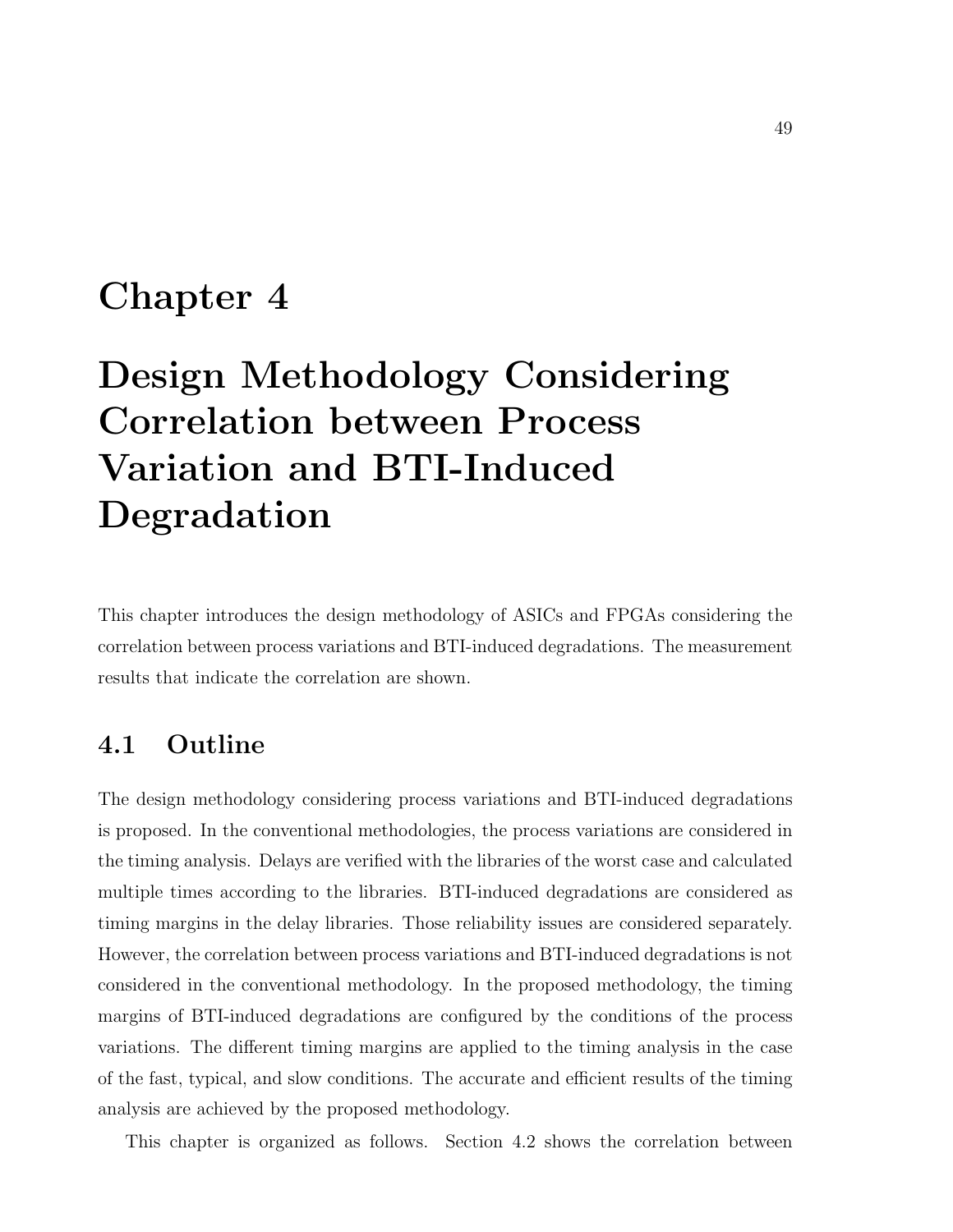50

process variations and BTI-induced degradations. Section 4.3 shows the degradationaware design methodology. Section 4.5 summarize this chapter.

# **4.2 Correlation between Process Variation and BTI-Induced Degradation**

The correlation between process variations and BTI-induced degradations is examined in this section. To compare the trends of the degradations, the variables *a* of the degradation functions which shown in Eq. (3.1) are focused on. If *a* is larger, it means the degradation has a larger impact on BTI-induced degradations.

Fig. 4.1 shows *a* of the 98 ROs of the same type on the ASIC. The x axis is initial frequencies of the ROs. The correlation coefficient *r* of the frequencies *f* and *a* is calculated by Eq. (4.1).

$$
r = \frac{\sum_{i=0}^{n} (f_i - \overline{f})(a_i - \overline{a})}{\sqrt{\sum_{i=0}^{n} (f_i - \overline{f})^2} \sqrt{\sum_{i=0}^{n} (a_i - \overline{a})^2}} = 0.338
$$
 (4.1)

Variables  $\overline{f}$  and  $\overline{a}$  are averages of  $f$  and  $a$  respectively. The Pearson product-moment correlation coefficient is calculated by Eq. (4.1). The coefficient *r* is a real number (*−*1 to 1). If the absolute value of *r* come close 1, the correlation becomes larger. The relation between correlation coefficients and strengths of the correlation is shown in Table 4.1. In this case,  $r = 0.338$  means the weak correlation. Degradation factors a show an increasing trend with the initial frequencies *f*.

The significance test of the correlation coefficient is required to confirm the correlation. The variable *t* which calculated by Eq. (4.2) and the probability *p* of the Student's t distribution are used for the test.

$$
t = \frac{|r|\sqrt{n-2}}{\sqrt{1-r^2}}\tag{4.2}
$$

Eq. (4.3) is the probability density function of the t distribution.

$$
f(t) = \frac{\Gamma(\frac{\nu+1}{2})}{\sqrt{\nu \pi} \Gamma(\frac{\nu}{2})} \left(1 + \frac{t^2}{\nu}\right)^{-(\frac{\nu+1}{2})} = 0.0646
$$
 (4.3)

Where,  $\Gamma$  is a gamma function and  $\nu = n - 1$  is a degree of freedom. In the case of  $n = 98$  and  $r = 0.338$ , the calculation result is  $p = f(t) = 6.46\%$ . It means the result achieves statistical significance of 10% of level of significance.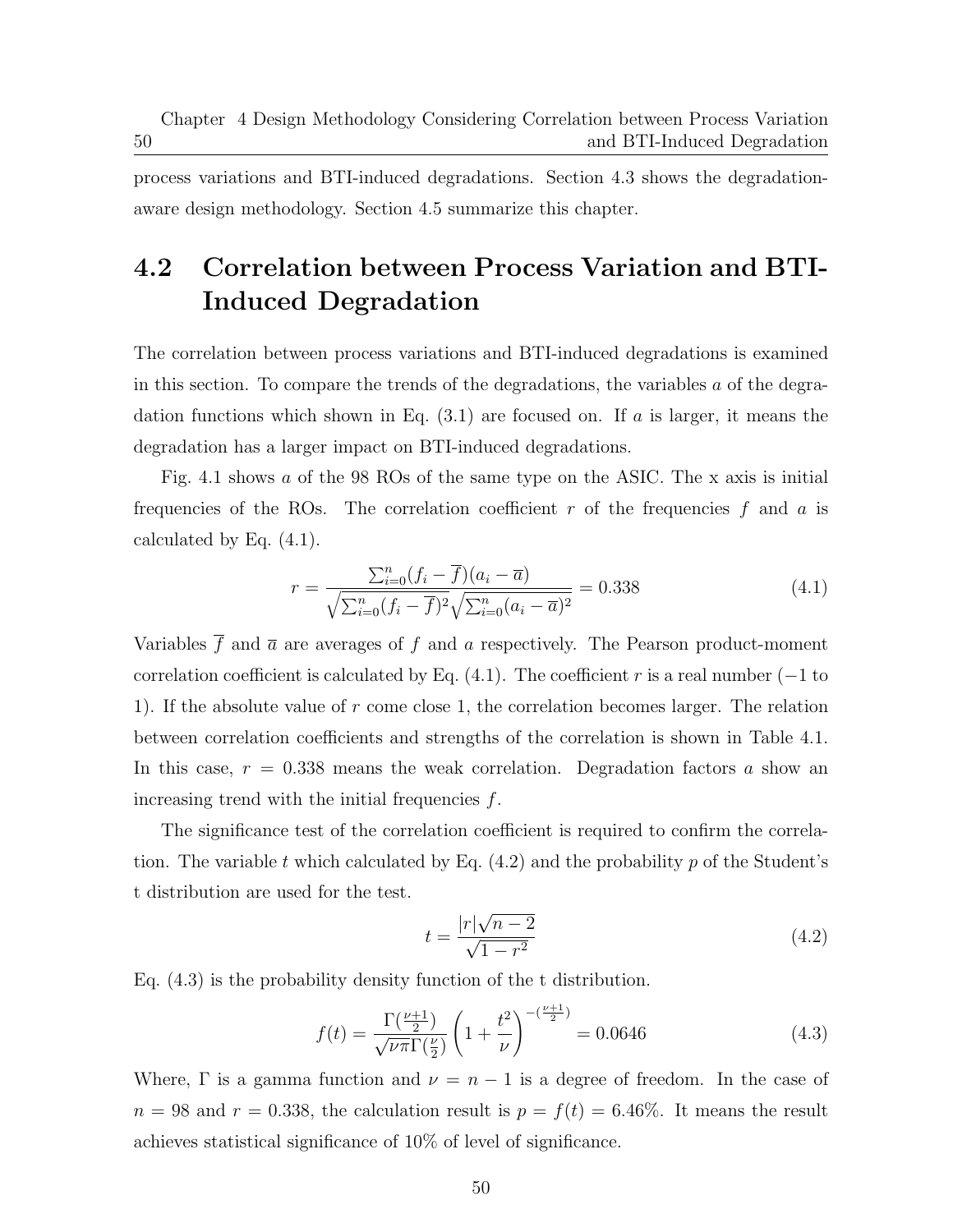

Figure 4.1: Variable *a* of same type ROs on the ASIC.

Table 4.1: Relation between correlation coefficient and strength of correlation.

| correlation | strength of    |
|-------------|----------------|
| coefficient | correlation    |
| 0.7 >       | strong         |
| $0.4 - 0.7$ | medium         |
| $0.2 - 0.4$ | weak           |
| 0.2 <       | not correlated |

Figs. 4.2-4.4 show the degradations of the frequencies of the fast, typical and slow conditions on the FPGA respectively. They are the averages of the variation conditions. The variables *a* and *b* are shown in Table 4.2. It shows that *a* of the fast condition is the largest of all conditions.

Those results show there is the correlation between process variations and BTIinduced degradations.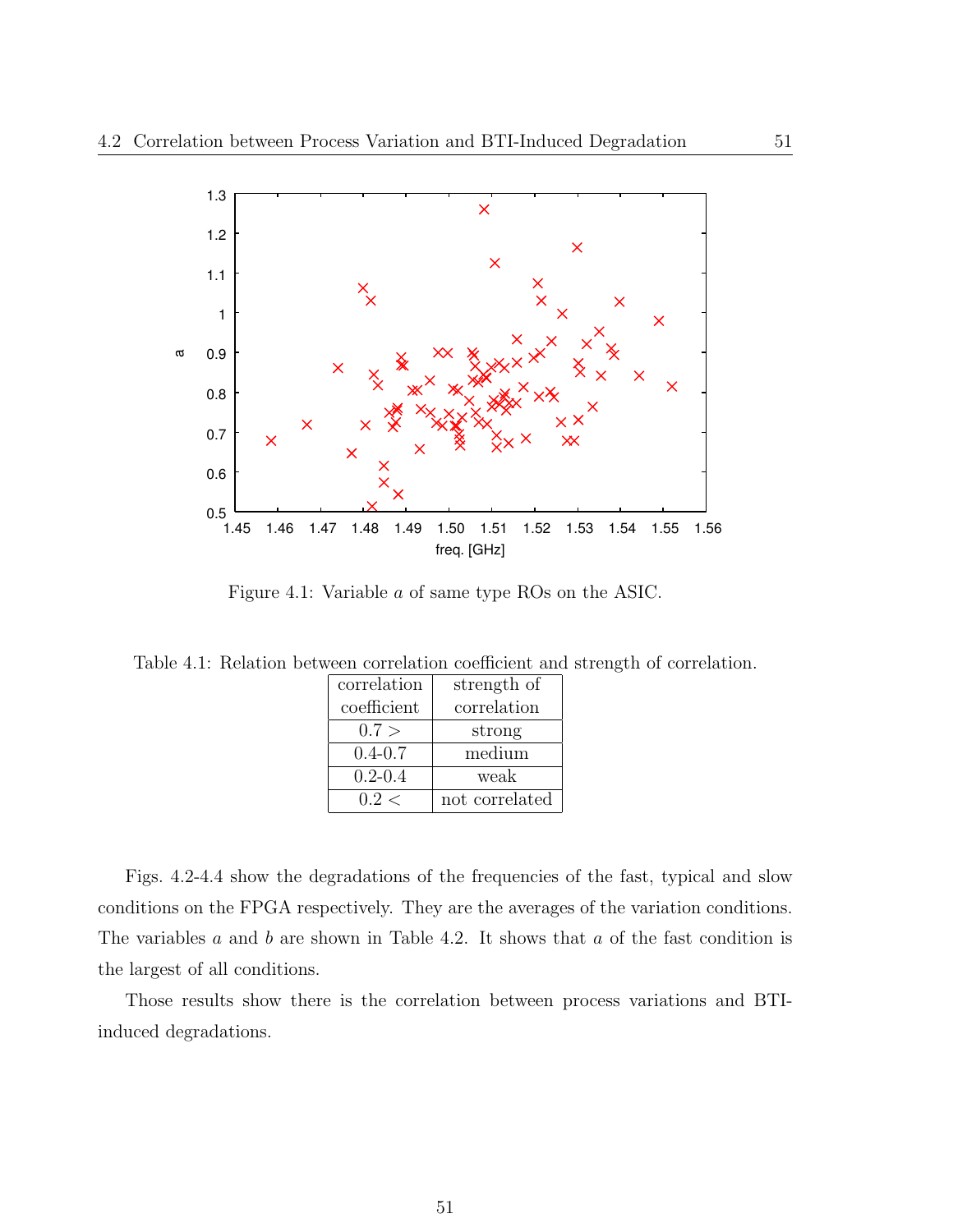

Figure 4.2: Frequency degradation of the average of the fast condition on the FPGA.

Table 4.2: Variable *a* and *b* of three conditions on the FPGA.

|                | fast  | typical                                                                  | slow |
|----------------|-------|--------------------------------------------------------------------------|------|
| $\overline{a}$ |       | $16.31 \times 10^{-5}$   $9.873 \times 10^{-5}$   $5.267 \times 10^{-5}$ |      |
|                | 1 258 | $-211$                                                                   |      |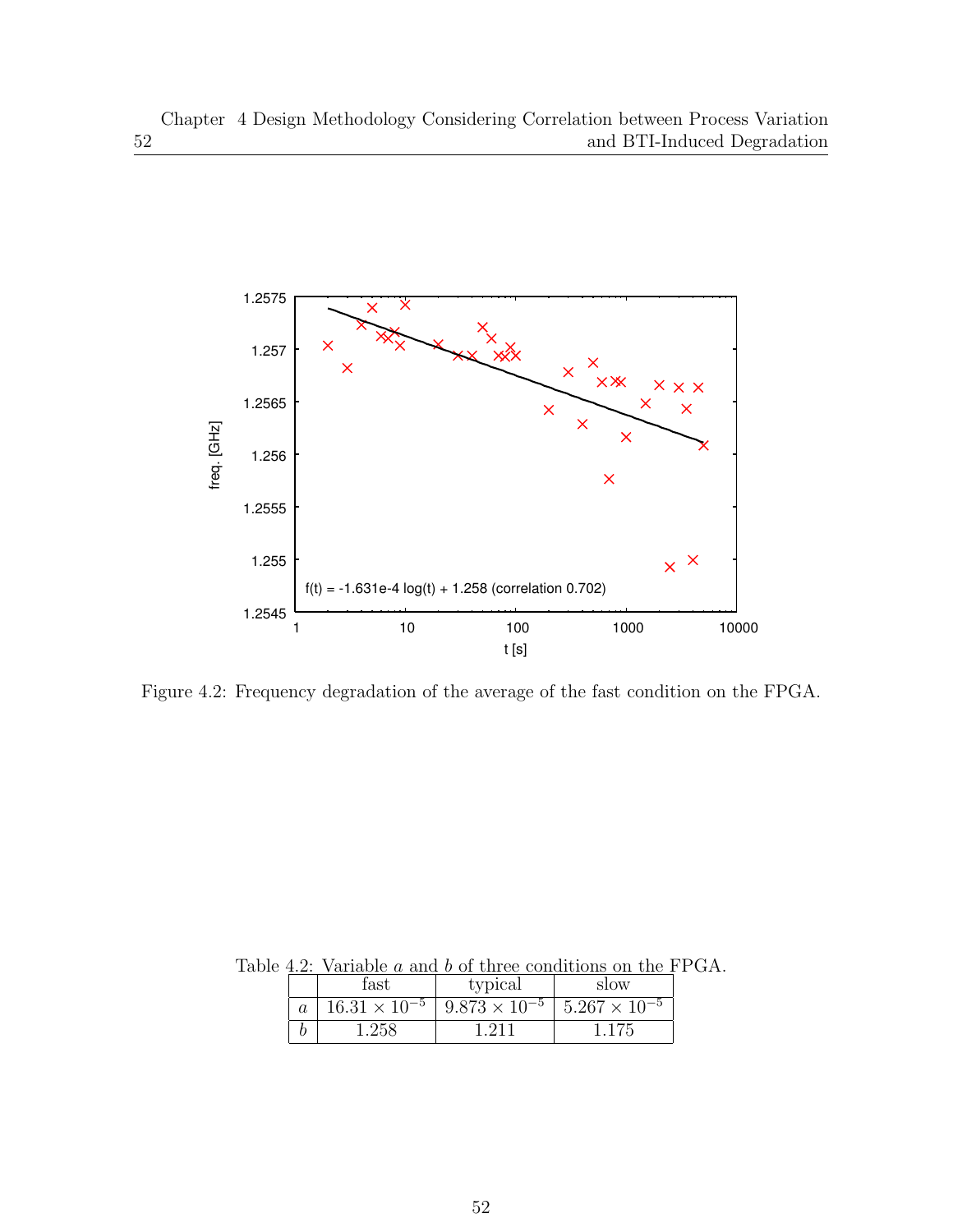

Figure 4.3: Frequency degradation of the average of the typical condition on the FPGA.



Figure 4.4: Frequency degradation of the average of the slow condition on the FPGA.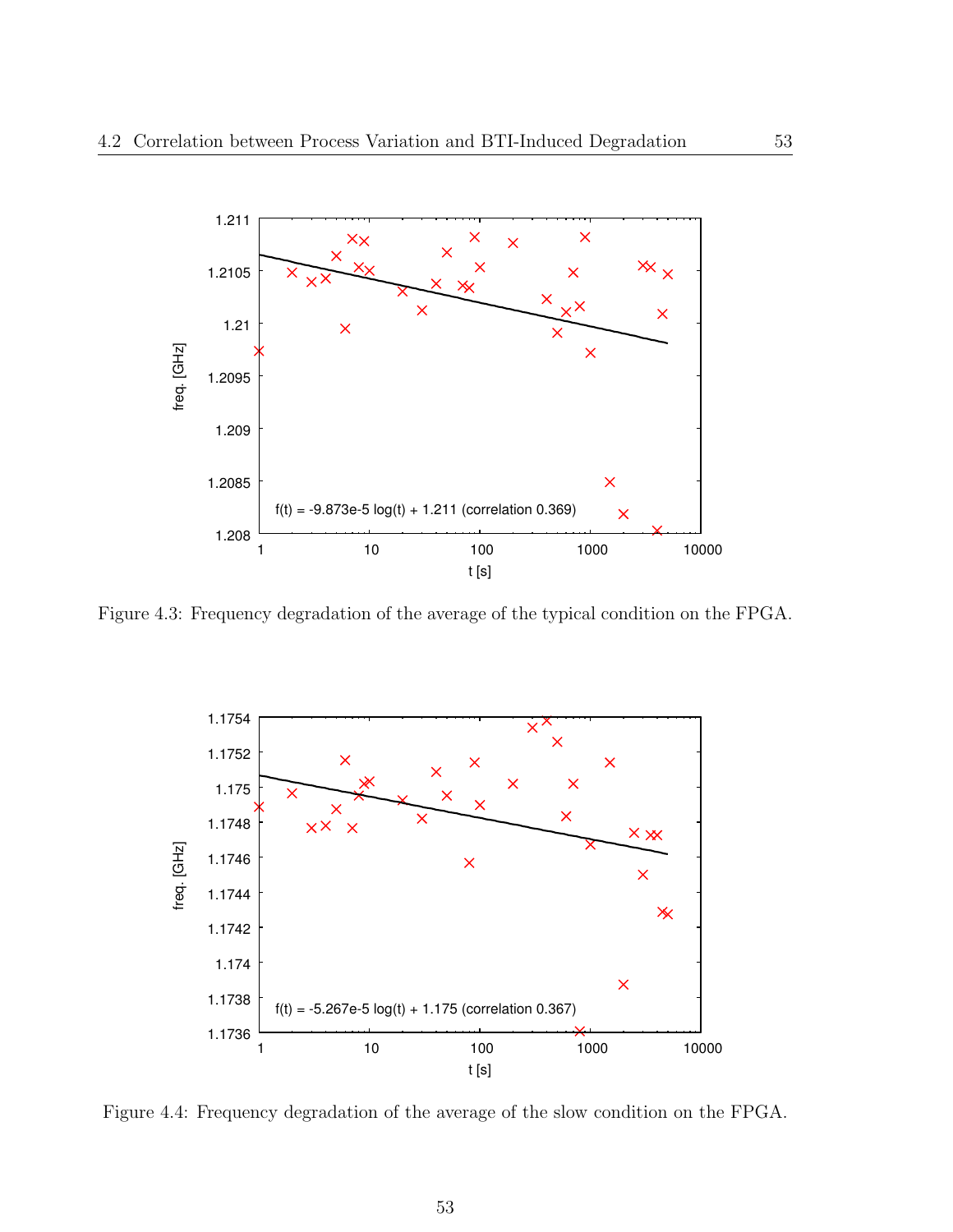## **4.3 Degradation-Aware Design Methodology**

54

The design methodology considering process variations and BTI-induced degradations is proposed in Fig. 4.5. In the proposed methodology, the timing margins of BTIinduced degradations in Delay Library are configured by the three conditions of the process variations, fast, typical, and slow. The appropriate timing margins are applied to Timing Analysis in the case of the three variation conditions.

Fig. 4.6 shows the timing margins considering the correlation between the reliability issues. The BTI-induced degradation at the fast condition has a significant effect. The timing margin of the fast condition is the largest among the three variation conditions. The timing margin of the slow condition is the smallest because the degradation at the slow condition is not significant. In this case, the timing margins for BTI-induced degradations can be reduced because the degradation at the slow condition is smaller than the others.

BTI-induced degradations have discrete characteristics because of the mechanism of trapping/detrapping carriers. The discussion based on the average of the degradations can not cover the worst case. The degradations are estimated corresponding to the variation conditions in the proposed methodology. If threshold voltage shifts of the degradations are larger than those of process variations, the worst values have been chosen and not the average. Nevertheless, the effect of the variations are 3 times larger than that of the degradations in 65 nm process. It is enough to discuss based on the average.

54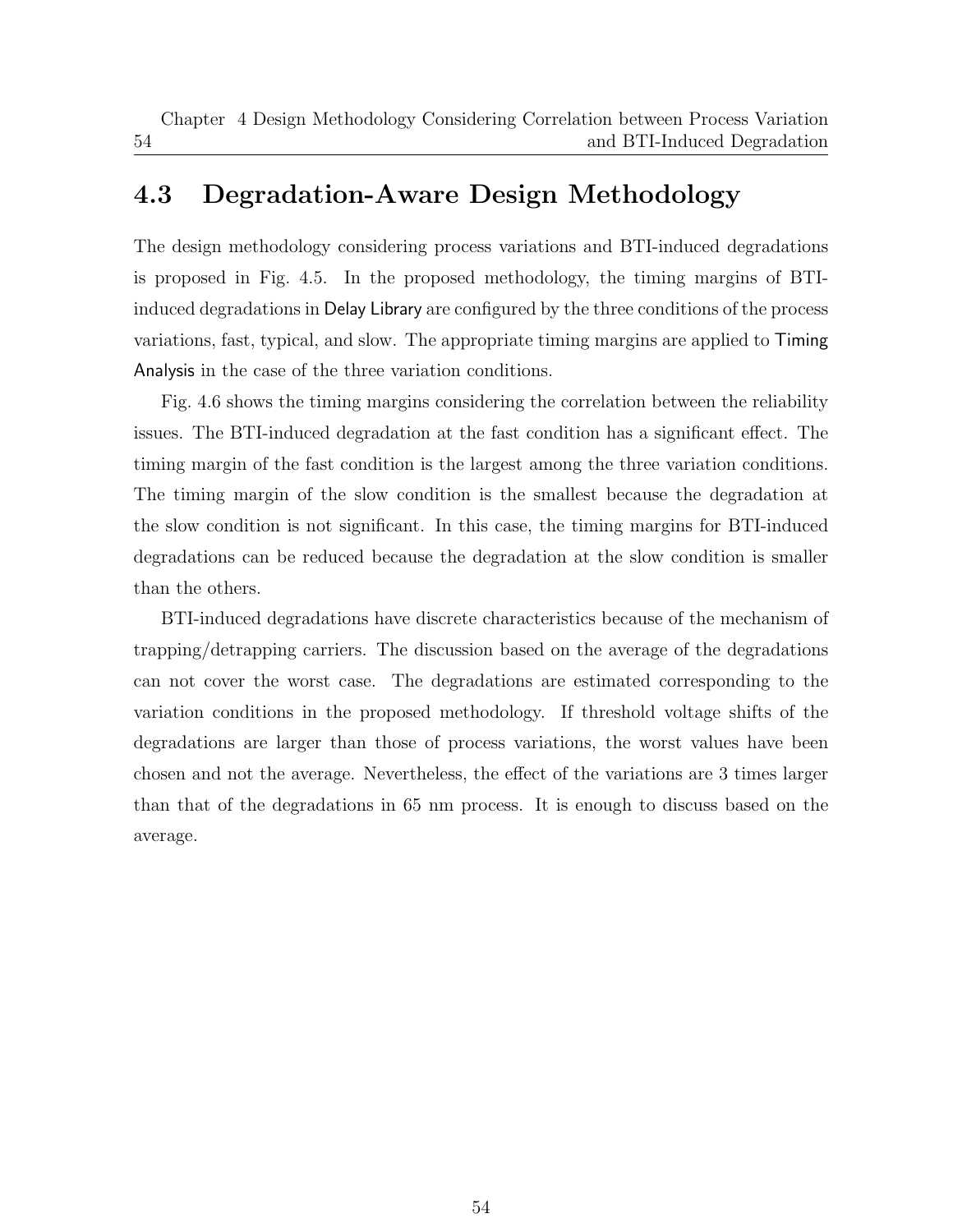

Figure 4.5: Timing analysis considering correlation between process variation and BTIinduced degradation.



Figure 4.6: Timing margin considering correlation.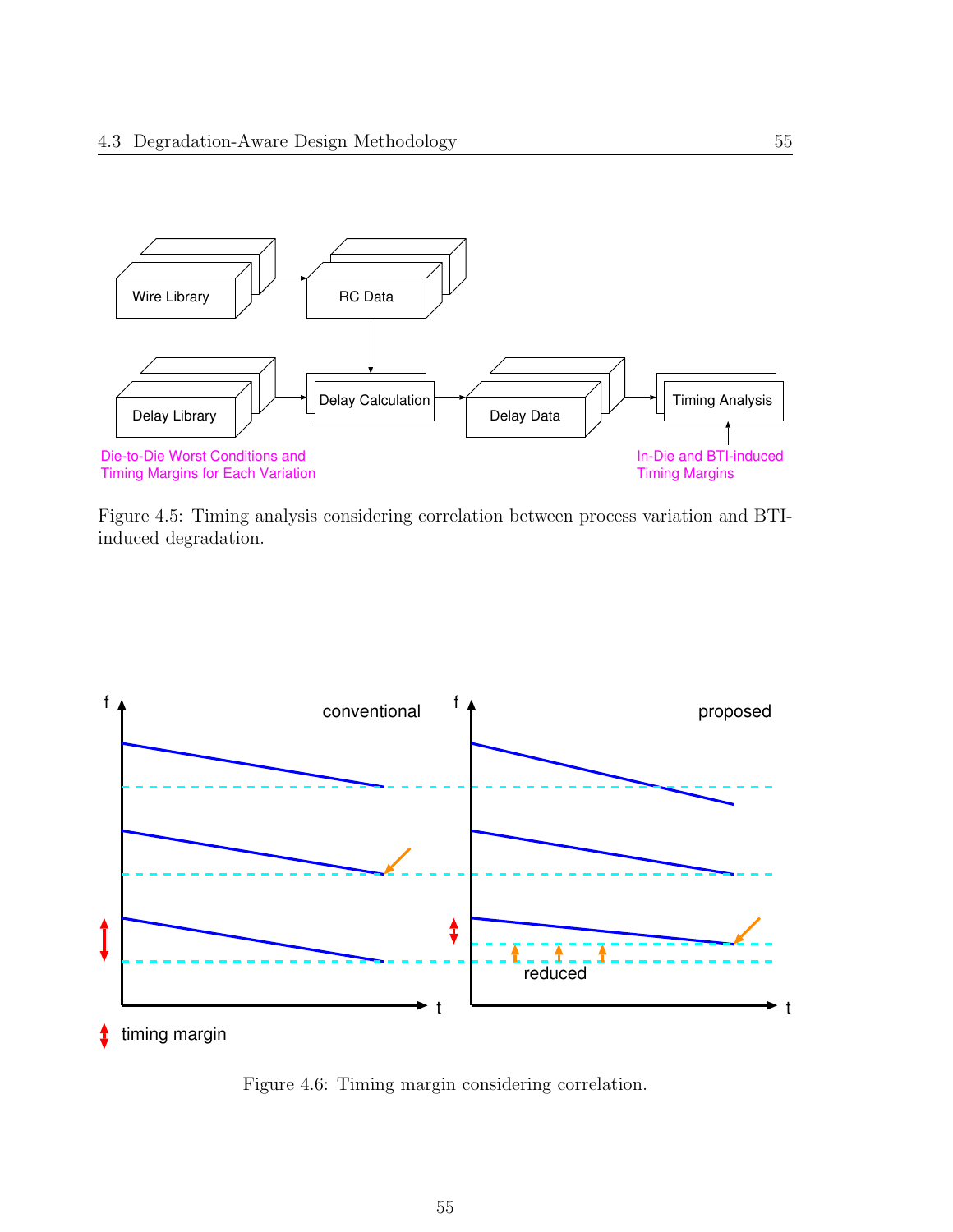56

# **4.4 Degradation Prediction with Proposed Design Methodology**

The degradation predictions of both the proposed and the conventional methodologies are analyzed with circuit simulations.

#### **4.4.1 Prediction of Frequency Degradation of Ring Oscillator**

The BTI-induced degradations of frequencies of ring oscillators with the proposed methodology are predicted. If the predictions of frequency degradations with the proposed methodology are smaller than those of conventional methodologies, timing margins of whole circuit are reduced.

The degradation predictions with the proposed methodology are introduced. Fig. 4.7 shows the distribution of measurement data which introduced in Sec. 3.3 and its approximate function with the least-square approach. The function is shown in Eq.  $(4.4)$ .

$$
a = g(f) = 2.31f - 2.66\tag{4.4}
$$

The initial frequencies *f* follow the Gaussian distribution of  $\mu = 1.51 \text{ GHz}, \sigma = 18.4$ MHz  $(\sigma/\mu = 1.22\%)$ . Because the degradation factors *a* and the initial frequencies *f* are correlated, *a* of each variation condition is achieved by substitution of *f* of the fast, typical, or slow condition. The frequency degradations are predicted by Eq. (3.1) with *a* of each variation condition. Degradation factors *a* of all variation conditions are same in conventional methodologies.

The predictions with conventional and the proposed methodologies are shown in Table 4.3. Table 4.3 shows  $f$ ,  $a$ , and the degradation ratios of frequency after 10<sup>8</sup> s  $\Delta f$  of the conditions of  $\pm 3\sigma$ . Where,  $\Delta f = (f - f_{t=10^8})/f \times 100$ . In the proposed methodology, the degradation factors *a* of  $\pm 3\sigma$  increase and decrease 15.4% from the typical condition, ∆*f* becomes larger in the fast condition and smaller in the slow condition. In the conventional methodology, the degradations are predicted small in the fast condition and large in the slow condition. In this case, the reliability is threatened and excess timing margins are required. The predictions of the slow condition are reduced in the proposed methodology according to nature of the correlation. Therefore, the timing margins are reduced in the proposed methodology.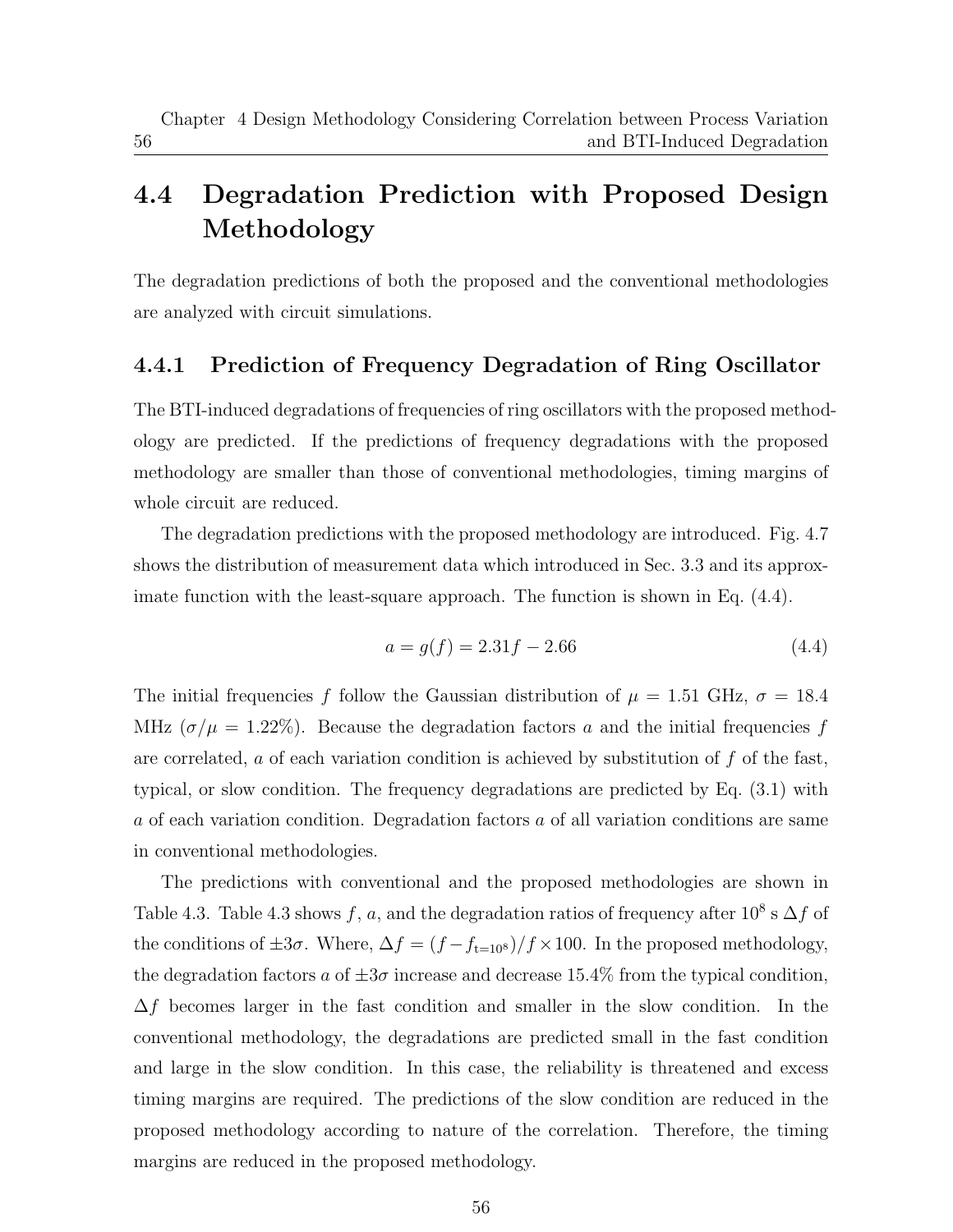

Figure 4.7: Distribution of degradation factors and initial frequencies its approximate function of the least-square approach.

#### **4.4.2 Degradation Analysis of Frequency of Ring Oscillator**

The degradation analysis with the BTI-aware netlist are shown and conventional methodologies and the proposed methodology are compared. The simulation circuits are as same as the circuits in Sec. 2.3.2. Simulation conditions are as follows: the process node is a 65 nm bulk process, the supply voltage is 1.2 V, and the temperature is 80*◦*C. Device parameters of the fast, typical, slow conditions are provided by the library. BTI-aware netlists are used in this simulation[52]. Degradations of threshold voltage are calculated by the AT-B Model. The degradation time is 10 years  $(3.1536 \times 10^8 \text{ s})$ . Degradation ratios of threshold voltage of PMOS are assumed 10% after 10 years of each variation condition. Note that the correlation is not considered in this setup.

Fig. 4.8 and Fig. 4.9 show the simulation results. Fig. 4.8 is the results of fast, typical, and slow conditions of 17-stage RO. Fig. 4.9 is the results of fast, typical, and slow conditions of 4-stage MUX. All results of frequency degradations follow the logarithmic function which shown in Eq. (3.1). Results *a* and  $\Delta f = (f - f_{t=10y})/f \times 100$ are summarized in Table 4.4. The degradation ratios ∆*f* are different among each variation condition.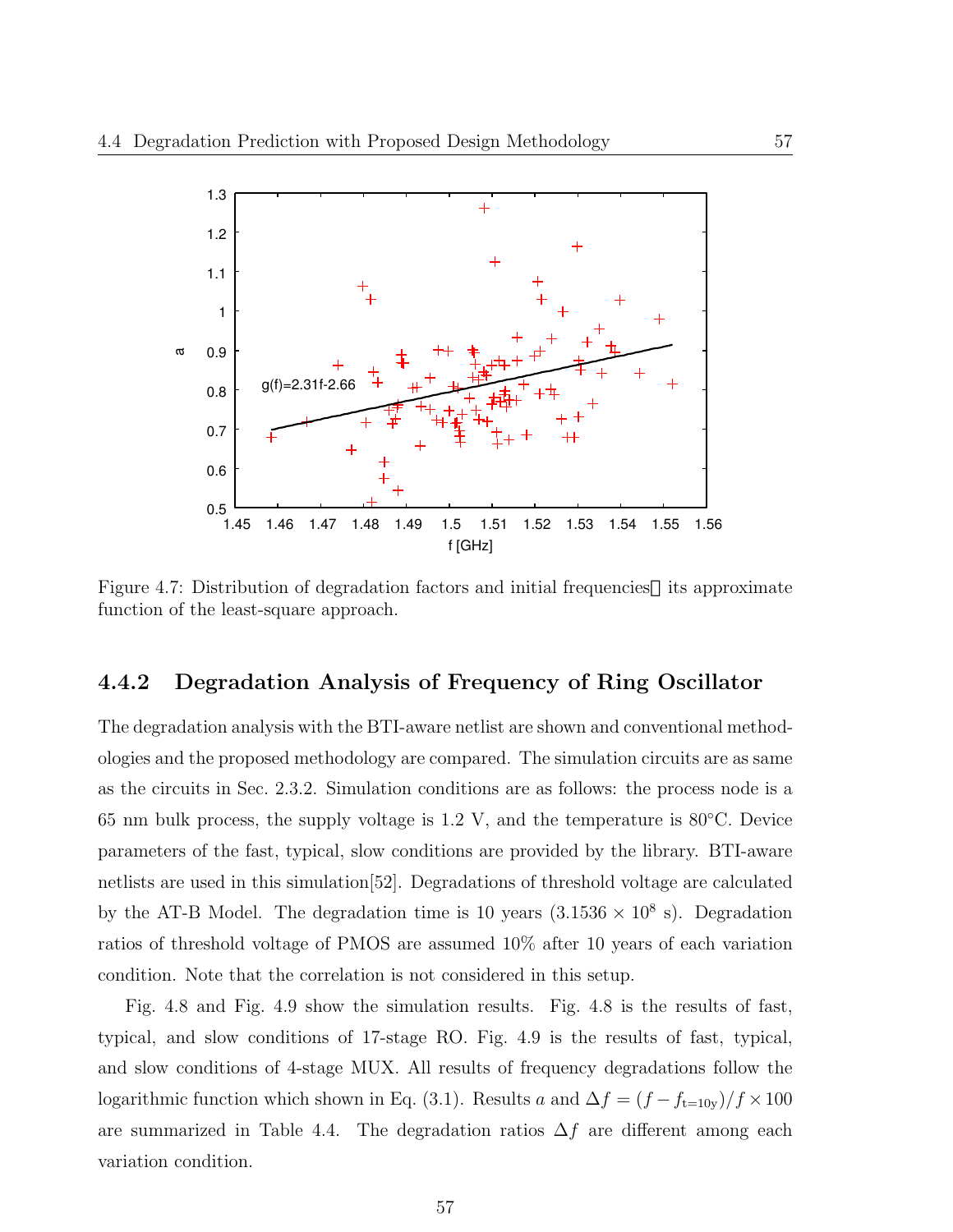|       |          |              | conv.            |        | prop.              |        |
|-------|----------|--------------|------------------|--------|--------------------|--------|
| cond. | $\sigma$ | $[\rm{GHz}]$ | $\boldsymbol{a}$ | $[\%]$ | $\boldsymbol{a}$   | $[\%]$ |
|       | $+3$     | 1.57         |                  | 0.971  | 0.956              | 1.12   |
| fast  | $+2$     | 1.55         |                  | 0.984  | $\overline{0.913}$ | 1.09   |
|       | $+1$     | 1.53         |                  | 0.997  | 0.871              | 1.05   |
| typ.  | $\pm 0$  | 1.51         | 0.828            | 1.01   | 0.828              | 1.01   |
| slow  | $-1$     | 1.49         |                  | 1.024  | 0.786              | 0.970  |
|       | $-2$     | 1.47         |                  | 1.038  | 0.743              | 0.929  |
|       | $-3$     | 1.45         |                  | 1.052  | 0.701              | 0.887  |

Table 4.3: Degradation factors *a* and predictions of frequency degradation ratios after  $10^8$  s  $\Delta f$  of  $\pm 3\sigma$  with conventional (conv.) and proposed (prop.) methodologies.

58

Table 4.4: Summary of results of simulation analysis of frequency degradations of 17 stage RO and 4-stage MUX with conventional methodology.

|           | 17RO                  |      | 4MHX.                 |      |
|-----------|-----------------------|------|-----------------------|------|
| condition |                       |      |                       |      |
| fast      | $1.21 \times 10^{-3}$ | 3.04 | $4.71 \times 10^{-3}$ | 3.62 |
| typical   | $1.21 \times 10^{-3}$ | 4.20 | $3.22 \times 10^{-3}$ | 391  |
| slow      | $1.04 \times 10^{-3}$ | 5.33 | $3.22 \times 10^{-3}$ |      |

Degradation predictions of the frequencies ∆*f* with *a* calculated by the proposed methodology are shown in Table 4.5. Those results are considered the correlation as follows: Degradation factors *a* of  $\pm 3\sigma$  increase and decrease 15.4% from that of the typical condition. The frequencies  $f_{t=10y}$  are calculated by Eq. (3.1) with those *a*.

In comparison with the results of Table 4.4, the degradation predictions of the slow condition are smaller in Table 4.5. In particular, 10% reduction is shown in the result of 4-stage MUX. Therefore, the timing margins of slow condition are reduced by the proposed methodology.

#### **4.4.3 Degradation Analysis of Setup/Hold Time of Flip Flop**

Setup/hold time of the flip flop (FF) are analyzed by the circuit simulations. The simulation circuit is shown in Fig. 4.10. Fig. 4.11 shows the operation check of the circuit under the condition that the clock signal (CLK) and the input signal (IN) are 1 GHz and 500 MHz respectively. The simulation conditions are as follows: the process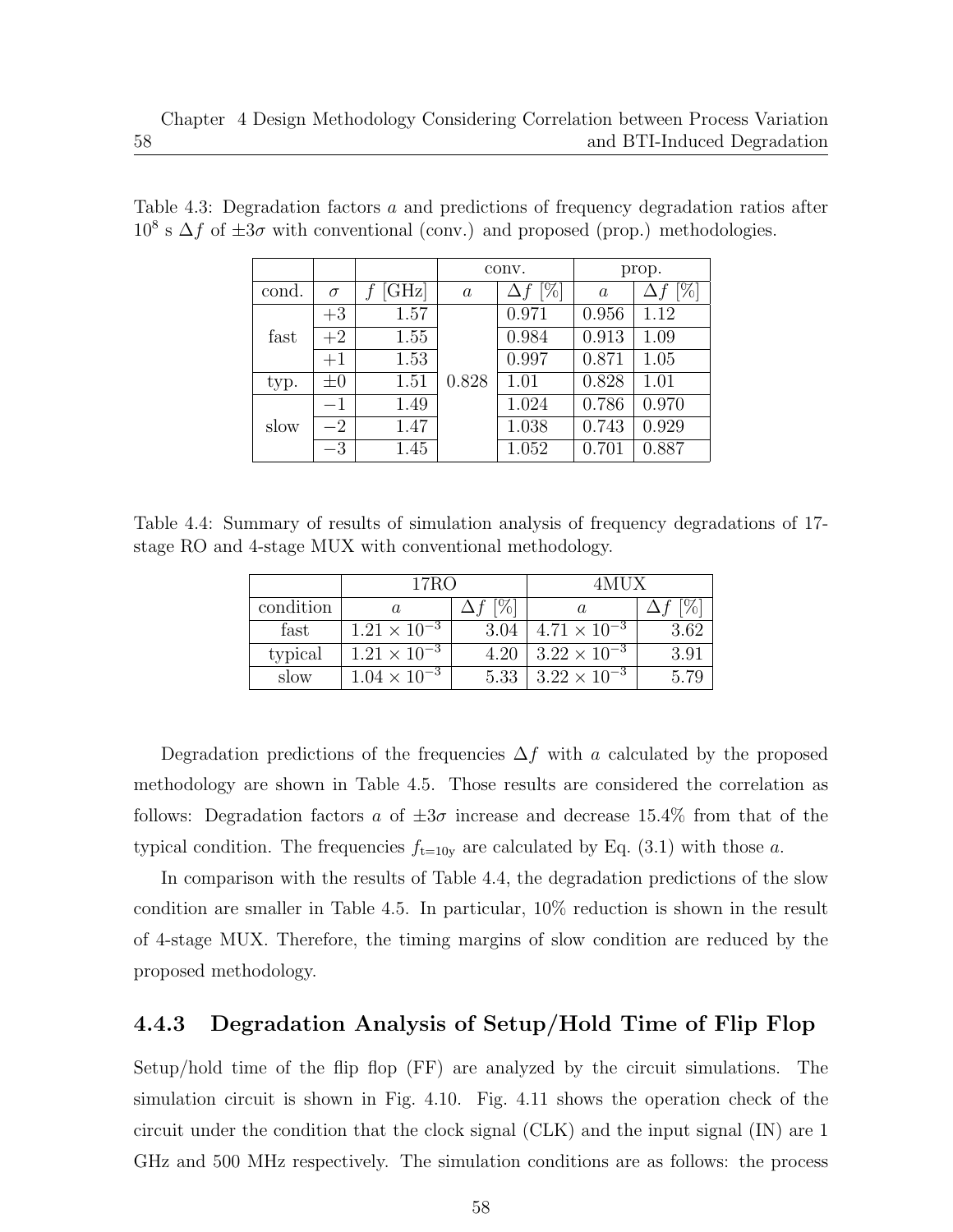

Figure 4.8: Results of simulation analysis of frequency degradations of 17-stage RO of each variation condition.

Table 4.5: Summary of degradation predictions of frequency of 17-stage RO and 4-stage MUX with proposed methodology.

|           | 17RO                  |      | 4MUX                  |      |
|-----------|-----------------------|------|-----------------------|------|
| condition |                       |      |                       |      |
| fast      | $1.40 \times 10^{-3}$ | 3.55 | $3.72 \times 10^{-3}$ | 3.35 |
| typical   | $1.21 \times 10^{-3}$ | 4.20 | $3.22 \times 10^{-3}$ | 3.91 |
| slow      | $1.02 \times 10^{-3}$ | 5.29 | $2.72 \times 10^{-3}$ | 5.32 |

node is a 65 nm bulk process, the supply voltage is 1.2 V, and the temperature is 25 *◦*C. IN and CLK are connected to the circuit through the inverters (INV). The output signal (OUT) is connected to the output load, fanout 4 INV. The setup/hold time are analyzed by measure time analysis which triggered by 0.6 V of IN and CLK. Setup/hold times are the minimum time requirements of stabilizations of the input signals for the forward/backward of the transitions of clock signals respectively.

IN are sweeped by 1 ps to analyze the setup time. CLK is 1 GHz. If the OUT malfunctions, it means the setup time failure. OUT malfunctions when setup times are 37 ps and 33 ps of rise and fall of IN on the typical condition. The results of setup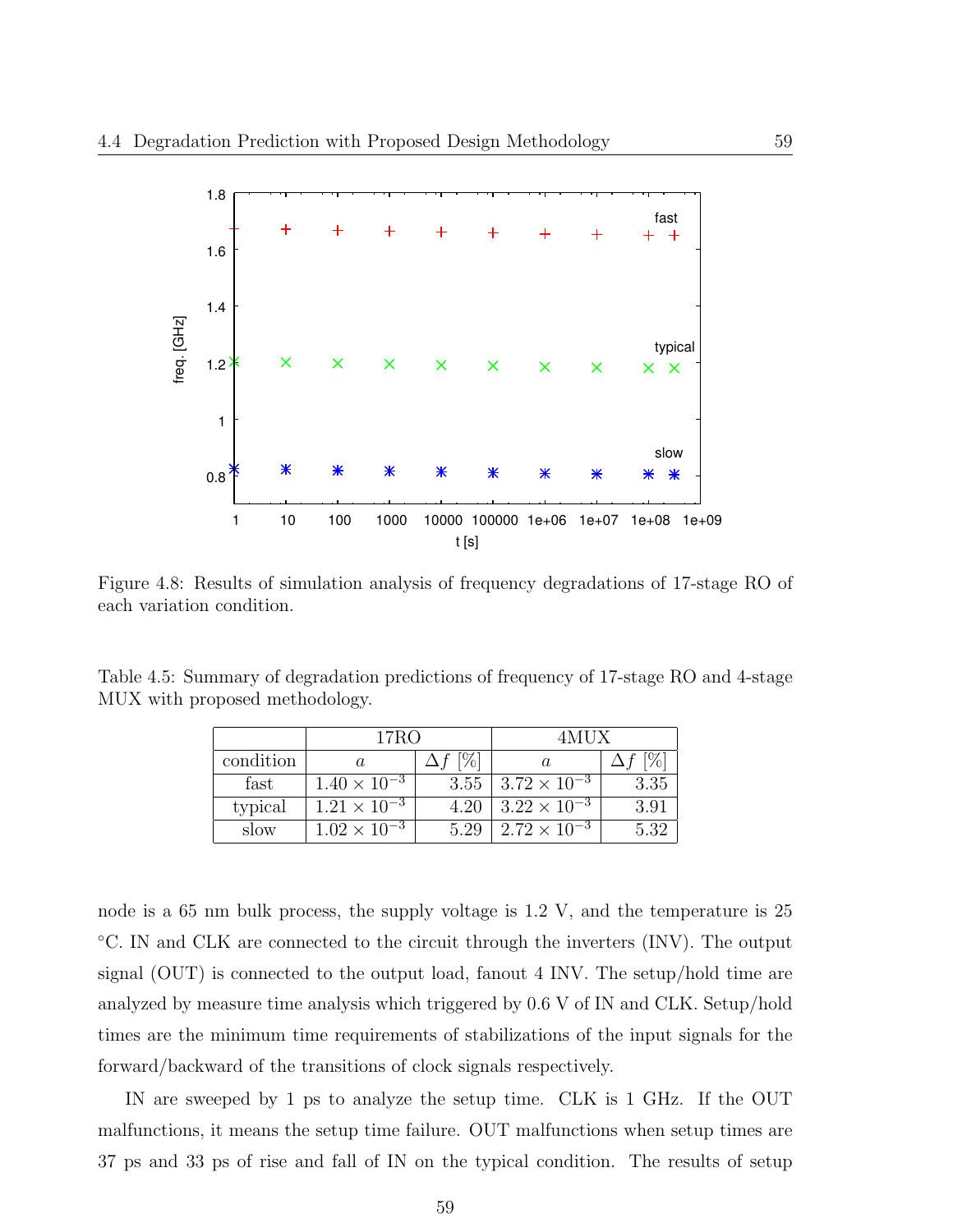

Figure 4.9: Results of simulation analysis of frequency degradations of 4-stage MUX of each variation condition.

time analysis of fast, typical, and slow conditions are summarized in Table 4.6. Setup times of fall of IN are shorter than those of rise. Hereafter, setup times of rise of IN are focused because setup times are defined by the minimum requirements. The setup time of fast condition is shorter than the other conditions.

Fig. 4.12 shows the short pulse of IN to analyze the hold time. The pulse rises at no violation timing for setup and falls after the transition of CLK. The pulse width are shorten by 1 ps until OUT malfunctions. The simulation circuit operates normally in fast, typical, and slow conditions, if the pulse falls within 1 ps of the transition of CLK. The pulse shown in Fig. 4.13 is analyzed, there are no malfunction of OUT. Therefore, hold times of all variation conditions are less than 1 ps.

BTI-induced degradations of setup/hold time are analyzed by circuit simulations with the BTI-aware netlist. Simulation conditions other than the degradations are the same as simulation described above. Threshold voltages of all PMOS transistors are increased 10% as the BTI-induced degradations.

The results of setup time analysis are 29 ps, 40 ps, and 58 ps on the fast, typical, and slow condition respectively. The setup times become longer than the initial conditions.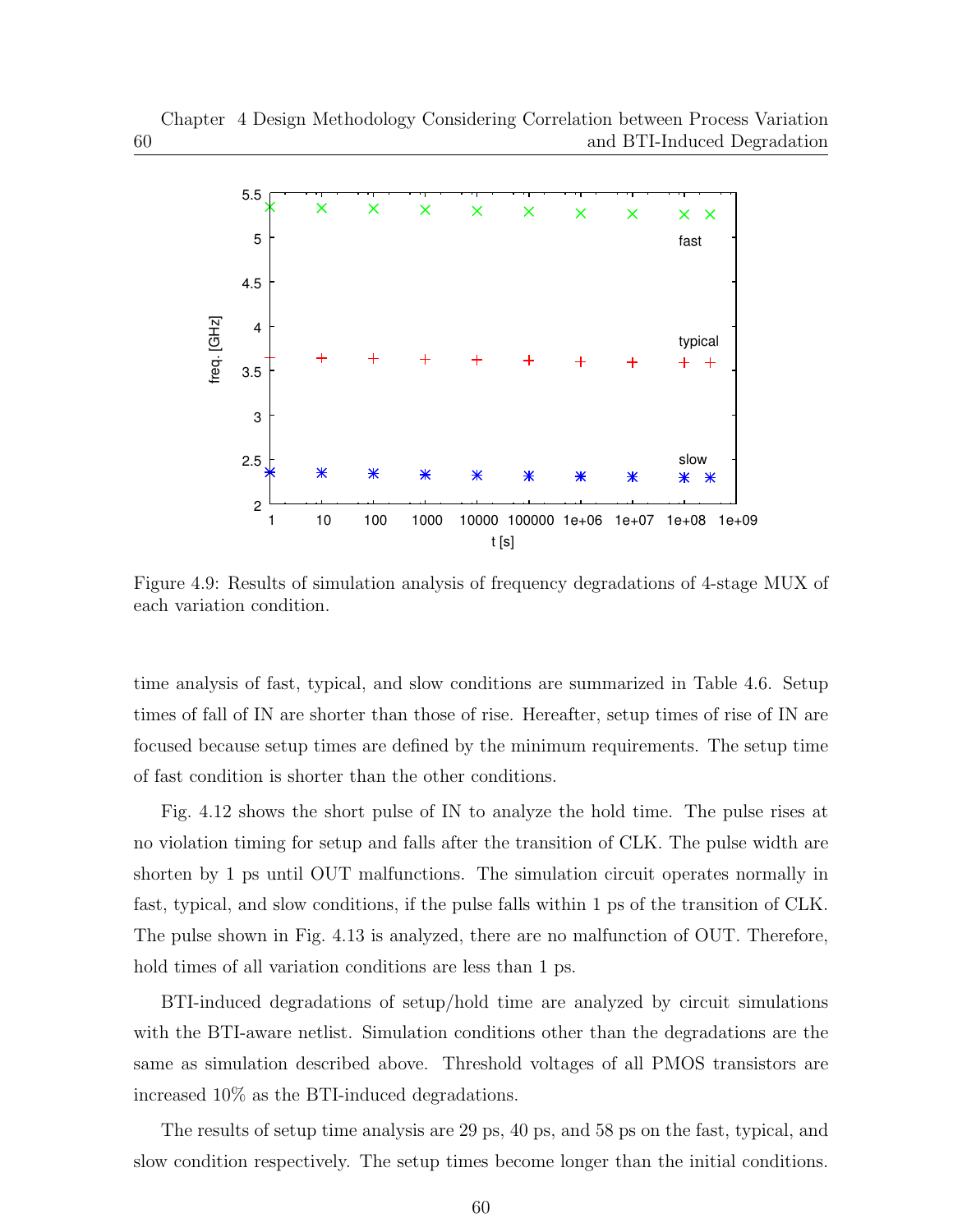

Figure 4.10: Simulation circuit, flip flop.

Table 4.6: Simulation result of setup time of rise/fall of IN signal.

| condition | $rise$ $ ps $ | fall<br> ps |
|-----------|---------------|-------------|
| fast      | ?≻            | 25          |
| typical   | 37            | 33          |
| slow      | 55            |             |

The results of hold time analysis are less than 1 ps on all variation conditions. Those results mean that the restrictions of setup/hold time do not become strict if the circuits are degraded by BTI effects.

It is important for circuit designers to observe the setup time restriction of fast condition. The proposed methodology evaluates the statistics of the circuits as same as the conventional methodologies.

#### **4.5 Summary**

In this chapter, the correlation between BTI-induced degradations and process variations is analyzed with the measurement results.

The correlation coefficient of the degradation factors and the initial frequencies is 0.338 on the ASICs. It achieves the statistical significance of 10% of level of significance. The degradation factor at the fast condition is the largest among all conditions on the FPGA. They suggest that the BTI-induced degradation at the fast condition has a significant effect. In this case, the timing margins for BTI-induced degradations are reduced because the degradation at the slow condition is smaller. The design methodologies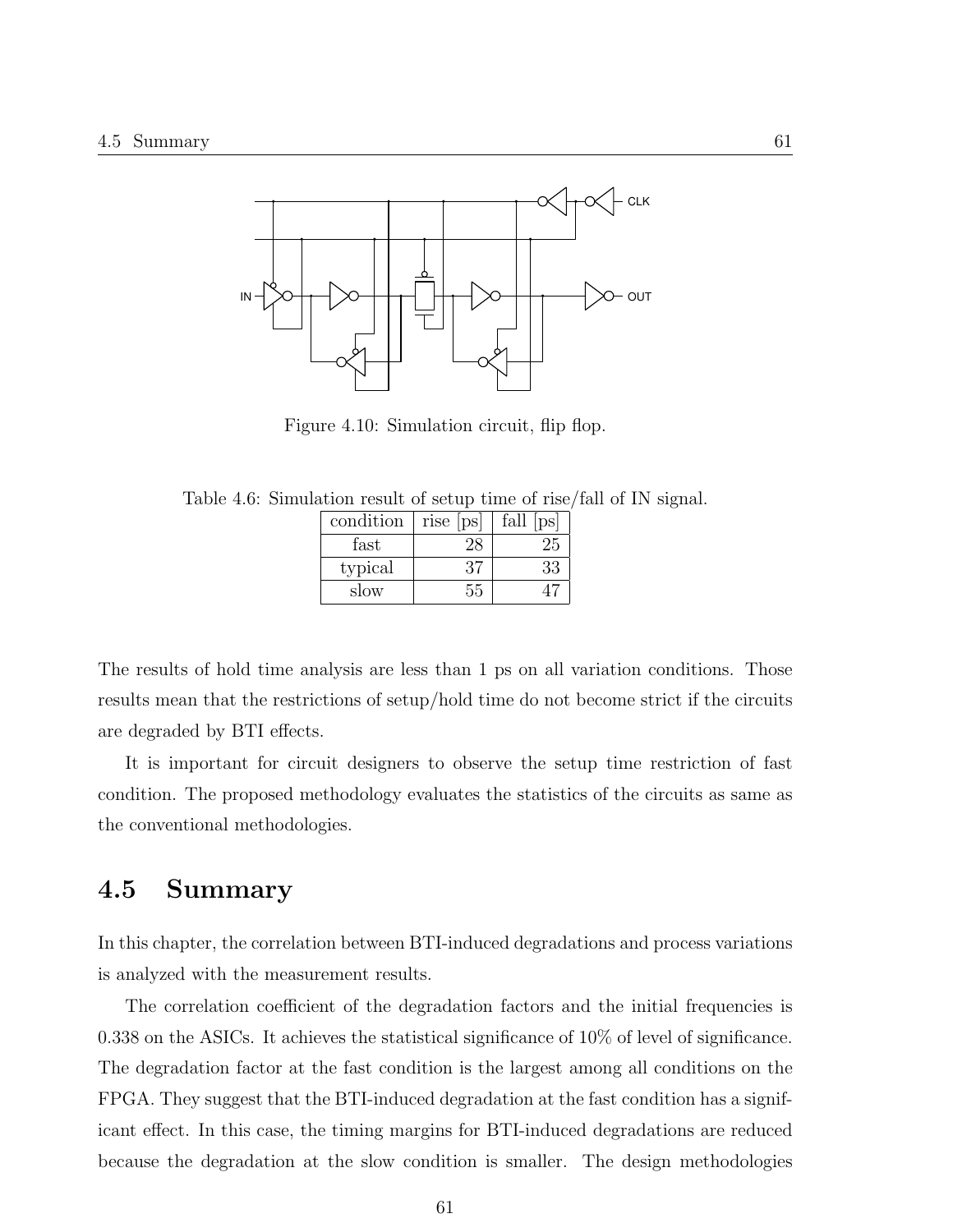

Figure 4.11: Operation check for simulated flip flop, CLK 1 GHz.

considering the correlation between process variations and BTI-induced degradations is proposed. In the proposed methodology, the timing margins are configured by the conditions of the process variations.

The degradation predictions with the proposed methodology are analyzed. The degradations of frequencies of the ROs are reduced by 10% with the predictions. The degradation predictions of setup times of the FFs are the same between the proposed and the conventional methodologies. Therefore, the reliability of the circuit is clearly not threatening with the proposed methodology.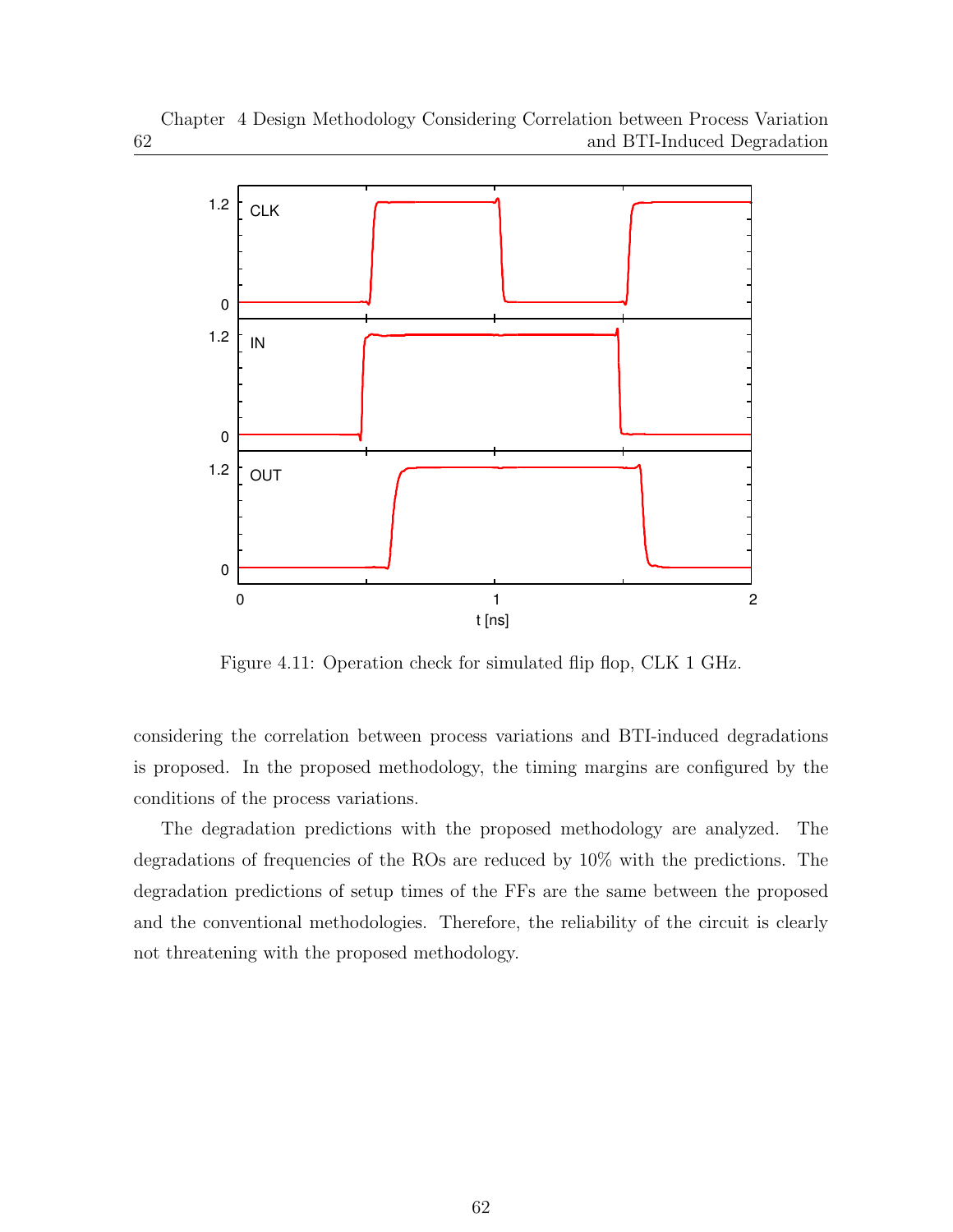

Figure 4.12: Hold time analysis of fall of IN signal.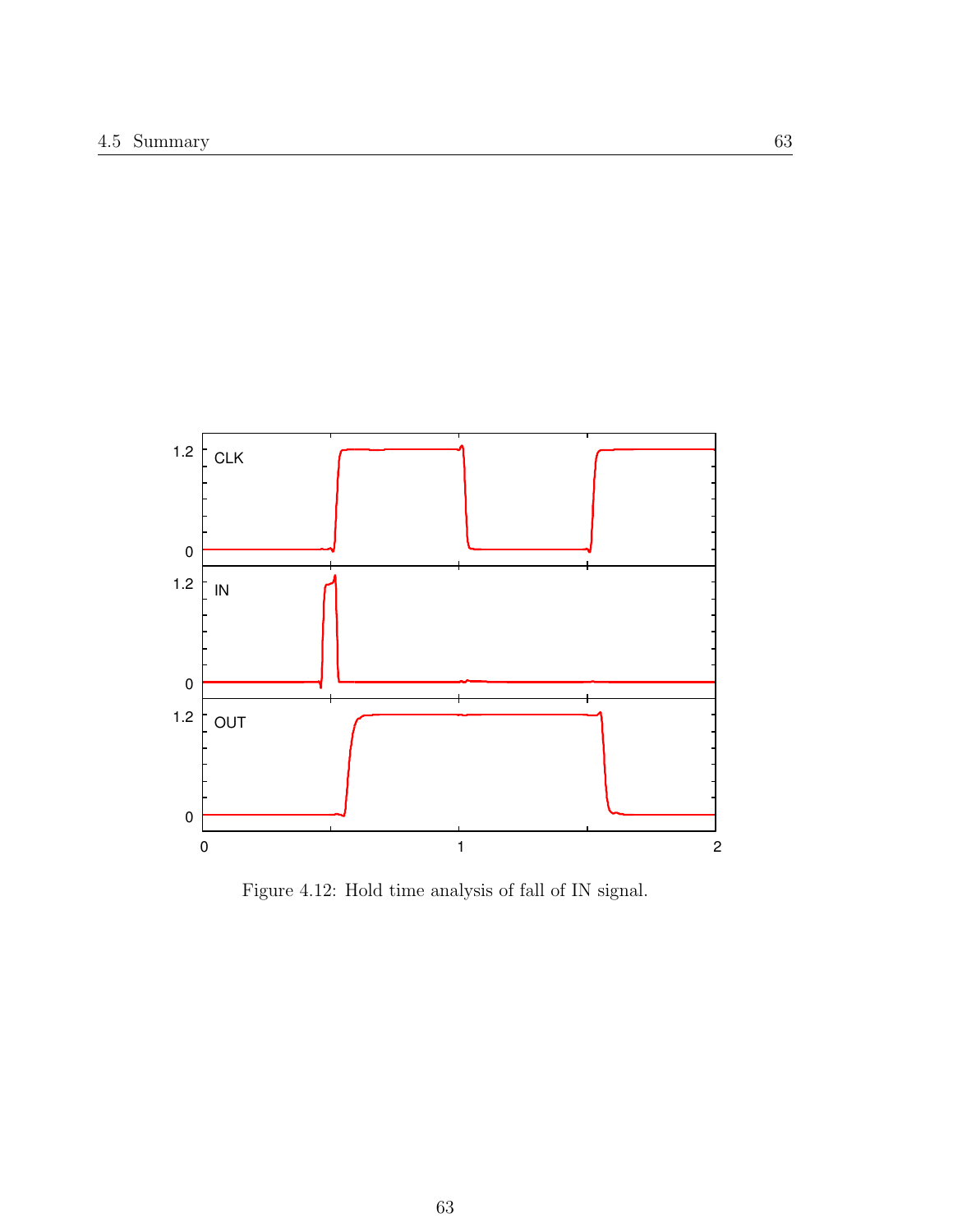64



Figure 4.13: Hold time analysis of rise of IN signal.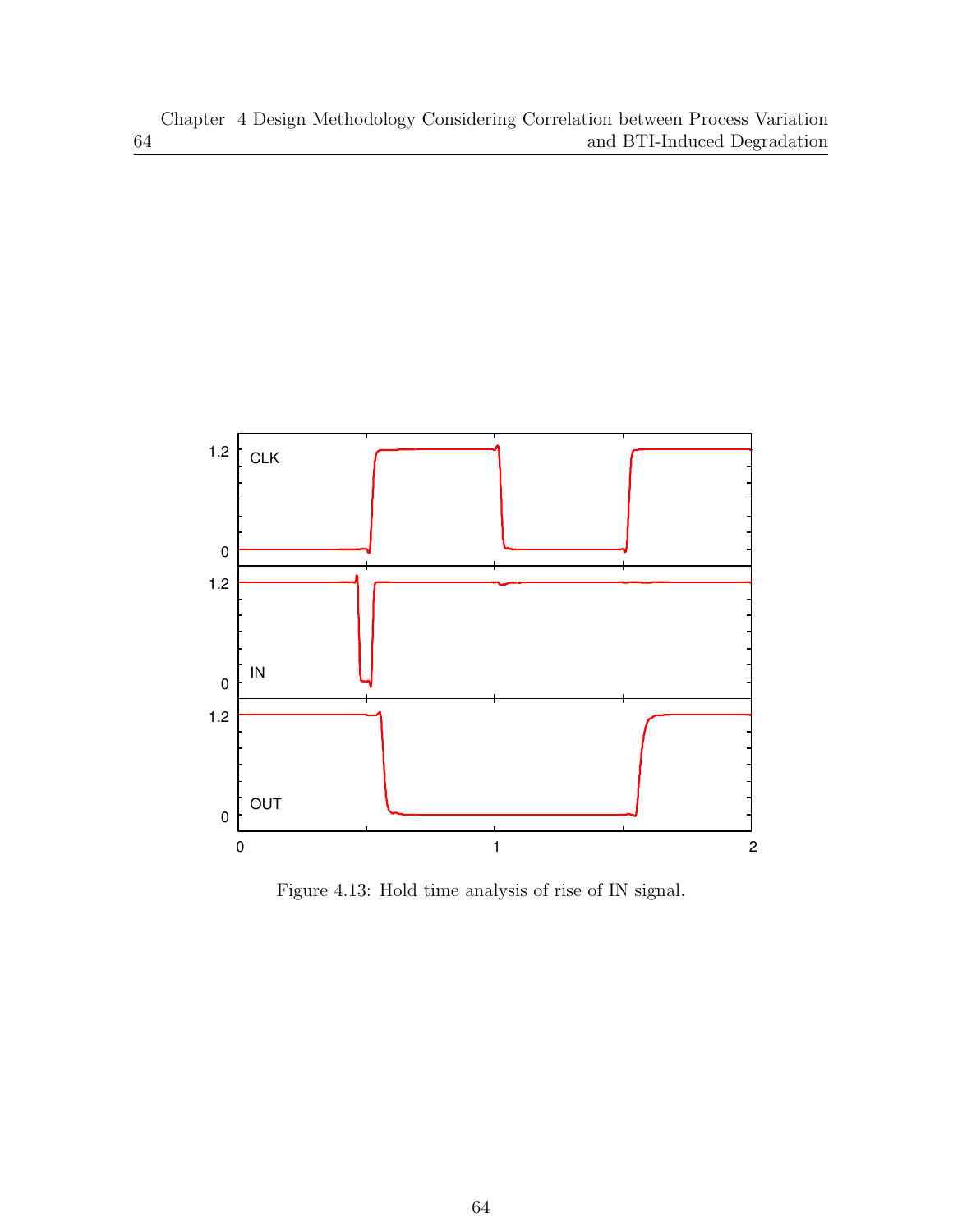# **Chapter 5**

# **Conclusion**

In this study, the design methodology considering the correlation between process variations and BTI-induced degradations is proposed.

Chapter 2 introduces the circuit simulation methodologies of BTI-induced degradations and their results. The analytical models of the BTI-induced degradations are introduced. The physical origin of the R-D model is the interface traps between the gate oxide and the channel. Threshold voltage shifts follow the power-law of the degradation time. The physical origin of the AT-B model is the oxide trap. Threshold voltage shifts follow the logarithmic function of the degradation time. The BTI-aware simulation methodology is introduced. The BTI-aware netlists which consider the threshold voltage shifts of BTI-induced degradations are used. The accurate predictions of BTI-induced degradations are achieved by simulations using the BTI-aware netlists. The NBTI and PBTI-induced delay degradations on CMOS inverters are analyzed. The rise time delay or the fall time delay increase 15 % after 10 years in the case that duty factor is 1. If the input signal is often low, NBTI becomes dominant on the delay degradation. If it is often high, PBTI becomes dominant on the delay degradation. The average of delay time degradations is almost constant except in the condition that the input signal is always high or low. In the condition, the delay degradation is smaller. The NBTI-induced frequency degradations on ring oscillators are analyzed. The frequency degradations follow a logarithmic function. Because the  $V_{th}$  shifts of BTI-induced degradations follow the model of the logarithmic function. The NBTI-induced delay degradations on FPGA routing paths are analyzed. In the case of an independent routing switch, the rise delay time increases by 3.46 % and the fall delay time decreases by 3.36 % on the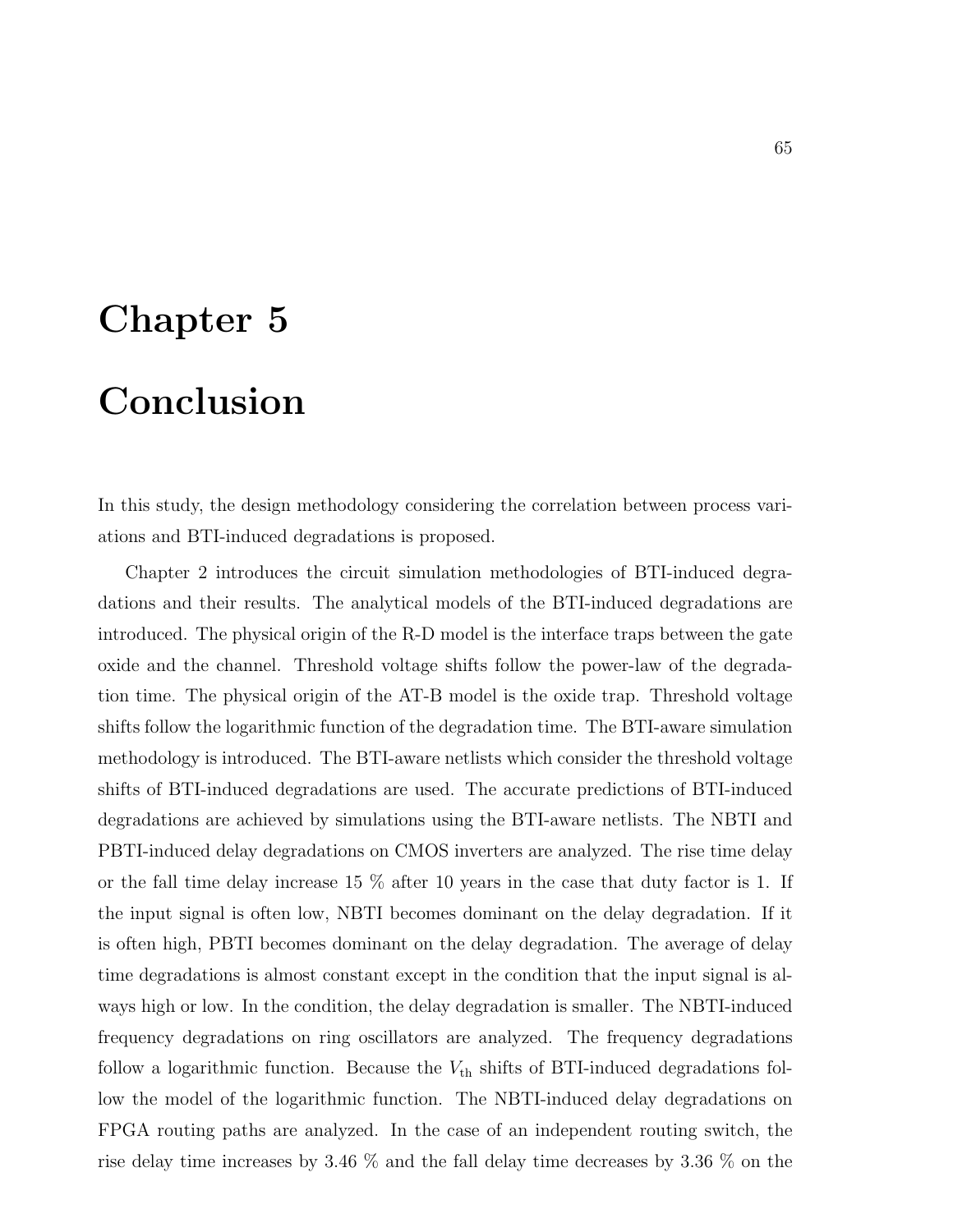10 years degradation at 100 *◦*C. Threshold voltage degradation on the pull-up PMOS (level restorer/half latch) is the main cause of the NBTI-induced delay degradation.

In chapter 3, process variations and BTI-induced degradations are measured on the FPGA and ASICs. Those degradations are analyzed by the frequencies of the ROs. The measurement circuits consist of the ROs and counters (shift registers). The measurements of the BTI-induced degradations are accelerated by the temperature conditions. The 1347 ROs configured in the logic elements are measured to analyze the process variations and BTI-induced degradations on the FPGA. The initial frequencies of the FPGA follow the Gaussian distribution. The frequencies of the FPGA decrease with time because of BTI-induced degradations. The degradations follow the logarithmic functions. The process variations and BTI-induced degradations on the ASICs are measured. The initial frequencies of the ASICs are distributed from slow to fast conditions. The frequencies of the ASICs decrease with time because of BTI-induced degradations. The degradations follow the logarithmic functions. According to the Atomistic Trap-Based Model, the prediction model of the BTI-induced degradations follows the logarithmic function. Therefore, the measurement results and the physical models are coincident.

In chapter 4, the correlation between BTI-induced degradations and process variations is analyzed with the measurement results. The correlation coefficient of the degradation factors and the initial frequencies is 0.338 on the ASICs. It achieves the statistical significance of 10% of level of significance. The degradation factor at the fast condition is the largest among all conditions on the FPGA. They suggest that the BTI-induced degradation at the fast condition has a significant effect. In this case, the timing margins for BTI-induced degradations are reduced because the degradation at the slow condition is smaller. The design methodologies considering the correlation between process variations and BTI-induced degradations is proposed. In the proposed methodology, the timing margins are configured by the conditions of the process variations. The degradation predictions with the proposed methodology are analyzed. The degradations of frequencies of the ROs are reduced by 10% with the predictions. The degradation predictions of setup times of the FFs are the same between the proposed and the conventional methodologies. Therefore, the reliability of the circuit is clearly not threatening with the proposed methodology.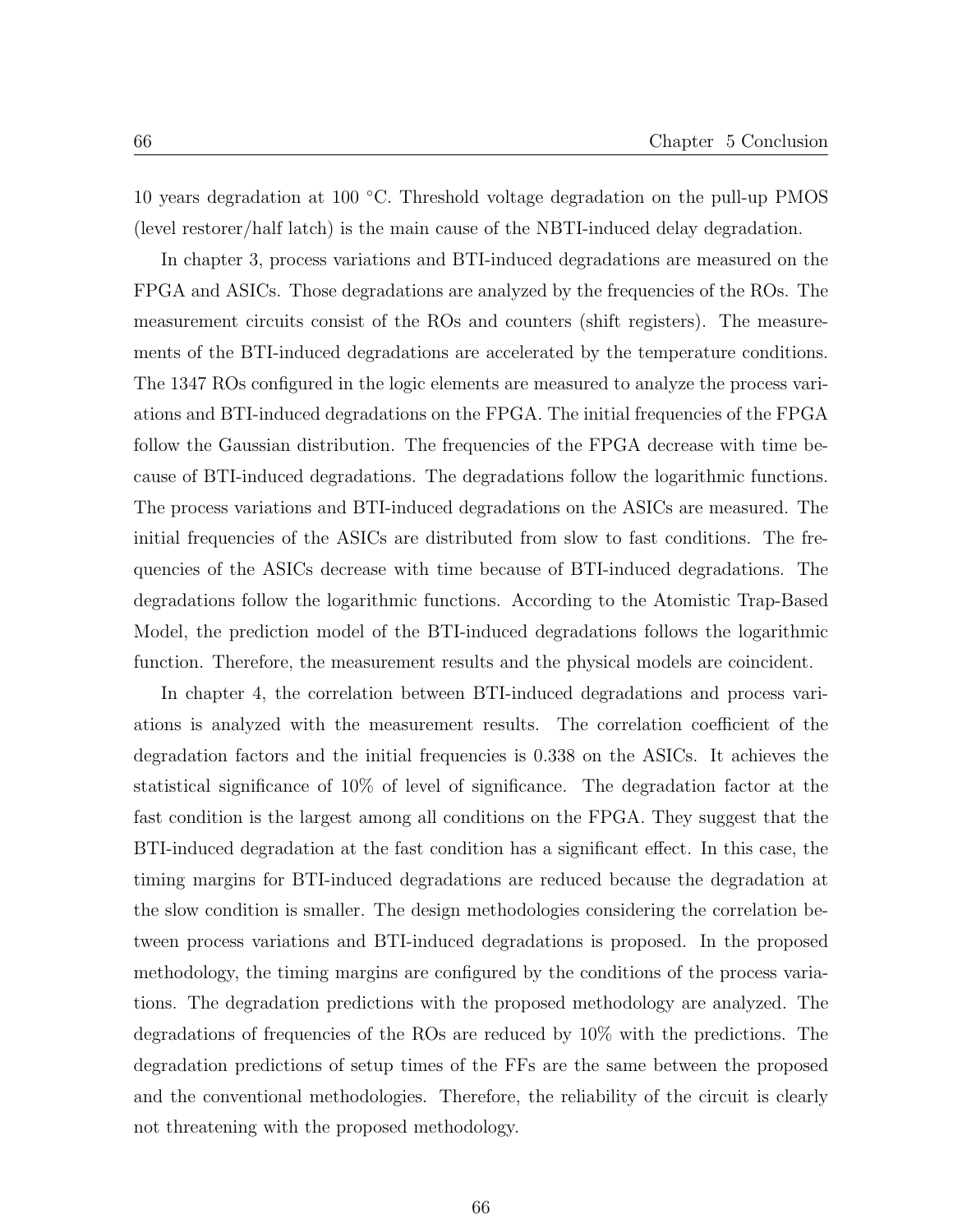# **Acknowledgment**

First of all, I would like to express my special appreciation and thanks to my adviser Prof. Kazutoshi Kobayashi in Kyoto Institute of Technology, you have been a tremendous mentor for me. I would like to thank you for encouraging my research and for allowing me to grow as a research scientist. Your advice on both research as well as on my career have been priceless.

I would like to express my appreciation to Prof. Takashi Sato in Kyoto University, Prof. Masahiro Yoshimoto, Prof. Yuichi Kado, and associate Prof. Akira Hiroki in Kyoto Institute of Technology for detailed review and insightful suggestions.

I would like to thank Kobayashi's laboratory assistant professor and students. I am sorry to not mention all, but I remember they comforted me when I spent hard time. Particularly, I would like to appreciate BTI group students.

This work is supported by VLSI Design and Education Center (VDEC), the University of Tokyo in collaboration with Synopsys, Inc., Cadence Design Systems, Inc. and Mentor Graphics, Inc.

This work was done in "Ultra-Low Voltage Device Project" of LEAP funded and supported by METI and NEDO.

Finally, I give my thank to my family for supporting my livelihood.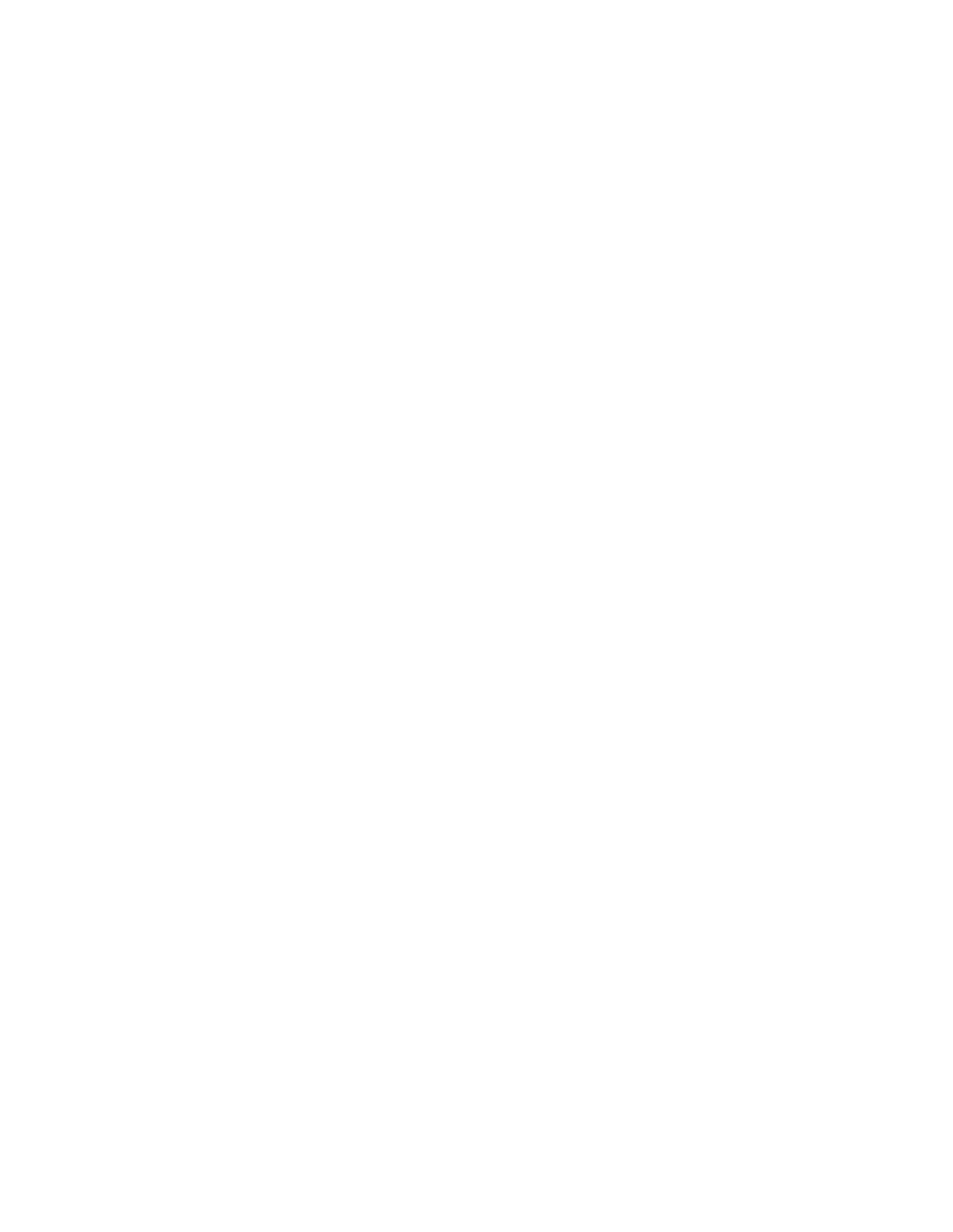# **Bibliography**

- [1] S. Borkar, "Designing reliable systems from unreliable components: the challenges of transistor variability and degradation", *IEEE Micro*, Vol. 25, No. 6, pp. 10–16, (2005).
- [2] Hidetoshi Onodera, "Variability modeling and impact on design", *IEEE IEDM* ,  $(2008)$ , pp. 1–4.
- [3] M.A. Alam, K. Roy, and C. Augustine, "Reliability- and Process-variation aware design of integrated circuits - A broader perspective", *IEEE IRPS*, (2011), pp. 4A.1.1–4A.1.11.
- [4] G.F. Taylor, "Where are we going? Product scaling in the system on chip era", *IEEE IEDM* , (2013), pp. 17.1.1–17.1.3.
- [5] W. Wang, S. Yang, S. Bhardwaj, S. Vrudhula, F. Liu, and Y. Cao, "The Impact of NBTI Effect on Combinational Circuit: Modeling, Simulation, and Analysis", *IEEE Trans. on VLSI Systems*, Vol. 18, No. 2, pp. 173–183, (2010).
- [6] M. Alam, "A critical examination of the mechanics of dynamic NBTI for PMOS-FETs", *IEEE IEDM* , pp. 14.4.1–14.4.4, (2003).
- [7] K. Zhao, J.H. Stathis, B.P. Linder, E. Cartier, and A. Kerber, "PBTI under dynamic stress: From a single defect point of view", *IEEE IRPS*, (2011), pp. 4A.3.1– 4A.3.9.
- [8] Tibor Grasser, "Stochastic charge trapping in oxides: From random telegraph noise to bias temperature instabilities", *Microelectronics Reliability*, Vol. 52, No. 1, pp. 39–70, (2012).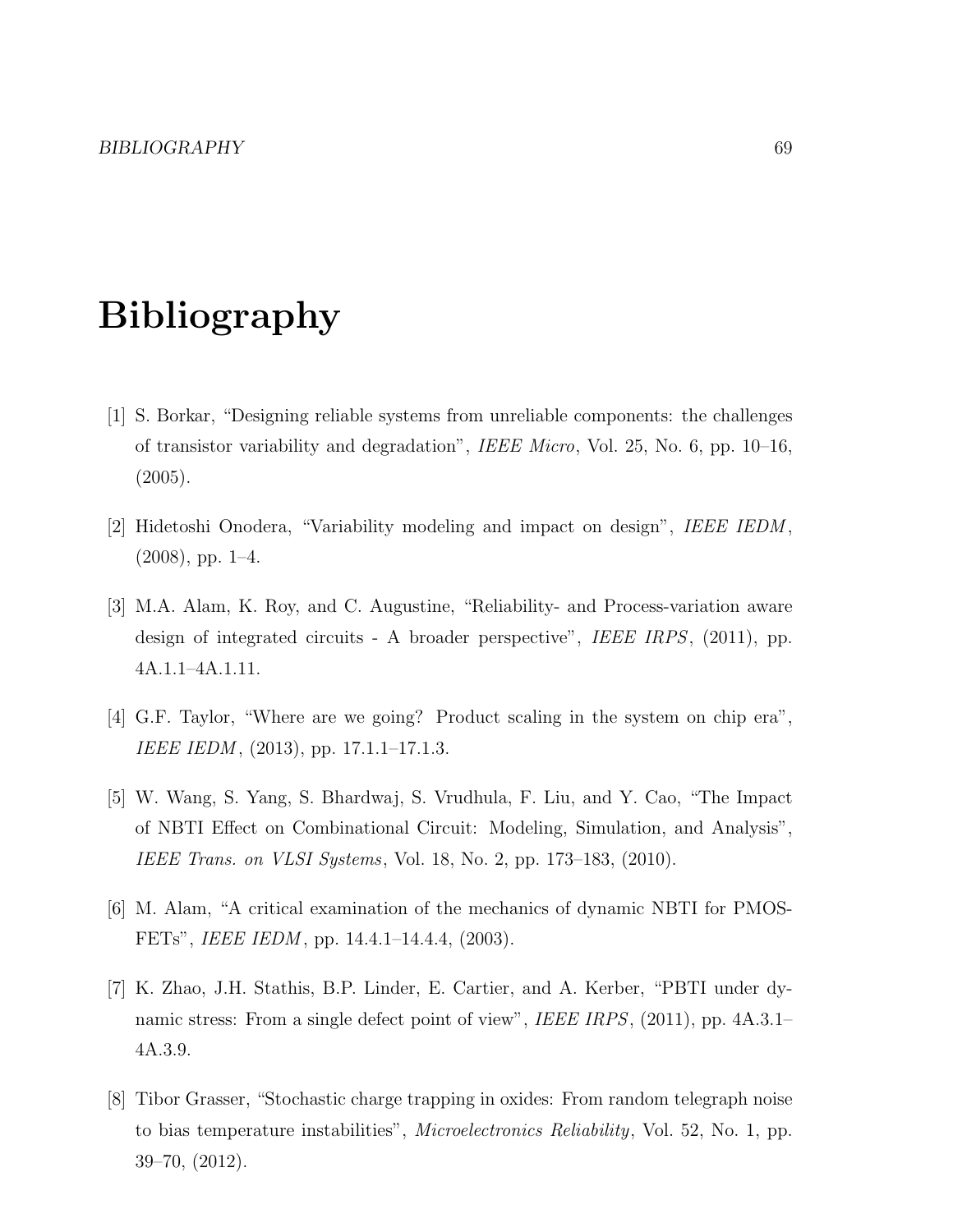- [9] Kyosuke Ito, Takashi Matsumoto, Shinichi Nishizawa, Hiroki Sunagawa, Kazutoshi Kobayashi, and Hidetoshi Onodera, "Modeling of Random Telegraph Noise under Circuit Operation - Simulation and Measurement of RTN-induced delay fluctuation", *ISQED*, (2011), pp. 22–27.
- [10] T. Matsumoto, K. Kobayashi, and H. Onodera, "Impact of random telegraph noise on CMOS logic circuit reliability", *IEEE CICC* , (2014), pp. 1–8.
- [11] Jeffrey Hicks, Daniel Bergstrom, Mike Hattendorf, Jason Jopling, Jose Maiz, Sangwoo Pae, Chetan Prasad, and Jami Wiedemer, "45nm Transistor Reliability.", *Intel Technology Journal*, Vol. 12, No. 2, (2008).
- [12] B. E. Deal, M. Sklar, A. S. Grove, and E. H. Snow, "Characteristics of the Surface-State Charge (Q) of Thermally Oxidized Silicon", *Journal of the Electrochemical Society*, Vol. 114, p. 266, (1967).
- [13] C. Shen, M.-F. Li, C. E. Foo, T. Yang, D. M. Huang, A. Yap, G. S. Samudra, and Y.-C. Yeo, "Characterization and Physical Origin of Fast Vth Transient in NBTI of pMOSFETs with SiON Dielectric", *IEEE IEDM.*, (2006), pp. 1–4.
- [14] V. Huard, C. Parthasarathy, N. Rallet, C. Guerin, M. Mammase, D. Barge, and C. Ouvrard, "New characterization and modeling approach for NBTI degradation from transistor to product level", *IEEE IEDM.*, (2007), pp. 797–800.
- [15] B. Kaczer, T. Grasser, J. Martin-Martinez, E. Simoen, M. Aoulaiche, P.J. Roussel, and G. Groeseneken, "NBTI from the perspective of defect states with widely distributed time scales", *IEEE IRPS.*, (2009), pp. 55–60.
- [16] H. Reisinger, T. Grasser, W. Gustin, and C. Schlunder, "The statistical analysis of individual defects constituting NBTI and its implications for modeling DC- and AC-stress", *IEEE IRPS.*, (2010), pp. 7 – 15.
- [17] B. Kaczer, S. Mahato, V. Valduga de Almeida Camargo, M. Toledano-Luque, Ph. J. Roussel, T. Grasser, F. Catthoor, P. Dobrovolny, P. Zuber, G. Wirth, and G. Groeseneken, "Atomistic approach to variability of bias-temperature instability in circuit simulation", *IEEE IRPS*, (2011), pp. XT.3.1–XT.3.5.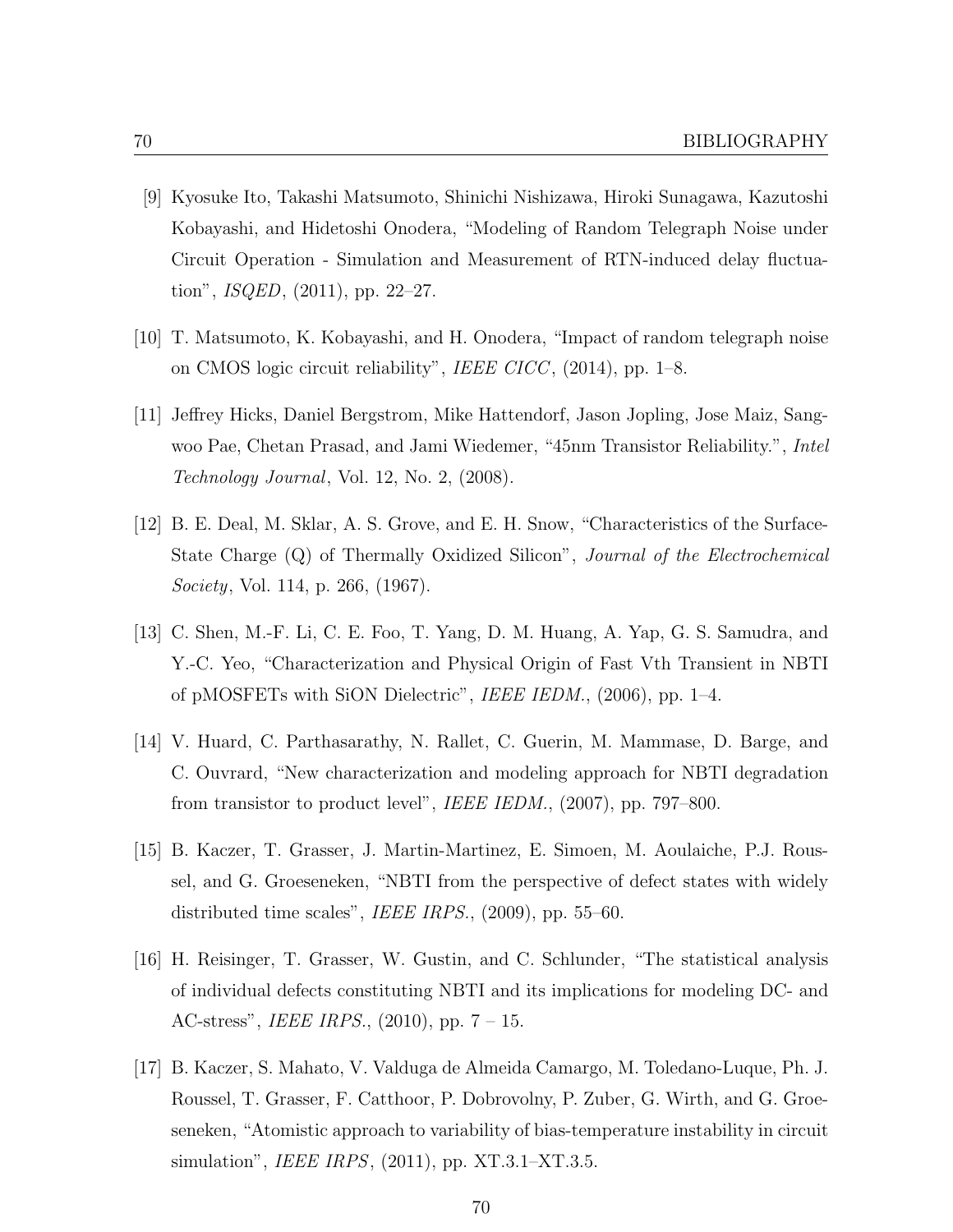- [18] S. Deora, V.D. Maheta, and S. Mahapatra, "NBTI lifetime prediction in SiON p-MOSFETs by H/H2 Reaction-Diffusion(RD) and dispersive hole trapping model", *IEEE IRPS*, (2010), pp. 1105–1114.
- [19] K. Sutaria, A. Ramkumar, Rongjun Zhu, R. Rajveev, Yao Ma, and Yu Cao, "BTIinduced aging under random stress waveforms: Modeling, simulation and silicon validation", *ACM/EDAC/IEEE DAC.*, (2014), pp. 1–6.
- [20] W. Wang, S. Yang, S. Bhardwaj, R. Vattikonda, S. Vrudhula, F. Liu, and Y. Cao, "The impact of NBTI on the performance of combinational and sequential circuits", *DAC.*, ACM, (2007), pp. 364–369.
- [21] K. Kang, K. Kim, A.E. Islam, M.A. Alam, and K. Roy, "Characterization and estimation of circuit reliability degradation under NBTI using on-line I DDQ measurement", *DAC.*, ACM, (2007), pp. 363–368.
- [22] Hong Luo, Xiaoming Chen, Jyothi Velamala, Yu Wang, Yu Cao, Vikas Chandra, Yuchun Ma, and Huazhong Yang, "Circuit-level delay modeling considering both TDDB and NBTI", *ISQED*, (2011), pp. 14–21.
- [23] B. Kaczer, C. Chen, P. Weckx, P.J. Roussel, M. Toledano-Luque, J. Franco, M. Cho, J. Watt, K. Chanda, G. Groeseneken, and T. Grasser, "Maximizing reliable performance of advanced CMOS circuits—A case study", *IEEE IRPS*, (2014), pp. 2D.4.1–2D.4.6.
- [24] Yuji Kunitake, Toshinori Sato, and Hirota Yasuura, "Guideline Considering the NBTI degradation Locality for Mitigating the Degradation on Memory Circuits", *Review Paper* , pp. 1 – 10, (2010).
- [25] Ik Joon Chang, Kunhyuk Kang, S. Mukhopadhyay, C.H. Kim, and K. Roy, "Fast and accurate estimation of nano-scaled SRAM read failure probability using critical point sampling", *IEEE CICC.*, pp. 439–442, (2005).
- [26] A. Kerber and P. Srinivasan, "Impact of Stress Mode on Stochastic BTI in Scaled MG/HK CMOS Devices", *IEEE Electron Device Letters*, Vol. 35, No. 4, pp. 431– 433, (2014).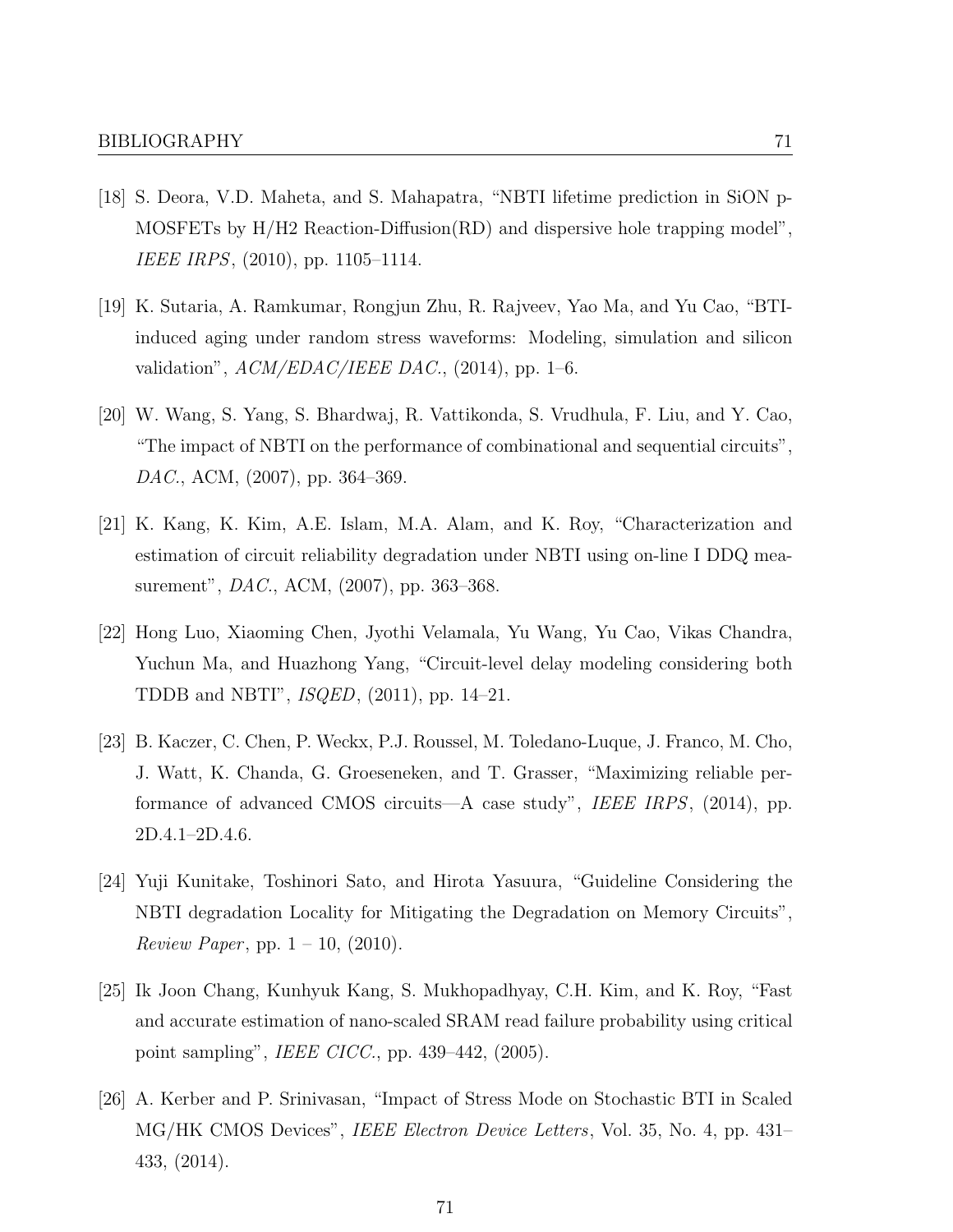- [27] T. Tsunomura, A. Nishida, and T. Hiramoto, "Analysis of NMOS and PMOS Difference in VT Variation With Large-Scale DMA-TEG", *IEEE Trans. on Electron Devices*, Vol. 56, No. 9, pp. 2073–2080, (2009).
- [28] K. Bernstein, D.J. Frank, A.E. Gattiker, W. Haensch, B.L. Ji, S.R. Nassif, E.J. Nowak, D.J. Pearson, and N.J. Rohrer, "High-performance CMOS variability in the 65-nm regime and beyond", *IBM Journal of Research and Development*, Vol. 50, No. 4.5, pp. 433–449, (2006).
- [29] Asen Asenov and Khairulmizam Samsudin, "Variability in nanoscale UTB SOI devices and its impact on circuits and systems", *Nanoscaled Semiconductor-on-Insulator Structures and Devices*, Springer, (2007), pp. 259–302.
- [30] Kelin Kuhn, Chris Kenyon, Avner Kornfeld, Mark Liu, Atul Maheshwari, Weikai Shih, Sam Sivakumar, Greg Taylor, Peter VanDerVoorn, and Keith Zawadzki, "Managing Process Variation in Intel's 45nm CMOS Technology.", *Intel Technology Journal*, Vol. 12, No. 2, (2008).
- [31] S. M. Sze, *"Semiconductor Devices Physics and Technology"*, John Wiley and Sons, Inc., 2nd edition, (2002).
- [32] T. Saito, "Chapter B7 Timing Analysis", *STARC 2010 LSI Design*, (2010).
- [33] S. Pae, M. Agostinelli, M. Brazier, R. Chau, G. Dewey, T. Ghani, M. Hattendorf, J. Hicks, J. Kavalieros, K. Kuhn, M. Kuhn, J. Maiz, M. Metz, K. Mistry, C. Prasad, S. Ramey, A. Roskowski, J. Sandford, C. Thomas, J. Thomas, C. Wiegand, and J. Wiedemer, "BTI reliability of 45 nm high-K + metal-gate process technology", *IEEE IRPS.*, (2008), pp. 352–357.
- [34] K. Ramakrishnan, S. Suresh, N. Vijaykrishnan, and MJ Irwin, "Impact of NBTI on FPGAs", *VLSI Design.*, (2007), pp. 717–722.
- [35] E. Stott and P. Y. K. Cheung, "Improving FPGA Reliability with Wear-Levelling", *ICFPL*, (2011), pp. 323–328.
- [36] A. Amouri and M. Tahoori, "High-level aging estimation for FPGA-mapped designs", *ICFPL*, (2012), pp. 284–291.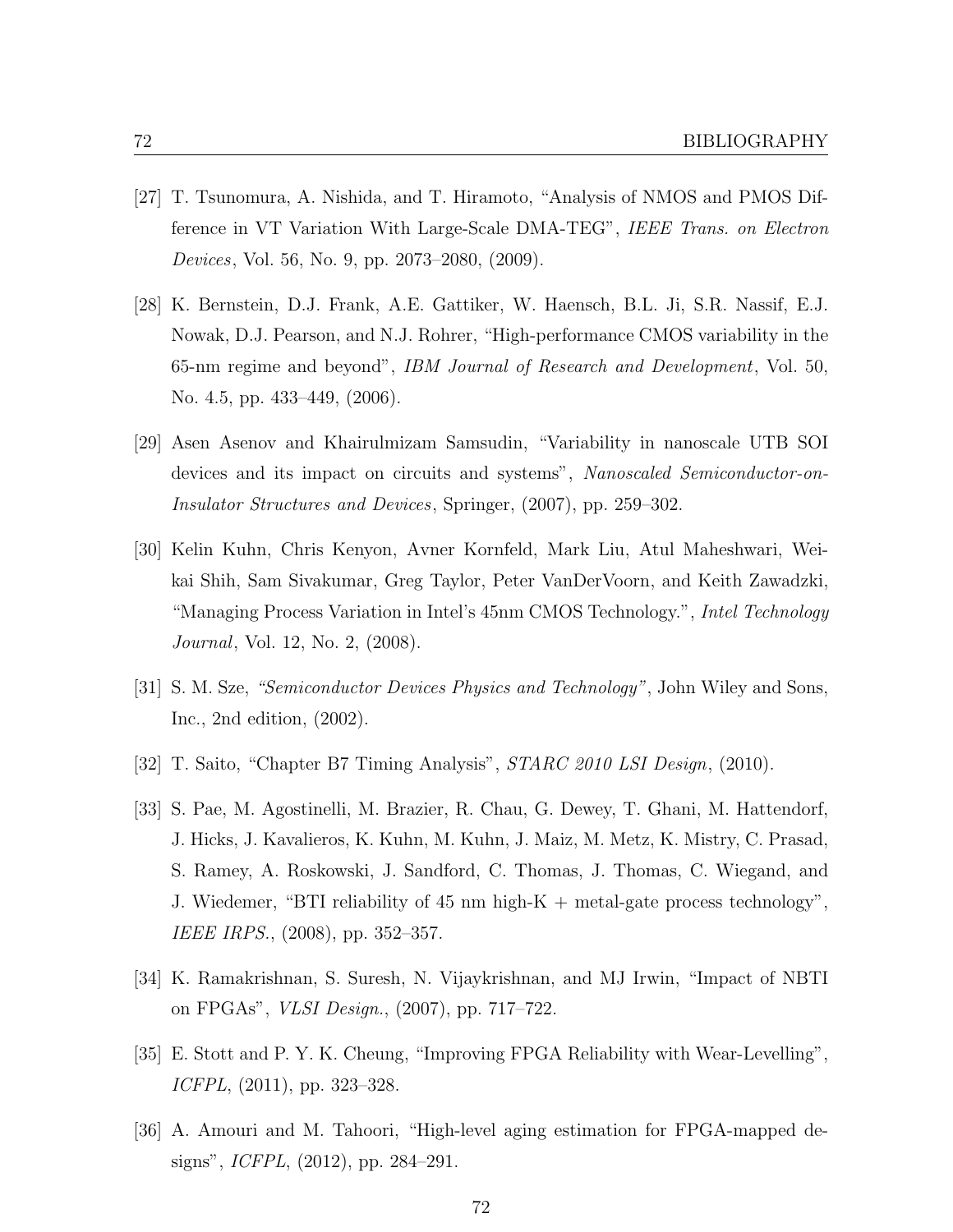- [37] E. Stott, P. Sedcole, and P. Cheung, "Fault tolerant methods for reliability in FPGAs", *ICFPL.*, (2008), pp. 415–420.
- [38] D. Angot, V. Huard, L. Rahhal, A. Cros, X. Federspiel, A. Bajolet, Y. Carminati, M. Saliva, E. Pion, F. Cacho, and A. Bravaix, "BTI variability fundamental understandings and impact on digital logic by the use of extensive dataset", *IEEE IEDM* , (2013), pp. 15.4.1–15.4.4.
- [39] B. Kaczer, V. Arkbipov, R. Degraeve, N. Collaert, G. Groeseneken, and M. Goodwin, "Disorder-controlled-kinetics model for negative bias temperature instability and its experimental verification", *IEEE IRPS.*, (2005), pp. 381–387.
- [40] M. Denais, C. Parthasarathy, G. Ribes, Y. Rey-Tauriac, N. Revil, A. Bravaix, V. Huard, and F. Perrier, "On-the-fly characterization of NBTI in ultra-thin gate oxide PMOSFET's", *IEEE IEDM.*, (2004), pp. 109–112.
- [41] H. Reisinger, O. Blank, W. Heinrigs, A. Muhlhoff, W. Gustin, and C. Schlunder, "Analysis of NBTI Degradation- and Recovery-Behavior Based on Ultra Fast VT-Measurements", *IEEE IRPS.*, (2006), pp. 448–453.
- [42] S. Bhardwaj, W. Wang, R. Vattikonda, Y. Cao, and S. Vrudhula, "Predictive Modeling of the NBTI Effect for Reliable Design", *IEEE CICC.*, (2006), pp. 189–192.
- [43] A.E. Islam, S. Mahapatra, S. Deora, V. D. Maheta, and M.A. Alam, "On the differences between ultra-fast NBTI measurements and Reaction-Diffusion theory", *IEEE IEDM.*, pp. 1–4, (2009).
- [44] M. Toledano-Luque, B. Kaczer, Ph.J. Roussel, T. Grasser, G.I. Wirth, J. Franco, C. Vrancken, N. Horiguchi, and G. Groeseneken, "Response of a single trap to AC negative Bias Temperature stress", *IEEE IRPS.*, (2011), pp. 4A.2.1–4A.2.8.
- [45] T. Grasser, H. Reisinger, P.-J. Wagner, F. Schanovsky, W. Goes, and B. Kaczer, "The time dependent defect spectroscopy (TDDS) for the characterization of the bias temperature instability", *IEEE IRPS.*, (2010), pp. 16–25.
- [46] H. Miki, M. Yamaoka, N. Tega, Z. Ren, M. Kobayashi, C. P. D'Emis, Y. Zhu, D. J. Frank, M. A. Guillorn, D.-G. Park, W. Haensch, and K. Torii, "Understanding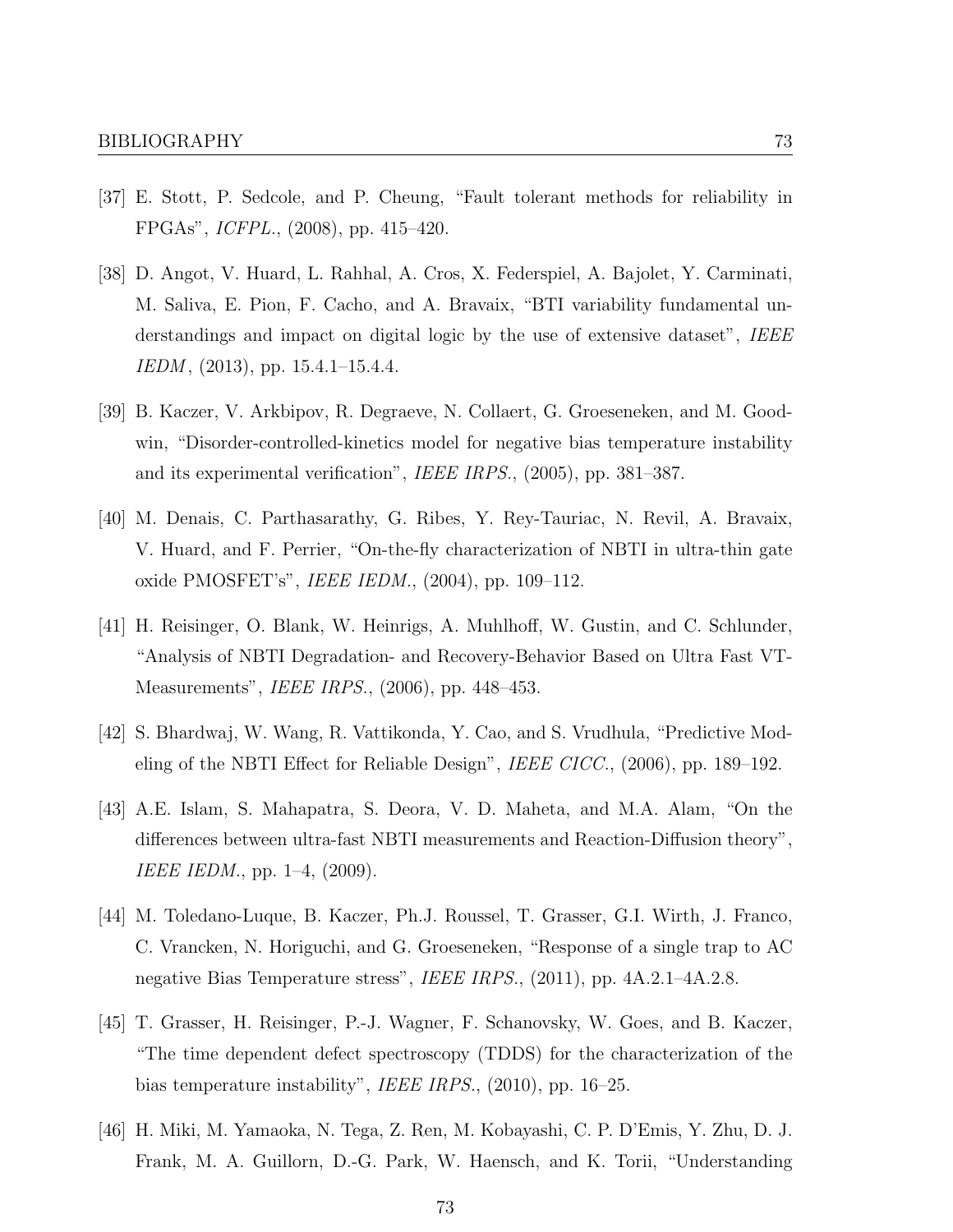short-term BTI behavior through comprehensive observation of gate-voltage dependence of RTN in highly scaled high-k/metal-gate pFETs", *VLSIT*, (2011), pp. 148–149.

- [47] X. Xi, M. Dunga, J. He, W. Liu, K.M. Cao, X. Jin, J.J. Ou, M. Chan, A.M. Niknejad, and C. Hu, "BSIM4. 3.0 MOSFET Model User; s Manual", *University of California, Berkeley*, (2003).
- [48] H. Quinn, G.R. Allen, G.M. Swift, Chen Wei Tseng, P.S. Graham, K.S. Morgan, and P. Ostler, "SEU-Susceptibility of Logical Constants in Xilinx FPGA Designs", *IEEE Trans. on Nuclear Science.*, Vol. 56, No. 6, pp. 3527–3533, (2009).
- [49] Carl Carmichael, *"Triple Module Redundancy Design Techniques for Virtex FP-GAs"*, Vol. 1.0.1, Xilinx, Inc., (2006).
- [50] P. Graham, M. Caffrey, D.E. Johnson, N. Rollins, and M. Wirthlin, "SEU mitigation for half-latches in Xilinx Virtex FPGAs", *IEEE Trans. on Nuclear Science.*, Vol. 50, No. 6, pp. 2139–2146, (2003).
- [51] Neil H.E Weste and David Harris, *"CMOS VLSI DESIGN A circuit and systems Perspective Third Edition"*, Addison Wesley, (2004).
- [52] Michitarou Yabuuchi and Kobayashi Kazutoshi, "Circuit Characteristic Analysis Considering NBTI and PBTI-Induced Delay Degradation", *IEEE IMFEDK*, (2012), pp. 72–73.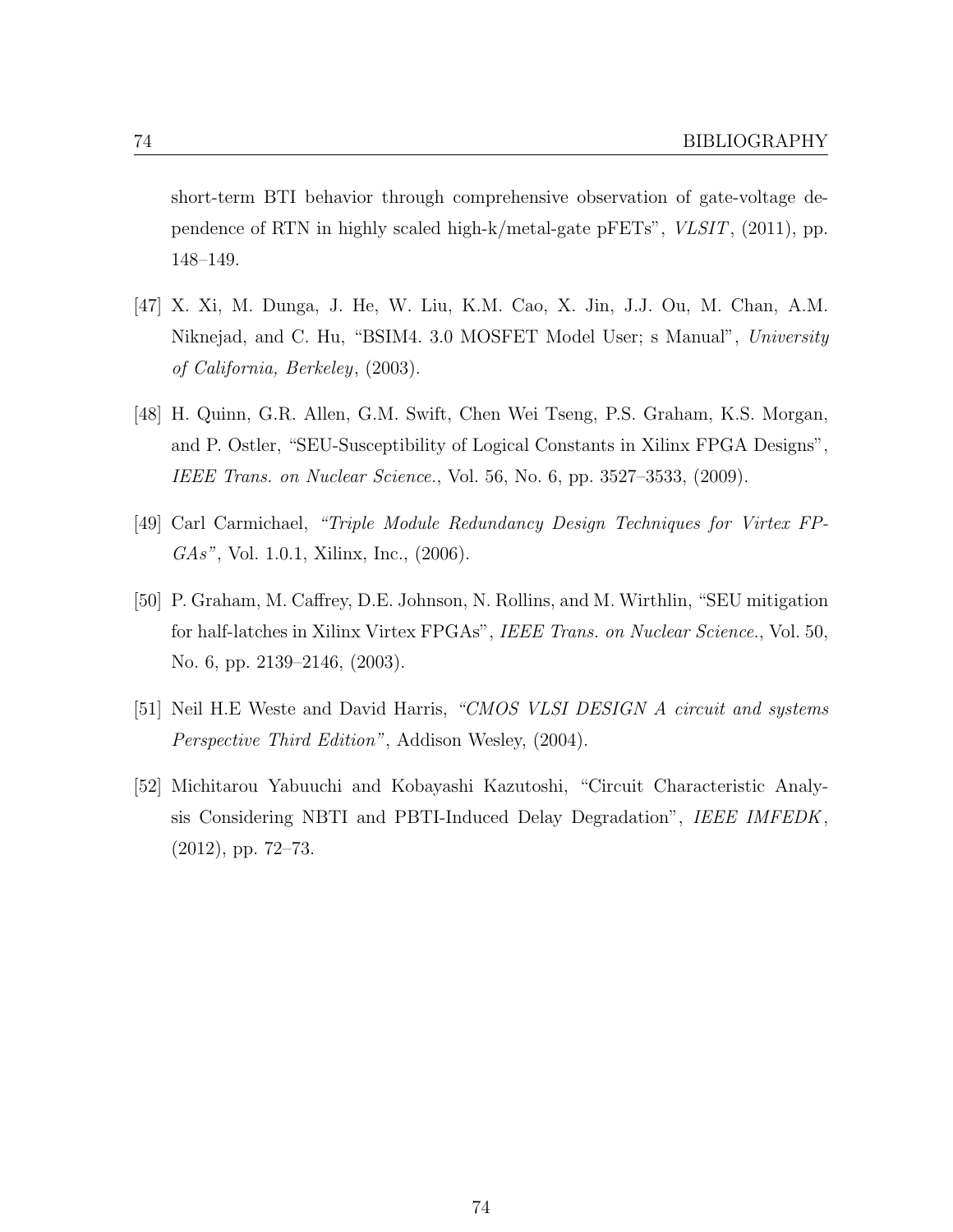## **Publication list**

### **Journal Publications**

[1] M. Yabuuchi, R. Kishida, and K. Kobayashi, "Correlations between BTI-Induced Degradations and Process Variations on ASICs and FPGAs," *IEICE TRANSACTIONS on Fundamentals of Electronics, Communications and Computer Sciences Special Section on VLSI Design and CAD Algorithms*, vol. E97-A, no. 12, Dec. 2014.

[2] M. Yabuuchi and K. Kobayashi, "NBTI-Induced Delay Degradation Analysis of FPGA Routing Structures," *IPSJ Transactions on System LSI Design Methodology*, vol. 5, pp. 143–149, Aug. 2012.

### **Proceedings**

[1] M. Yabuuchi, R. Kishida, and K. Kobayashi, "Correlation between BTI-Induced Degradations and Process Variations by Measuring Frequency of ROs," in *IEEE International Meeting for Future of Electron Devices, Kansai (IMFEDK)*, 2014, pp. 128–129.

[2] M. Yabuuchi and K. Kobayashi, "Circuit characteristic analysis considering nbti and pbti-induced delay degradation," in *IEEE International Meeting for Future of Electron Devices, Kansai (IMFEDK)*, 2012, pp. 72–73.

[3] M. Yabuuchi and K. Kobayashi, "Evaluation of FPGA design guardband caused by inhomogeneous NBTI degradation considering process variations," in *International Conference on Field-Programmable Technology (FPT)*, 2010, pp. 417–420.

[4] M. Yabuuchi and K. Kobayashi, "Circuit Performance Degradation on FPGAs Considering NBTI and Process Variations," in *Workshop on Synthesis And System Integration of Mixed Information technologies (SASIMI)*, 2010, pp. 126–129.